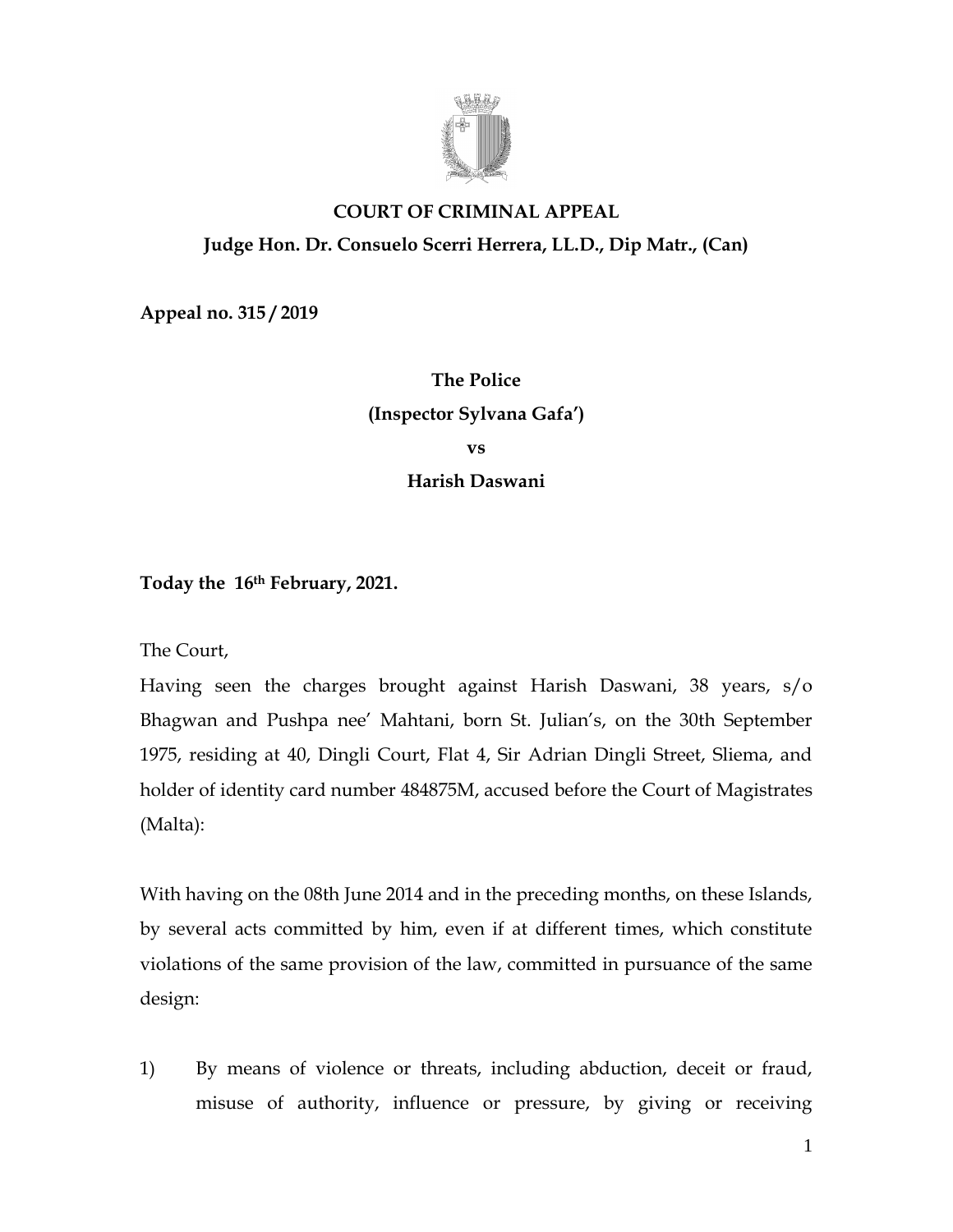payments or benefits to achieve the consent of persons having control over another person, and by abuse of power or of a position of vulnerability trafficked persons of age namely Oriance Kelin for the purpose of exploiting such person in the production of goods or provision of services, in breach of articles 248A of Chapter 9 of the Laws of Malta;

- 2) Conducted himself in such a manner as to cause another namely, Oriance Kelin to fear that violence will be used against her or her property or against the person or property of any of her ascendants, descendants, brothers or sisters or any person mentioned in article 222(1) of Chapter 9 of the Laws of Malta;
- 3) Uttered insults or threats against Oriance Kelin;
- 4) As an employer contravened or failed to comply with any recognised conditions of employment prescribed by a national standard order or by a sectoral regulation order or collective agreement, or with any provisions of this Act 452 or any regulations made thereunder.

The Court is being humbly requested, on reasonable grounds, to provide for the safety of any vulnerable witnesses including Oriance Kelin and her family, and forthwith apply the provisions of Section 412C of Chapter 9 of the Laws of Malta and thus issue a protection order against the accused with all the necessary restrictions or prohibitions;

The Court is also being humbly requested to apply mutatis mutandis the provisions of Article 5 of Chapter 373 of the Money Laundering Act of the Laws of Malta, in accordance with Article 23A(2) of Chapter 9 of the Laws of Malta, and on conviction apply the provisions of Article 23B of Chapter 9 of the Laws of Malta;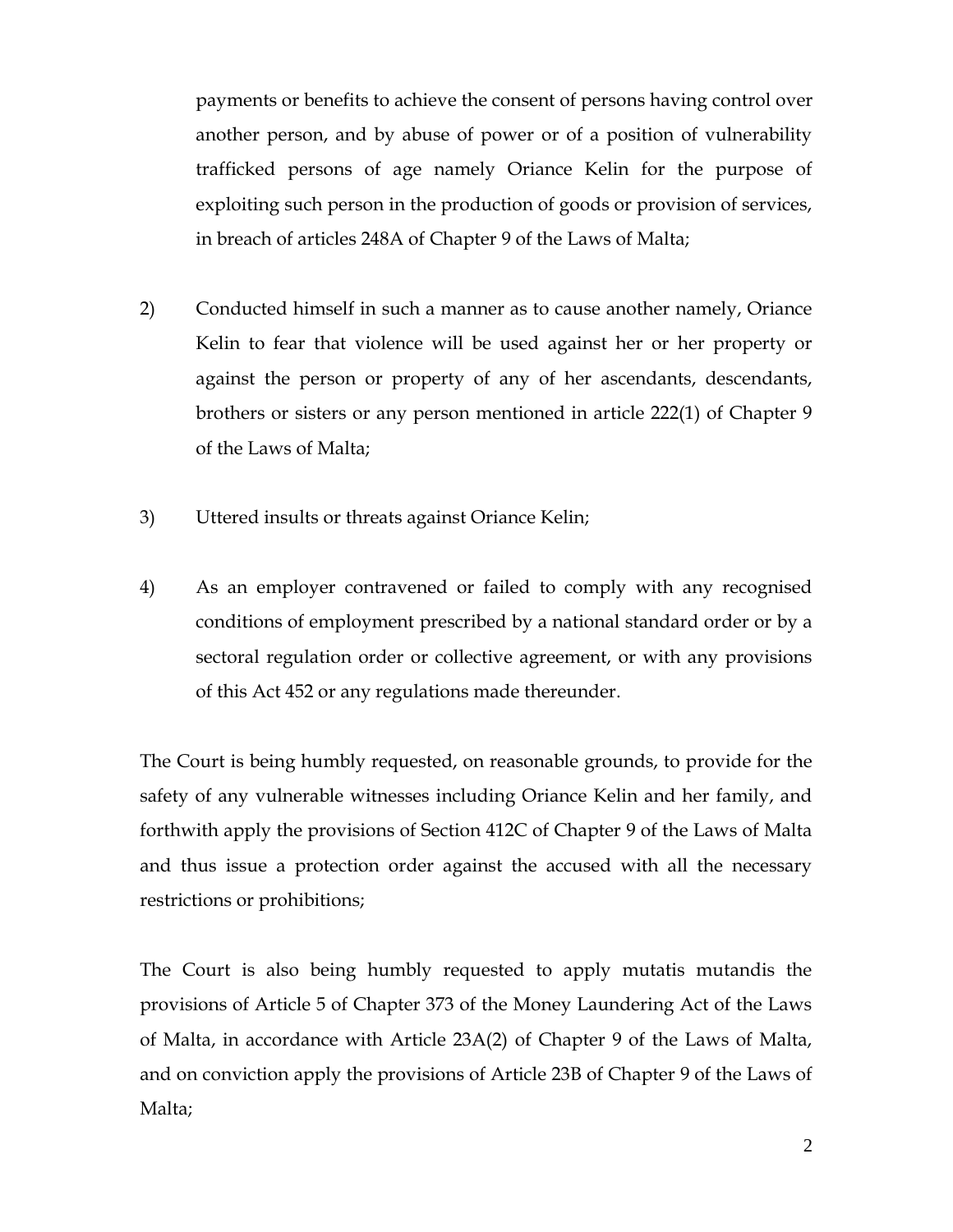The Court is finally being humbly requested, in pronouncing judgment or in any subsequent order, sentence the person convicted to pay the costs incurred in connection with any experts and this in accordance to Article 533 of Chapter 9 of the Laws of Malta.

Having seen the judgement delivered by the Court of Magistrates (Malta) as a Court of Criminal Judicature on the  $11<sup>th</sup>$  November, 2019, by which, the Court, after having seen the formal accusatory document wherein the accused was charged with the following articles of law:

(a) Articles 248 A (1) (2) (3), 248 E (1) and 18 of Chapter 9 of the Laws of Malta;

- (b) Articles 251 B, 222 (1) (a), 202 (h) (v) and 18 of Chapter 9 of the Laws of Malta;
- (c) Article 2, Part II of Title I, 45 (1) (2), 47 and 18 of Chapter 452 (Employment and Industrial Relations Act) of the Laws of Malta;
- (d) Articles 382 A, 383, 384, 386 & 412 C of Chapter 9 of the Laws of Malta;
- (e) Articles 17, 18, 23 A, 23 B, 31 and 533 of Chapter 9 of the Laws of Malta  $\&$ article 5 of Chapter 373 of the Laws of Malta.

The Court found the accused Harish Daswani:

- Guilty of the first charge,
- Guilty of the second charge,
- Not guilty of the third charge and hence acquited him from the said charge;

-Not guilty of the fourth charge and hence acquited him from the same charge.

Whilst the Court notes that the accused has a clean conduct sheet the court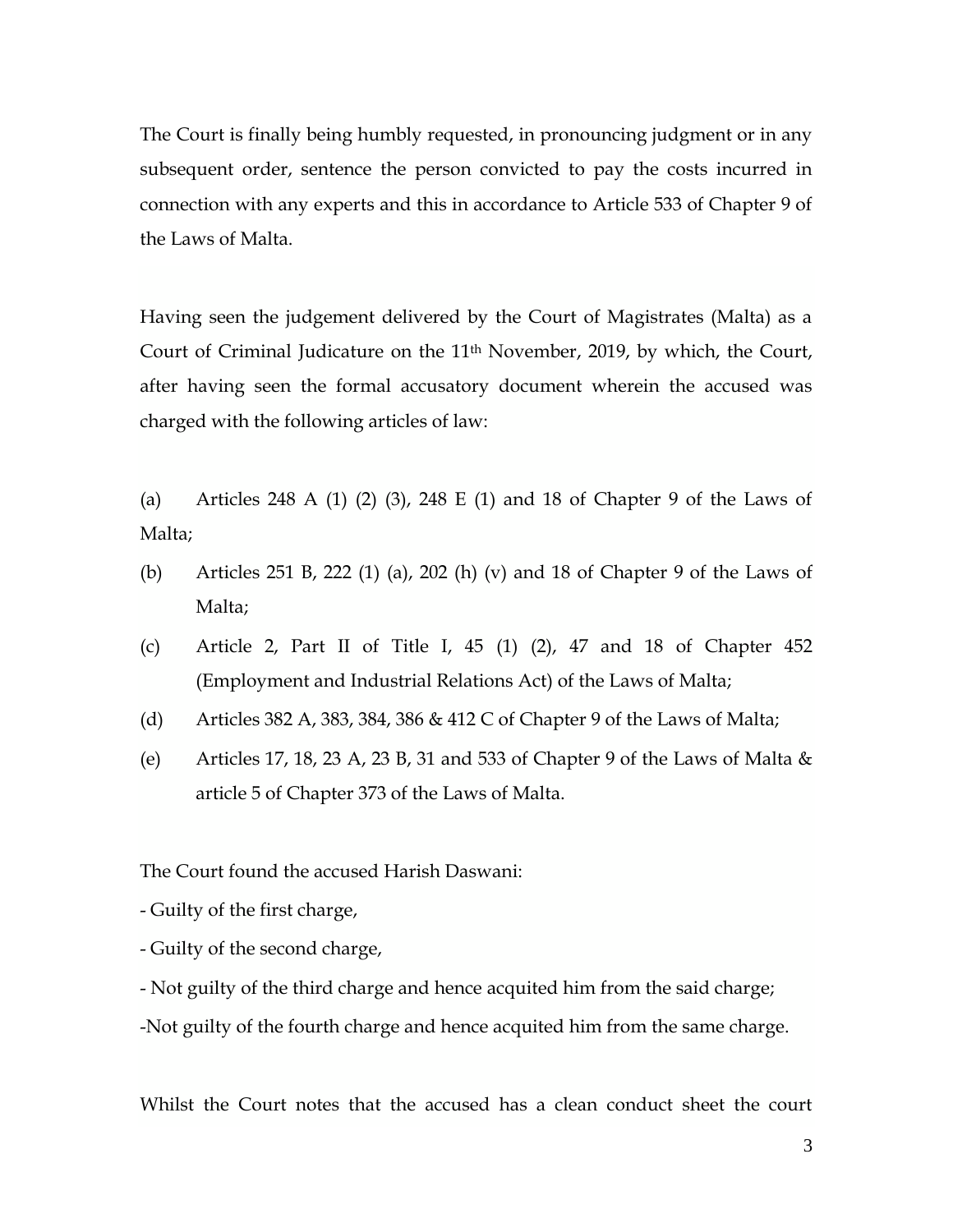cannot disregard the fact that the offences he was found guilty of are serious crimes aimed at taking advantage of a foreign national placed in a vulnerable position for the purposes of exploiting her.

Many times carers travel across continents and leave their homes and family behind with the scope of working abroad to earn money to return to their families to help them improve their economic situation.

Therefore, the Court condemned the accused Harish Daswani to a two (2) year term of imprisonment and a fine of five thousand euros  $(65,000)$ .

The Court, in order to provide for the security of Oriance Kelin, and after having seen article 412 C of Chapter 9 of the Laws of Malta, provided for a Protection Order against the accused in favour of Oriance Kelin and this for a period of three (3) years from the date of judgment.

With reference to the prosecution's request in terms of the provisions of Chapter 373 of the Laws of Malta and articles 23 A and 23 B of Chapter 9 of the Laws of Malta, this Court did not deem that the prosecution managed to prove the amount representing the proceeds of the crimes of which the accused has been found guilty by virtue of this judgment. For this reason the Court is rejecting this request.

Furthermore, in terms of Article 533 of Chapter 9 of the Laws of Malta, the Court ordered the offender Harish Daswani to pay to the Registrar, the following sums:

a. the sum of  $\epsilon$ 730.00 representing costs incurred for the report 'Regarding two cellular smart phones' (document SFS1 at folio 231); and;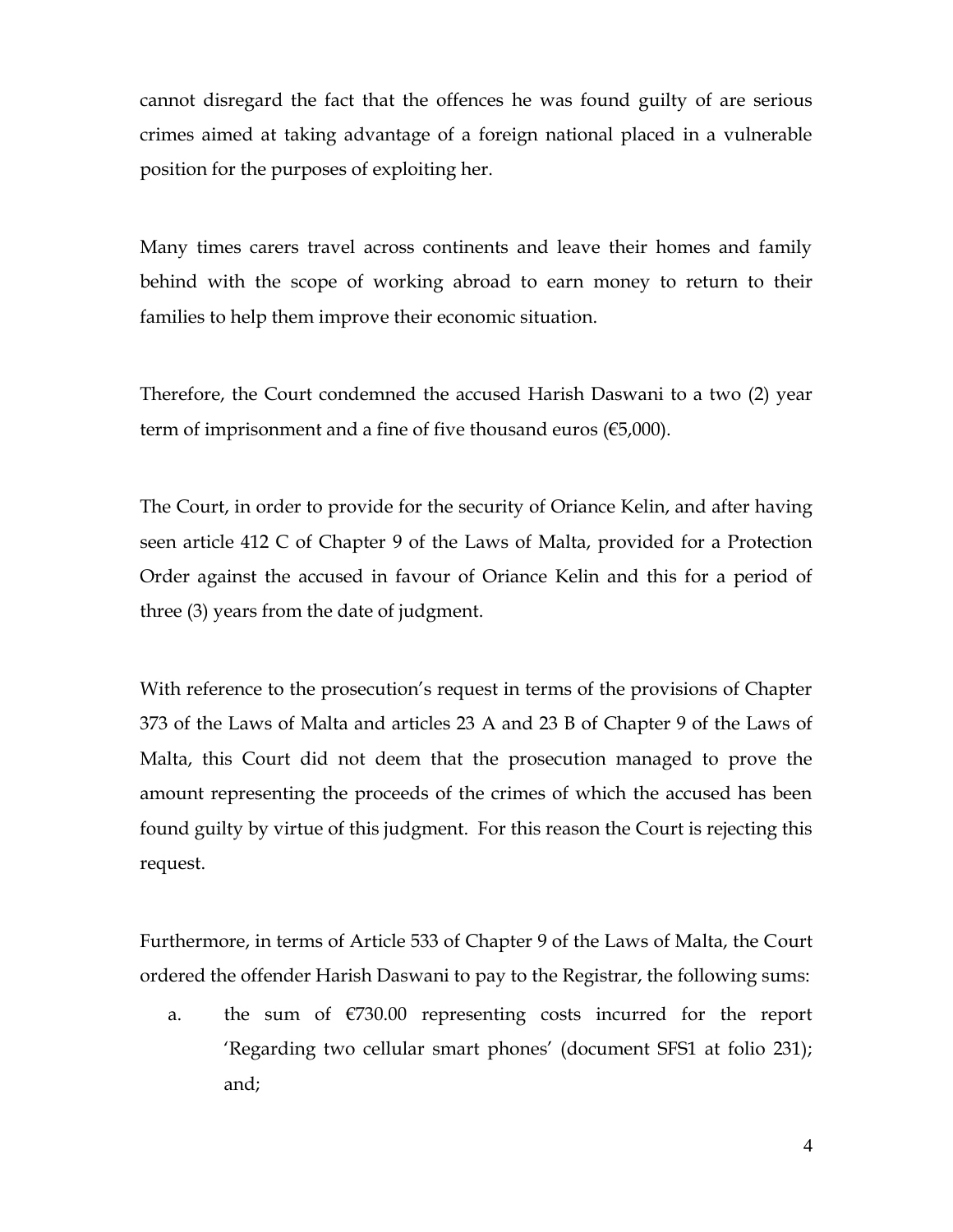b. the sum of €612.14 representing costs incurred for the report 'Computer Forensic Expert's Report' (document KM1 at folio 521).

The Court ordered that a copy of this judgement be communicated to the Registrar of Courts.

Having seen the application of the appellant Harish Daswani filed on the 26<sup>th</sup> November, 2019, wherein he humbly requests that this Honorable Court to vary the said judgment by confirming the acquittal of the third and fourth charge and reversing the finding of guilt and consequent punishment with regard to the first and second charge or, alternatively, varying the judgment with regard to the punishment.

That the grounds of appeal of the appellant Harish Daswani consist of the following:

That the first grievance consists of the fact that the Court of Magistrates ignored a preliminary plea put forward by applicant regarding the fact that the prosecution had failed to prove that the allegations regarding human trafficking had taken place in the period mentioned in the summons.

That the prosecution alleged that this offence was committed "on the 8th June, 2014 and in the preceding months". It goes without saying that the only acts that should have been considered by the Court were those allegedly committed between the 8th June, 2013 and the 8th June, 2014. Had the prosecution wanted to charge applicant with acts committed before that period it should have stated "on the 8th June, 2014 and in the preceding months and years" or some other similar formula.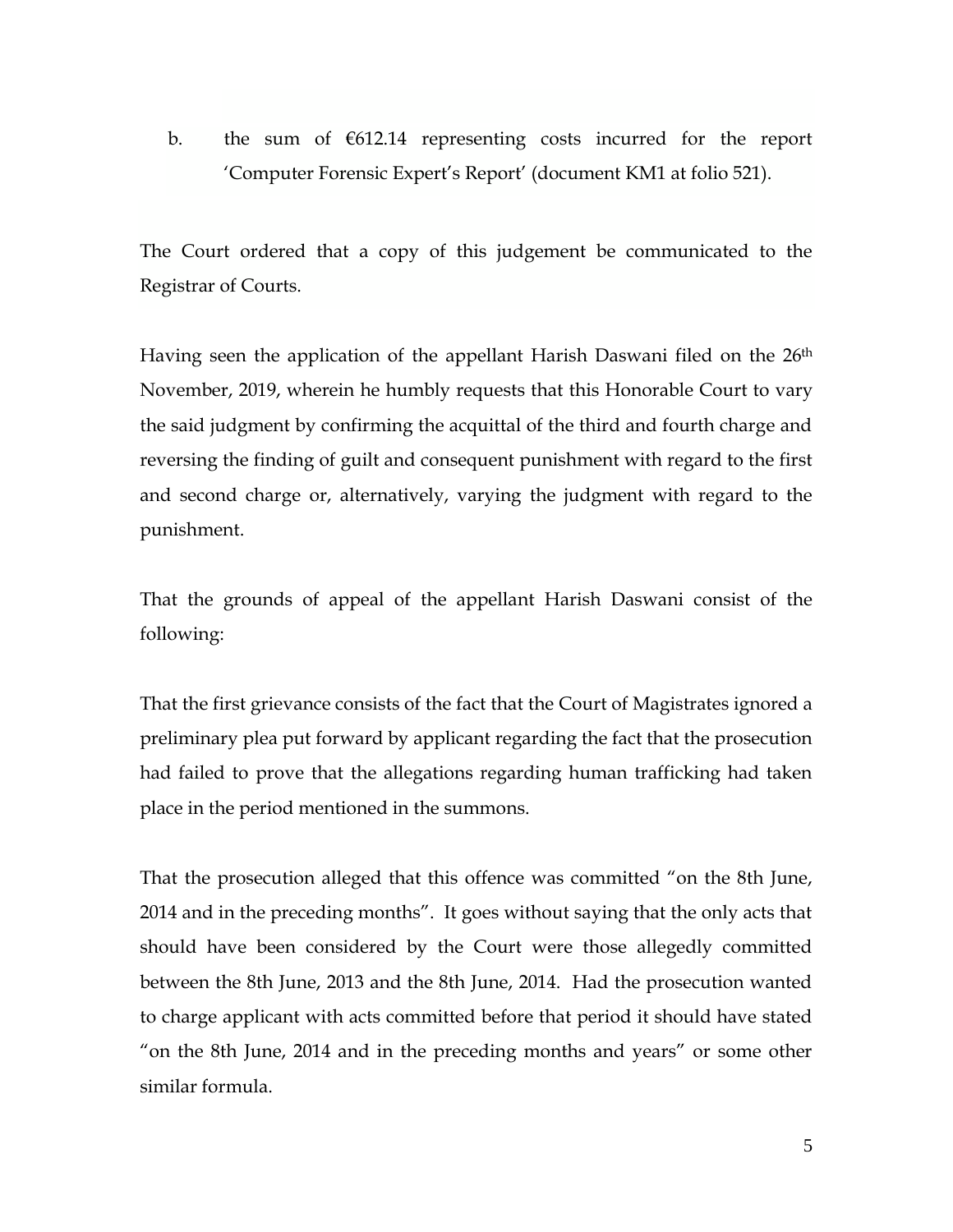That in the course of the proceedings before the Court of Magistrates, no correction to the charges was ever requested by the prosecution notwithstanding that the evidence produced showed that all acts intended to bring Oriance Kelin over to Malta were carried out prior to the 8th June, 2013. Suffice to say that Kelin arrived in Malta on the 6th June, 2013.

That on page 64 of the appealed judgment the Court of Magistrates stated that *"[f]rom the evidence brought forward in these proceedings it clearly results that the complaint refers to a period of time which commenced shortly after her arrival in Malta in June 2013*" (emphasis added). These considerations were being made to establish whether the amendments introduced to article 248A of the Criminal Code by Act XVIII of 2013, which came into force on the 6th December, 2013, were applicable to the case. The Court of Magistrates concluded – correctly – that the first charge must be examined under the law prior to the introduction of the above-mentioned amendment.

That, as a consequence of the fact that the complaint referred "*to a period of time which commenced shortly after her arrival in Malta in June 2013*", the prosecution charged applicant with various offences, including that of human trafficking, that allegedly took place "*on the 8th June, 2014 and in the preceding months".*

That according to **sub article (1) of article 248E** as it stood at the time of the alleged acts, trafficking a person means "*the recruitment, transportation, sale or transfer of a person … including harbouring and subsequent reception and exchange of control over that person … and includes any behaviour which facilitates the entry into, transit through, residence in or exit from the territory of any country…". It is particularly evident from the wording of this provision that the relative constituent element [the first element] of the offence of human trafficking is not the entry into, transit through, residence in or exit from the territory of any country; the operative phrase is the "behaviour which facilitates" any of the above. It is thus clear, also in view of the*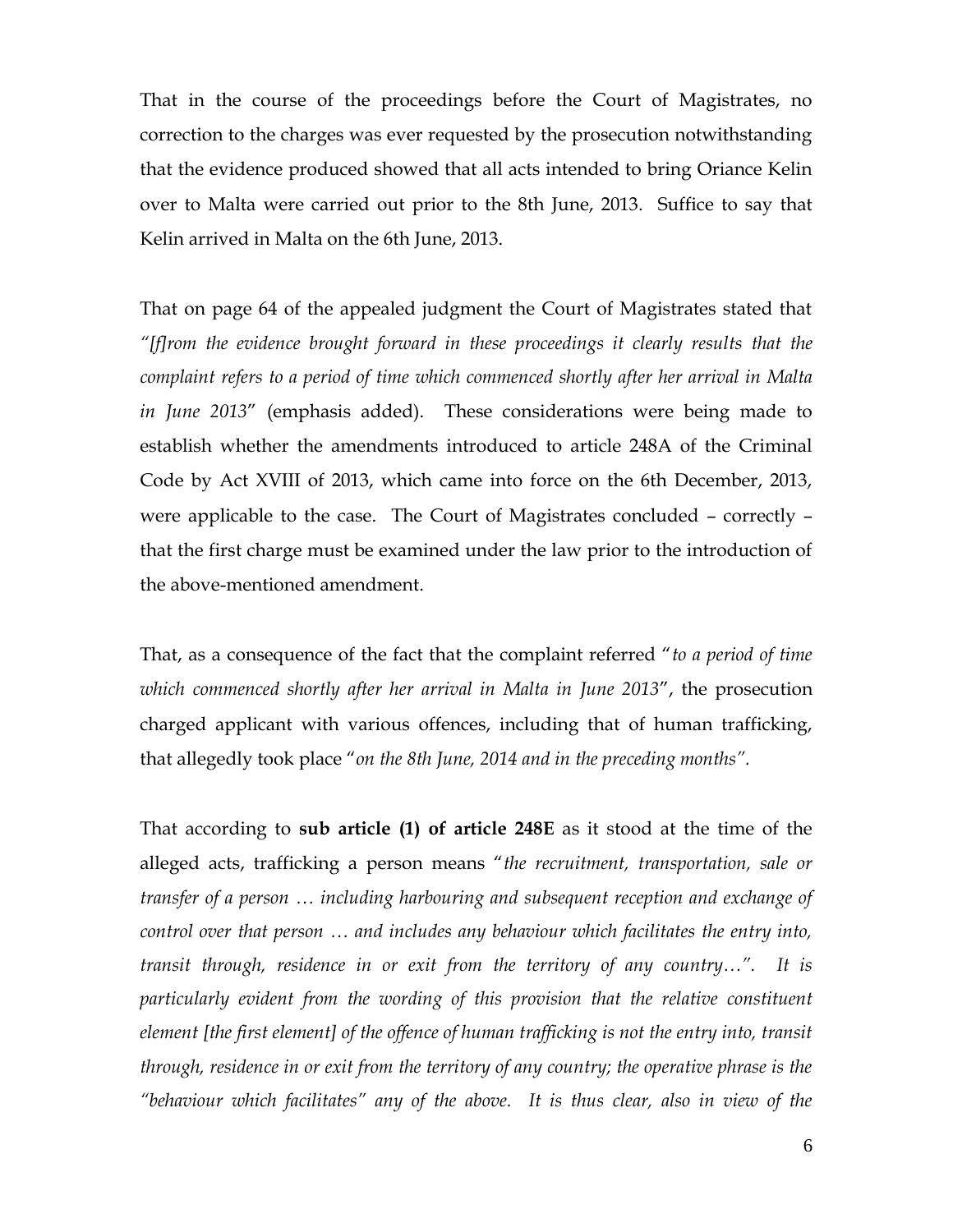*technical definition of the offence "recruitment, transportation, sale or transfer*" and the logical sequence of events, that this behaviour must precede the said acts.

That, therefore, the alleged and highly contested ill-treatment of Oriance Kelin cannot, by any stretch of the imagination, amount to trafficking as defined by the said subarticle (1) of article 248E of the Criminal Code. Thus, the alleged acts covered by this provision did not occur in the period mentioned in the summons preferred against applicant.

That according to established case-law, the Attorney General's note of remittal must be read in conjunction with the facts mentioned in the summons (vide, inter alia, the Court of Criminal Appeal's judgment in the names **Il-Pulizija v omissis, Francesco sive Godwin Scerri** (18.04.2012)). In this case, as stated, it is evident that the alleged act of trafficking does not fall within the time-frame mentioned in the summons since no reference to the previous year is made. Moreover, no correction to the summons was ever requested by the prosecution. Therefore applicant should be acquitted of the first charge on this ground alone.

That the second grievance consists of the fact that, without prejudice to the previous grievance, the Court of Magistrates erroneously applied the constituent elements of the offence of human trafficking contemplated in article 248A of the Criminal Code to the facts of the case.

That it is an accepted fact that, for the purposes of this case, one has to look at this provision as it stood following the amendments introduced by Act VII of 2010 and prior to those introduced by Act XVIII of 2013. This was correctly accepted by the Court of Magistrates in the appealed judgment (p. 64). For clarity's sake, applicant will reproduce the provision as applicable to this case: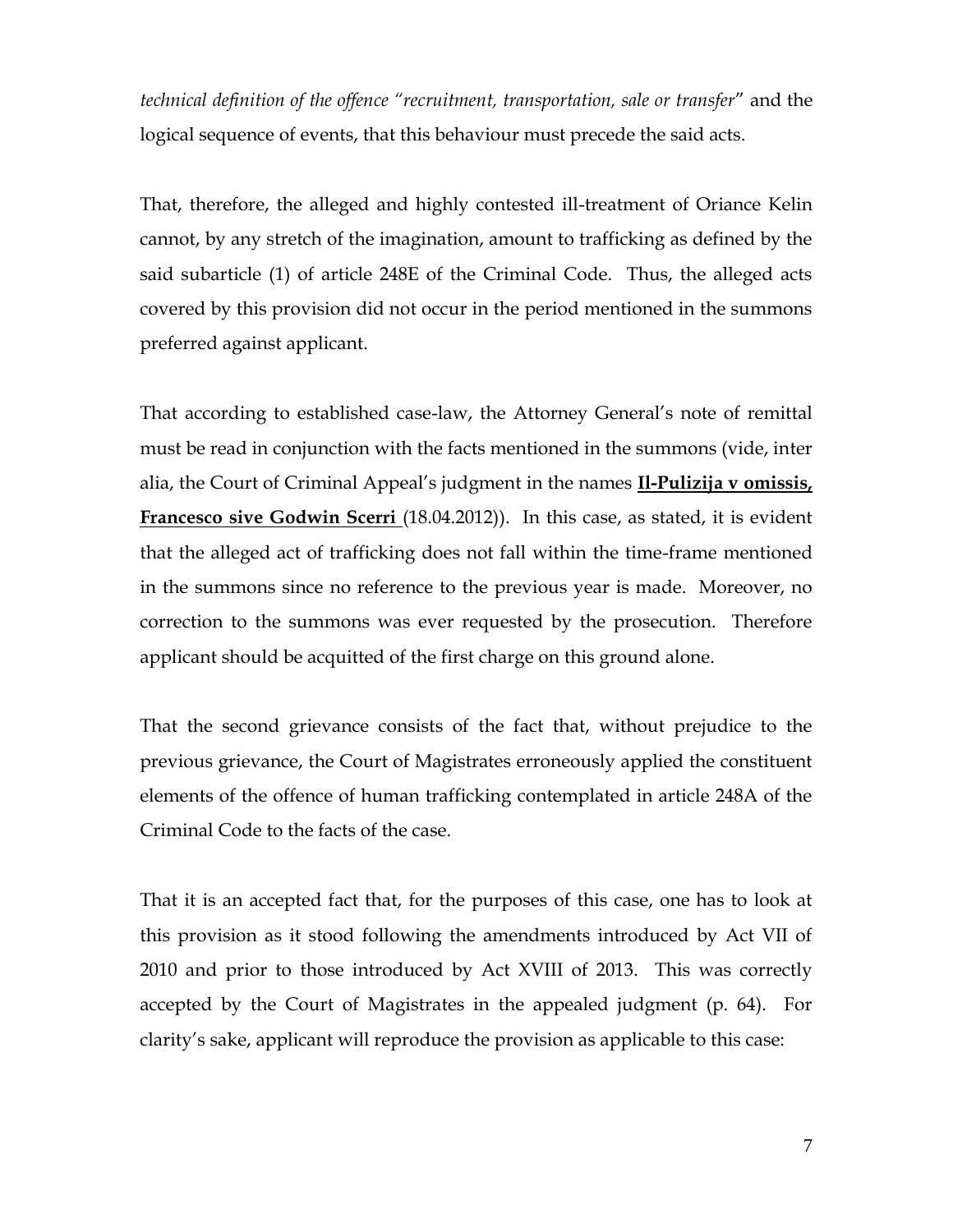(1) Whosoever, by any means mentioned in sub article (2), traffics a person of age for the purpose of exploiting that person in:

a) the production of goods or provision of services; or

b) slavery or practices similar to slavery; or

c) servitude; or

d) activities associated with begging; or

e) any other unlawful activities not specifically provided for elsewhere under this sub-title,

shall, on conviction, be liable to the punishment of imprisonment for a term from two to nine years.

For the purposes of this sub article exploitation includes requiring a person to produce goods and provide services under conditions and in circumstances which infringe labour standards governing working conditions, salaries and health and safety.

(2) The means referred to in sub article (1) are the following:

- a) violence or threats, including abduction;
- b) deceit or fraud;
- c) misuse of authority, influence or pressure;

d) the giving or receiving of payments or benefits to achieve the consent of the person having control over another person.

That it is evident from this provision that the constituent elements of this offence are the following: (i)trafficking a person of age; (ii) by any of the means mentioned in sub article (2) of article 248A; and (iii) for the purpose of exploiting that person. The first two elements constitute the material element of the offence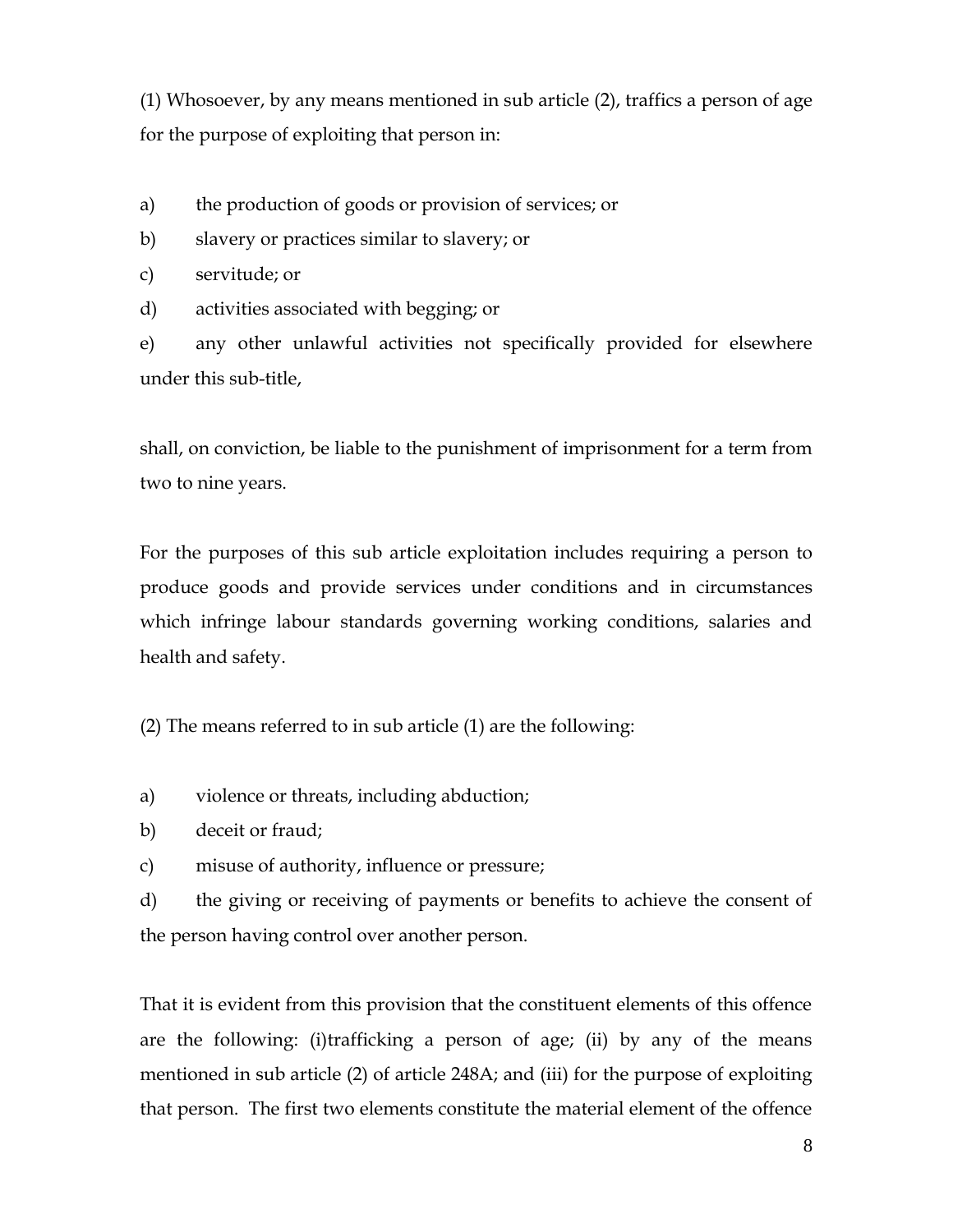whereas the third element constitutes the formal element of the offence. With regard to the first element, article 248E gives a detailed definition of the phrase "*traffics a person".* With regard to the second element, sub article (2) provides an exhaustive list of the means that should be used for this offence to arise. With regard to the third element, the law requires a specific intention defined as "*the purpose of exploiting that person*". Sub article (1) provides a non-exhaustive list of what exploitation could consist of.

That the Court of Magistrates listed these constituent elements in a different manner and order. Nevertheless there is agreement on the fact that the above are the elements that need to be proved by the prosecution.

That, with regard to the first element – trafficking a person of age – the Court of Magistrates stated that whereas the element of "*recruitment*" had not been properly satisfied, the same could not be said of the last scenario of "*trafficking"*. The Court went on to quote the part of sub article (1) of article 248E where reference is made to: "…*any behaviour which facilitates the entry into, transit through, residence in or exit from the territory of any country for any of the purposes mentioned in the preceding articles of this sub-title*" (emphasis added by the Court).

The Court then stated that this element of the offence had been proved.

That, in order to avoid repetition, applicant refers to what has been stated in his first grievance. It is evident from the wording of this provision that the entry into, transit through, residence in, or exit from do not constitute this element of the offence of human trafficking. The operative phrase is obviously the "*behaviour which facilitates*". It is clear that the "recruitment, transportation, sale or transfer" must precede the said acts. From the emphasis (underlining) made by the Court of Magistrates, it is evident that no distinction was made between behaviour which facilitates residence and actual residence. As stated in the said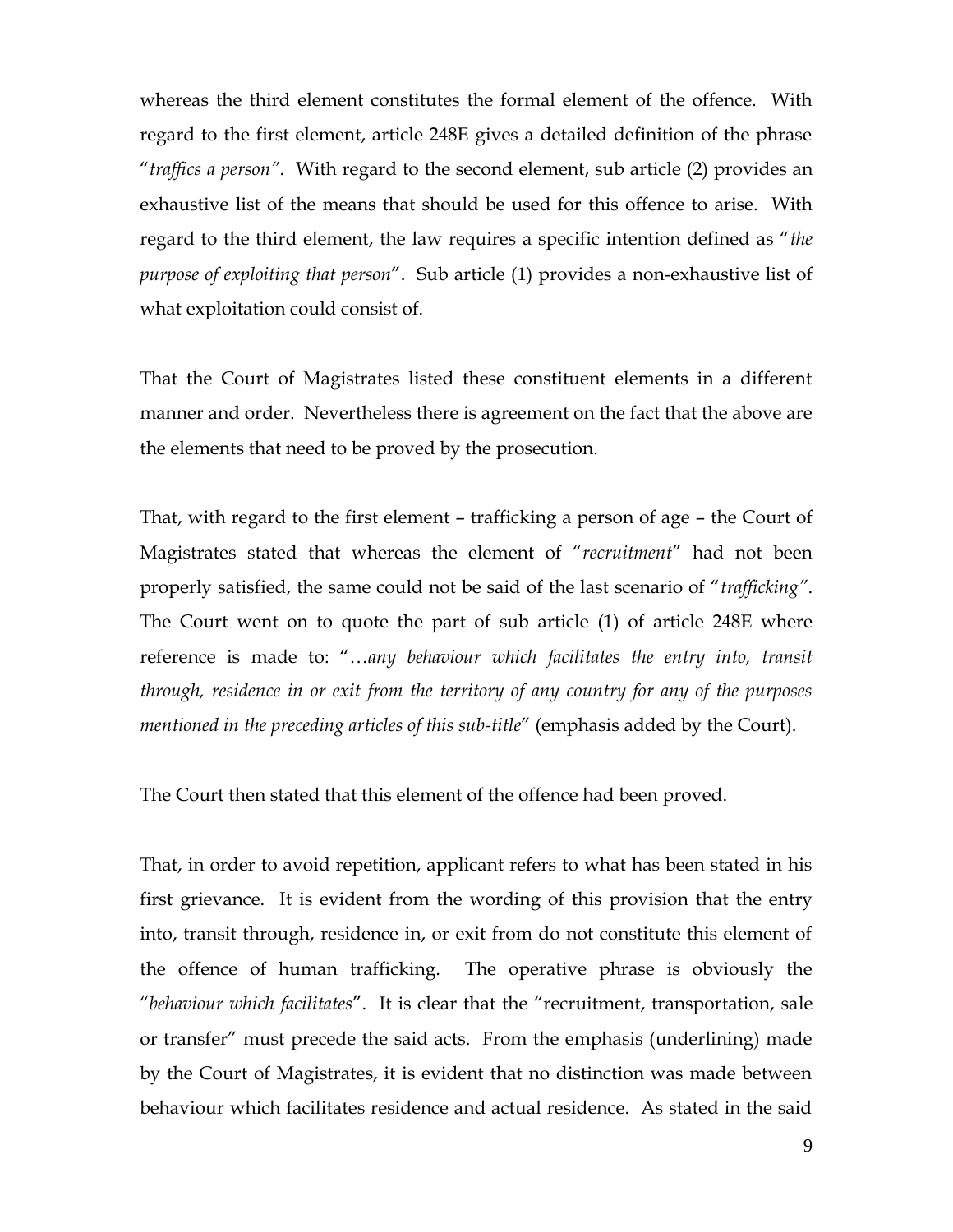first grievance, the behaviour facilitating residence – which is a perfectly legitimate act if unconnected to all the other elements of the offence – took place before the period mentioned in the summons.

That, with regard to the second element of the offence – by any of the means mentioned in **sub article (2) of article 248A –** applicant humbly submits that the Court of Magistrates made a gross misinterpretation of the law. It is evident from its wording that this provision provides an exhaustive list of the means that should be used for this offence to arise – [t]he means referred to in sub article (1) are the following. The legislator does not use the term "*include*" or some other similar term. There can be no doubt that the list is exhaustive and, as a provision of substantive criminal law, must be interpreted restrictively.

That in the appealed judgment the Court of Magistrates stated the following:

"*The Court further considers that although there is not much difference in the substance of Article 248A as it stood in 2010 and as subsequently amended by virtue of Act XVIII of 2013, there is a material difference in the punishment…"* (emphasis added).

That applicant is in total disagreement with this declaration. The amendments introduced by Act XVIII of 2013 had an enormous impact on this second element. This Act introduced a new paragraph (e) to subsection (2) together with a proviso as well as a new subsection (3). Subsection (2) reads as follows:

e) abuse of power or of a position of vulnerability:

Provided that in this paragraph "*position of vulnerability*" means a situation in which the person concerned has no real or acceptable alternative but to submit to the abuse involved.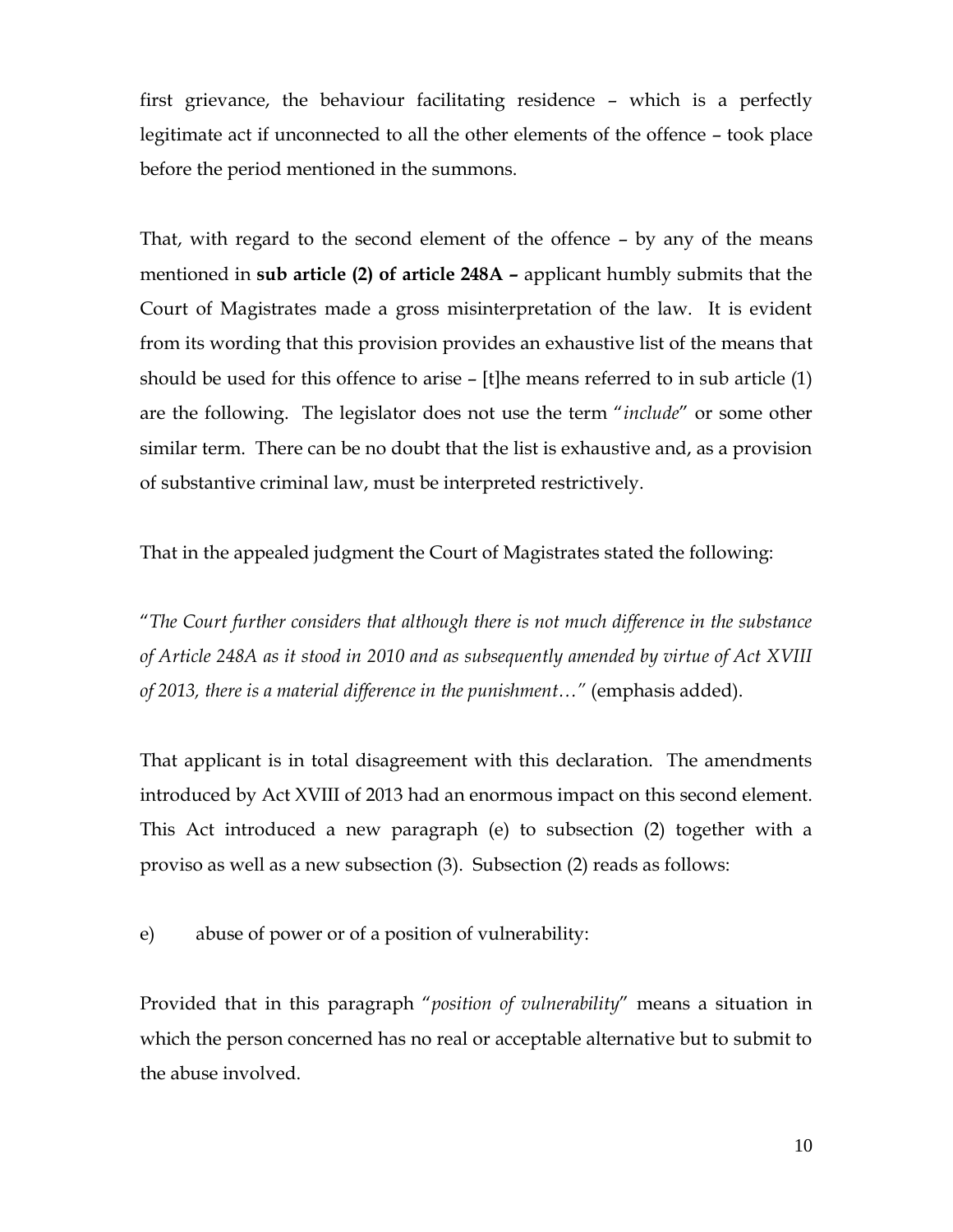That being a part of the definition of the substantive offence, this method – abuse of power or of a position of vulnerability – cannot be taken into consideration in this case because it was not included in the exhaustive list mentioned above. The Court of Magistrates, however, in its considerations leading to its decision that the second element of the offence had been satisfied, relied specifically on paragraph (e) of subsection (2) (vide, for example, the considerations made on p. 84 of the appealed judgment). In doing so it applied the a law that was not into force at the time of the alleged acts thus violated the principle *nullum crimen sine lege* enshrined in the Constitution of Malta and in the European Convention on Human Rights.

That, by way of example, the Court relied heavily on the passport matter that had been harped upon heavily by the prosecution and the parte civile in their submissions. A proper reading of applicant's version of this matter and Kelin's version of the same matter shows how their versions are uncannily similar. In cross-examination applicant stated the following:

*"When she arrived and my wife and me received her at the airport and took her home, I asked her do you have any valuables, valuables could have meant jewellery, cash, what ever for safe keeping, she said no I have nothing, I just have my passport and I said would you like to keep it or would you like me to keep it for you and she said you can keep it and the only thing which is going through my mind at that point was if I lose a passport, excuse my saying, but if you lose a passport, we just go to the passport office and in twenty four hours we will get a new passport, if she were to misplace her passport or lose it, her work permit, her residential permit is based on that passport, it is a big deal*."

That Oriance Kelin stated the following regarding her passport:

*"I arrived in Malta at 6th June, 2013, Harry and his wife went to fetch me from airport and they bring me, go to their house in Dingli Street, Sliema and when I go into their*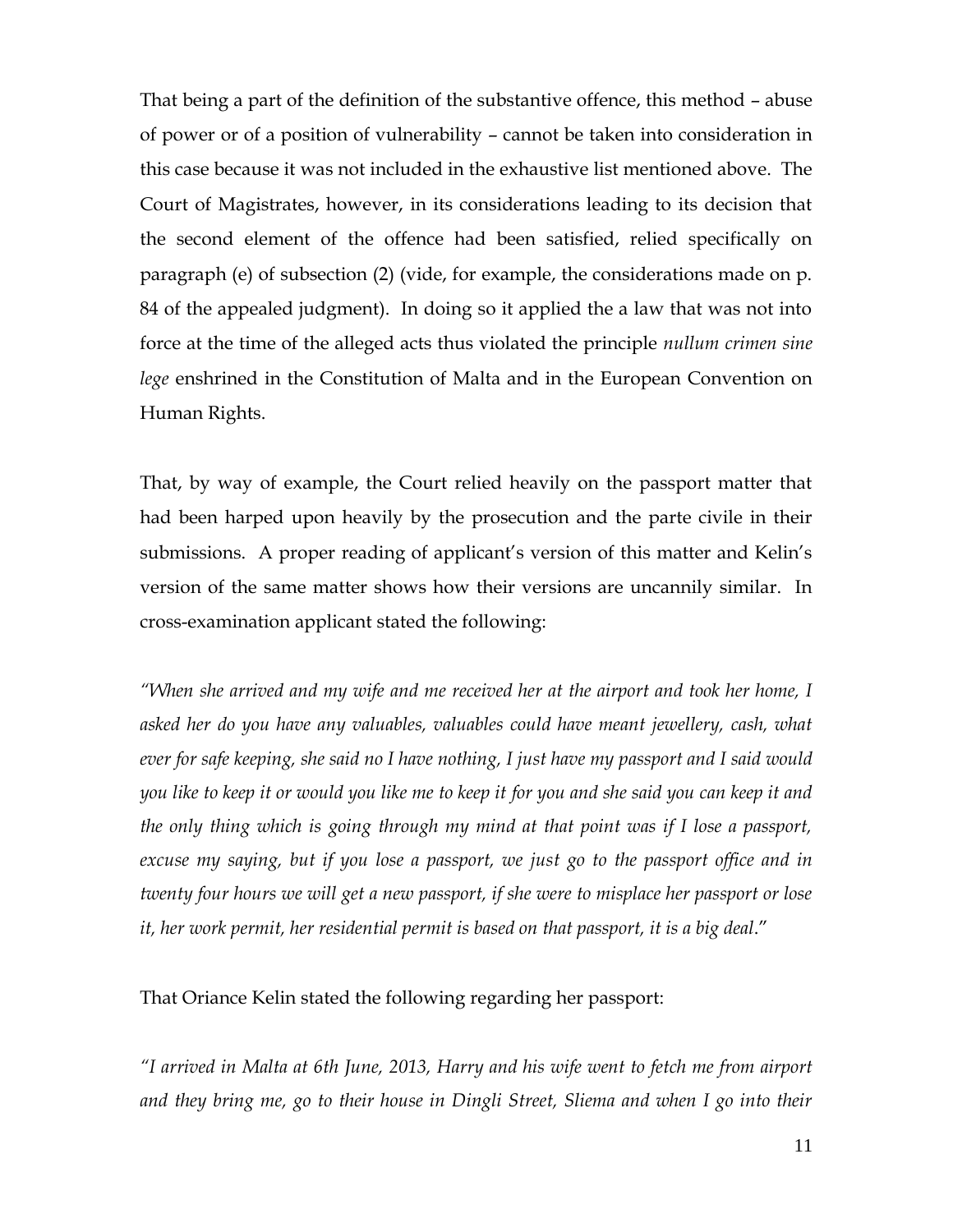*house they showed me my room. They said this is your room and then Harry asking me where is your passport and you have any things that need to save it and as and I take my passport and I give him and he telling me that my passport is to save, give me your passport to keep in a safe place. He took it at the same time."*

That there is no real discrepancy in these facts. The problem lies with the twist that the prosecution and parte civile gave to this matter with the ulterior motive of conjecturing the element of "means" relating to vulnerability which, as stated, was not part of our law at the time of the alleged acts.

That, nevertheless, the idea that this act was done by applicant in furtherance of the alleged offence is negatived by all the evidence in the case. The passport was never under lock and key. Moreover Kelin was often in the Daswani's apartment alone, particularly when they went for a long holiday at the end of the year 2013. On another occasion, when applicant's wife Jyoti Khemchand Daswani took the witness stand and was asked about the matter in cross-examination, she explained that the passport was not under lock and key and, so much so, was taken by Kelin when she wanted to apply for a Social Security number. This episode fully corrobates applicant's assertion that if her passport was lost "*it is a big deal".*

That it must necessarily be spelt out that Oriance Kelin did not say that her passport was taken away from her. She confirmed that her passport was kept in a safe place. Her passport was not hidden and it certainly was not taken against her will. Moreover, at no point did she state that after being in physical possession of her passport for Social Security purposes, she was ordered or compelled by applicant to return it. It is evident that this passport issue is mere conjecture intended to create an aura of vulnerability that is otherwise excluded by the evidence.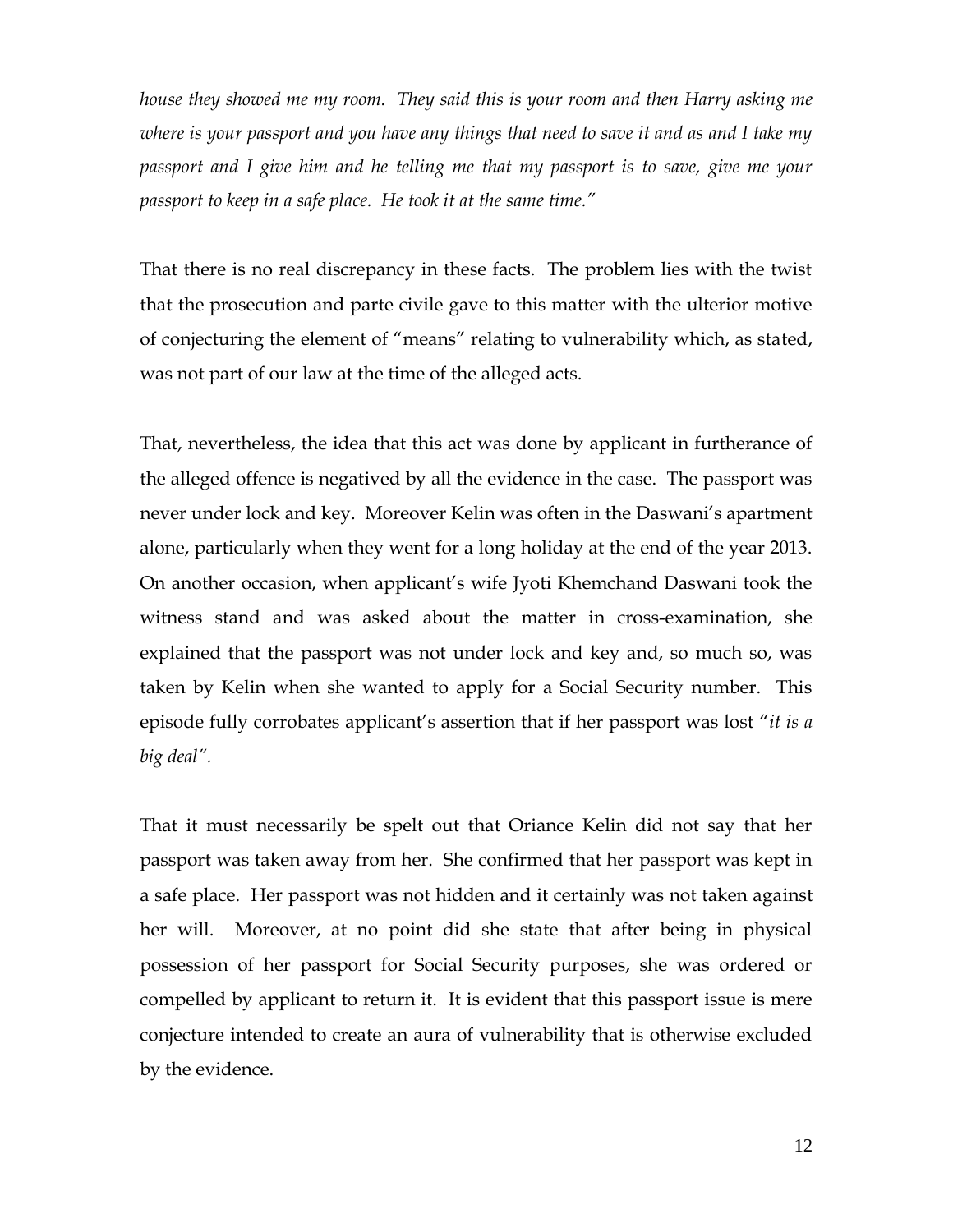That, moreover, after Oriance Kelin left the apartment in June of the year 2014, applicant send her the following message: "*Orience come and collect your things and your passport"*. This message is dated 9th June, 2014 and, contrary to what the Court stated (on p. 87 of the appealed judgment), forms part of the evidence together with all the other messages contained in the Court expert's report.

That, unfortunately, the Court of Magistrates conjectured that Kelin did not have access to her passport when all evidence showed that this was not the case.

That the Court of Magistrates, presumably in the light of the element of "*means*", made ample reference to the fact that Oriance Kelin did not have any financial means. The Court was of the conjectured opinion that the reason for withholding her salary was to ensure that she was under applicant's complete control and dependence. Apart from the fact that the salary was owed by Bhagwan Rupchand Daswani and not by applicant, there seems to be a certain amount of dangerous confusion in the Court's considerations regarding what is being stated. If these considerations were made in the light of what is stated in paragraph (e) of subarticle (2) of article 248A of the Criminal Code, then, for reasons stated above and directly accepted by the same Court, they are to be discarded. If, on the other hand, they refer to paragraph (b) of the said subarticle – deceit and fraud – then these means are excluded by the evidence, including the testimony of Oriance Kelin and by other independent evidence. It must be pointed out that upon her arrival to Malta, Kelin found exactly what she had been promised when still in her home country. The wages due remained unchanged. No allegations of any alteration to the agreement were made. The reason for them having not been paid are not contested and will be explained shortly. Her accomodation was comfortable and her privacy was secured. The Daswani family even converted a utility room into a bathroom for her convenience. She was never asked to pay for her accomodation. She was never asked to pay for her food, drink and medication. She was free to choose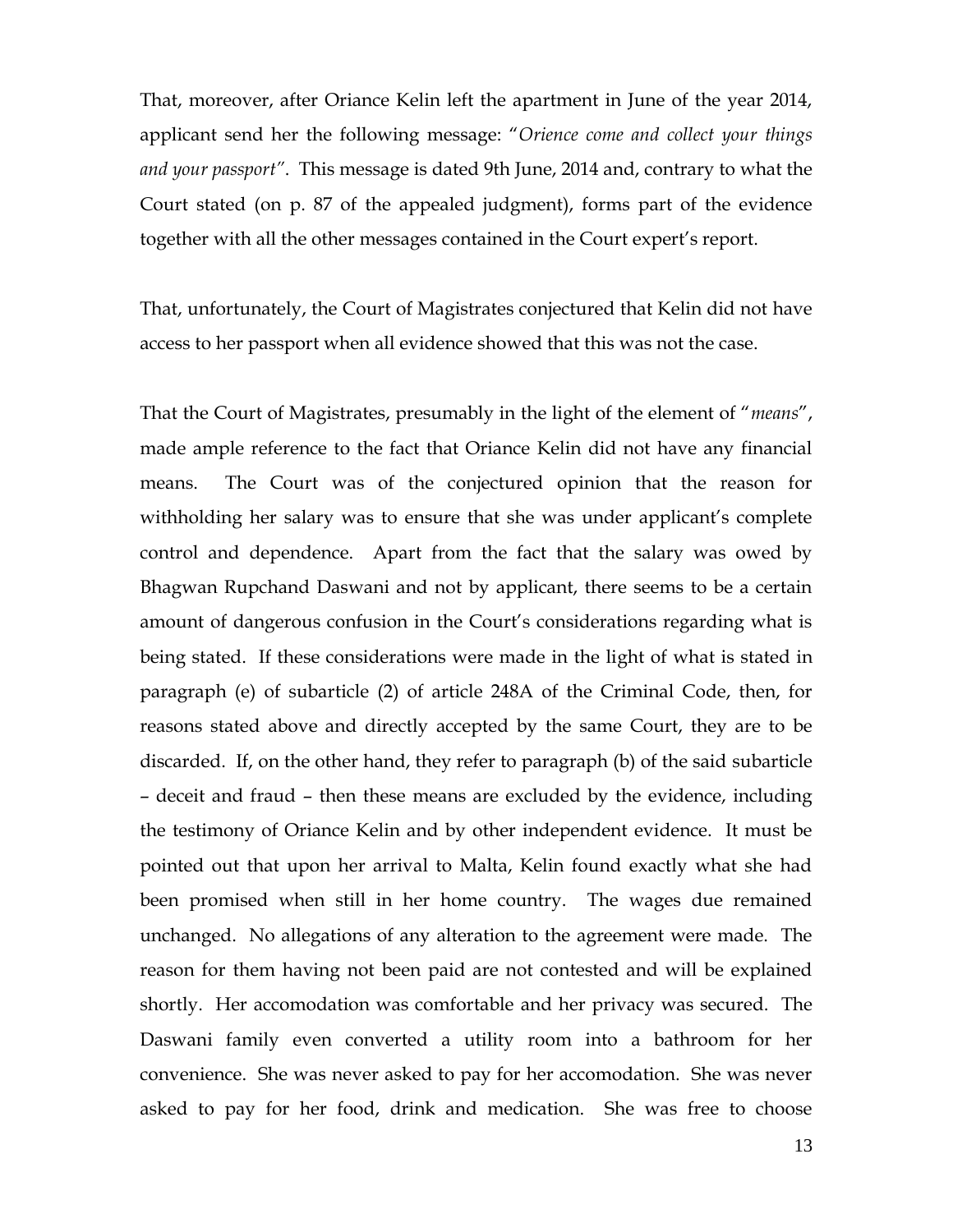anything she needed which would be paid for by applicant's father. She could contact her family whenever she wished. She lived in an apartment that was never locked and had free access to the outside world. She actually had her own set of house-keys. She was encouraged to leave the apartment and enjoy the promenade. She could freely leave the apartment in her own free time.

That in his testimony applicant explained that his father had proposed a monthly salary of around  $\epsilon$  420. This excluded accomodation, food and drink, medicines and anything else that she would need when in Malta. In other words, the amount agreed to by the parties took all the above expenses that had to be incurred by Bhagwan Rupchand Daswani into consideration. Applicant also explained that it was agreed with Oriance Kelin before her arrival in Malta that the first three months salary would be used to cover a loan that she had with Home Maid Agency Pte Ltd., whereas the next three months salary would be kept as a security and given to her at the end of her stay. The said loan was unrelated to Bhagwan Rupchand Daswani and had to be reimbursed by Kelin. This was confirmed by Kelin in her testimony and an email exchange with the Agency also attests to this. It was also agreed, after her arrival in Malta and in view of a large phone bill racked up by her, that another two months salary would be directed at settling the bill. This is also confirmed by Kelin in her testimony. From then onwards, applicant constantly asked Kelin to pass on a Swift Code because she wanted the money to be sent directly to her family. This payment could not materialise because of the eventual unfolding of events. There was no deceit and there was no fraud.

That it could possibly be argued that there would have been deceit had applicant's father offered the minimum wage and then, upon her arrival in Malta, deducted expenses from the minumum wage without prior agreement and without her prior approval. Deceit means deceit and, as in the case of the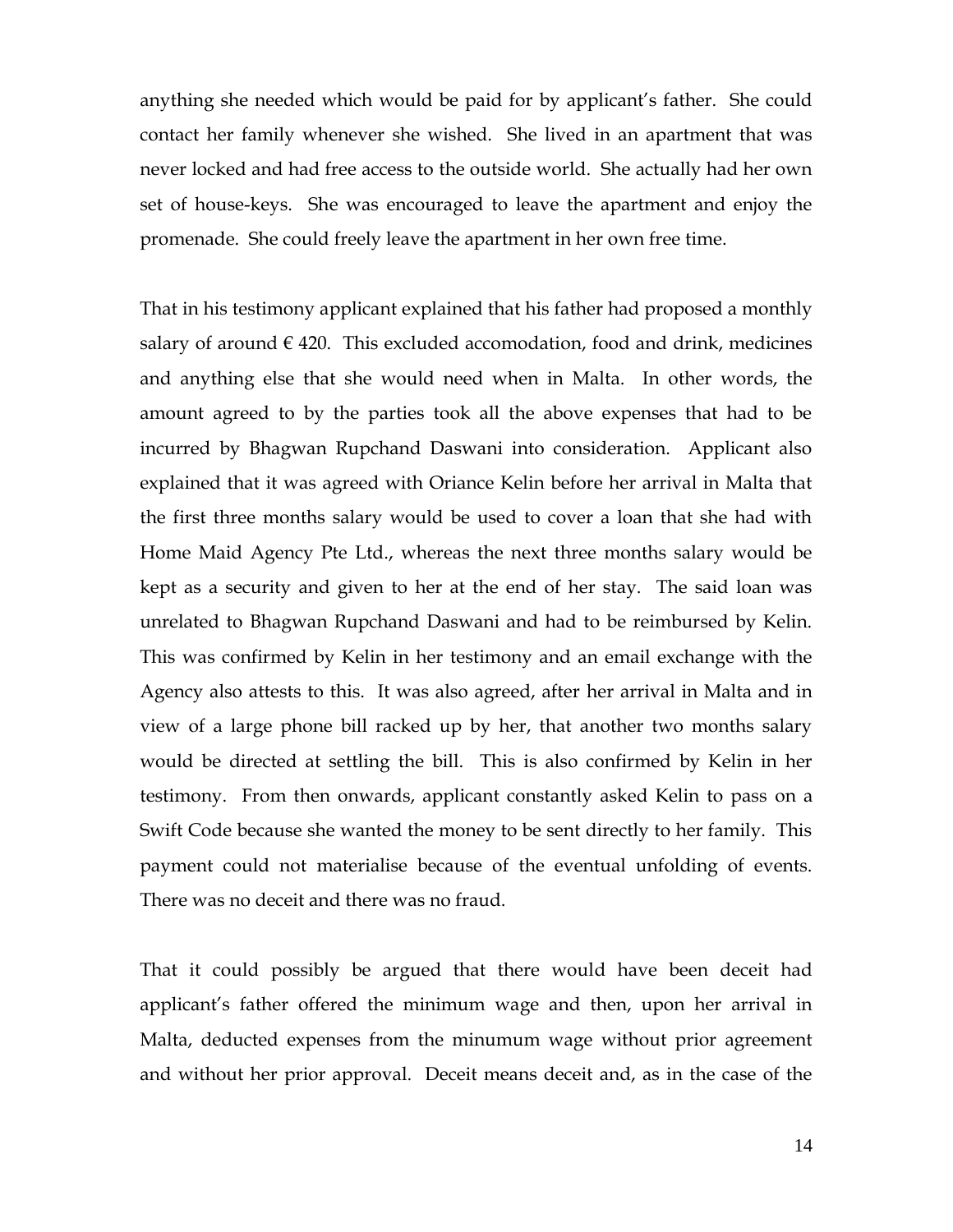alleged hidden passport, cannot be conjectured for the purposes of satisfying one of the constituent ingredients of the offence of human trafficking.

That, with regard to the Swift Code matter, this is not contested by Oriance Kelin. In his statement to the Police – wrongly excluded from the evidence by the Court of Magistrates – applicant stated the following:

*"She had asked for her monthly wage to be remitted to her family, but she never came forward with her complete bank details which would have enabled me to remit the funds for her, and neither did she ever ask for the funds to be paid to her locally here".*

That in his testimony before the Court he stated the following:

*"She started in June, three months were the deposit as proposed by my Dad and three months were the loan payment which I had to send back to the Agency again from her salary or wages so that brought us to December, January and February were the phone bill which she said retain my wages for two months to offset and reimburse me for the phone bill, that brought us to the end of February, March was actually as when it was due for her payment for the agreement so in March, I asked her I told her, you know your payment is due later on this month that is, what are we going to do, so how do you want it? She said, send it to my family, I said ok, give me the bank details and in fact in the* terms and conditions which were given to her initially through the agency it is *clearly stated there that it is her choice if she wants her salary there and then, I mean cash in Malta it is fine, if she wants it sent to her family abroad it is her choice so she said send it to my family, I asked her for the bank details, a few days pass, nothing, I asked her again, I told her you want me to send it, the bank details please, a few days passed, she gives me these bank details on a scrap of paper, the first thing I noticed was that there was not a swift code."*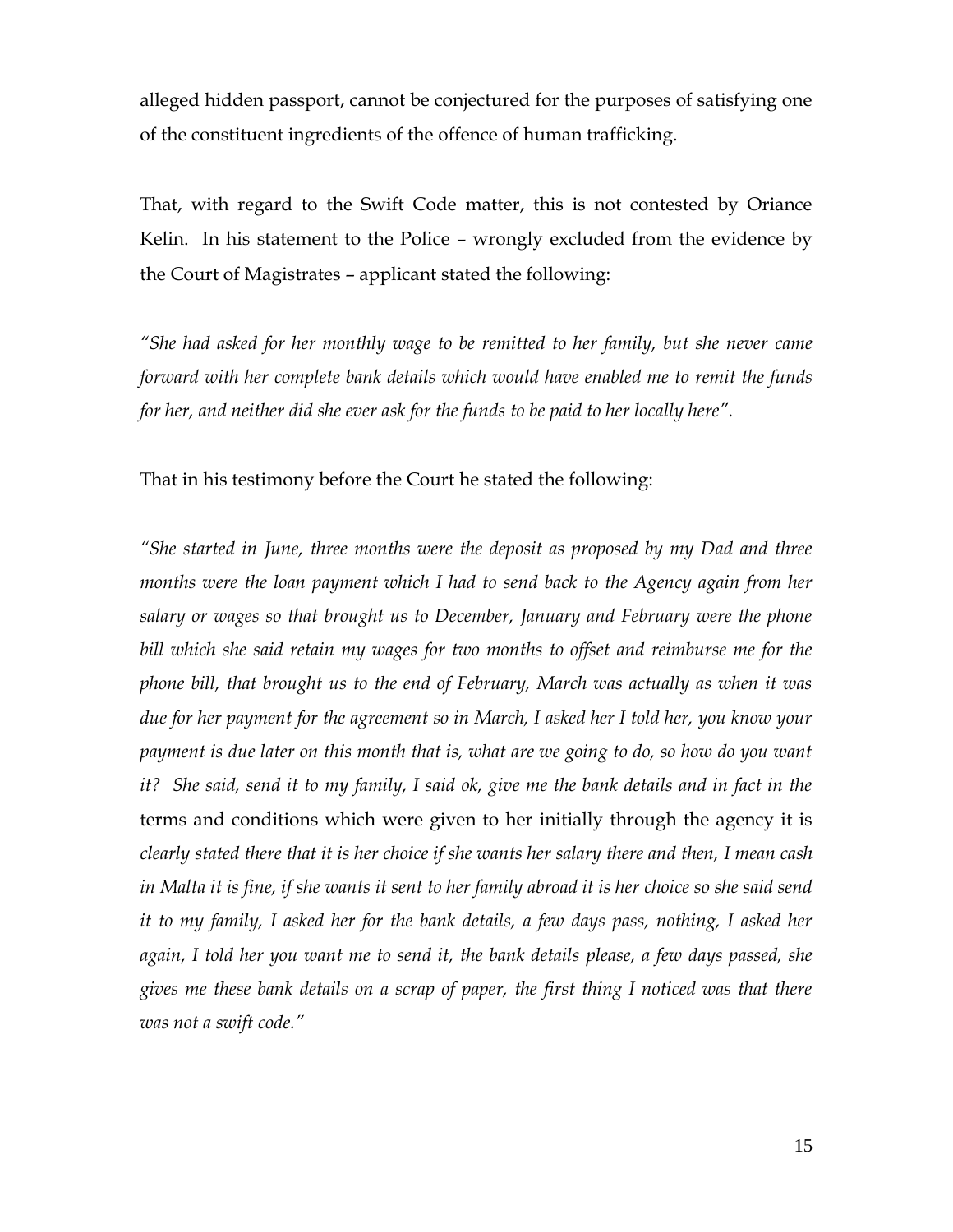That applicant went on to explain that he asked for the Swift Code many times to no avail. This is confirmed by an exchange with his wife in March, 2014. On the 20th March Nikita (Jyoti Khemchand Daswani) asked applicant "*Hi can you please send Orience's salary?".* Harry (applicant) answered "Ok this afternoon". On the 22nd March Nikita said "*Also pls get the maid's phone at home .. So she can get the swift code .."*. Harry replied "Ok". For some inexplicable reason this exchange was completely overlooked by the Court of Magistrates in its considerations.

That, as results from the evidence, applicant's father Bhagwan Rupchand Daswani received criminal charges for potential violations of the Employment and Industrial Relations Act. Dr. Roselyn Borg Knight was asked to intervene. She testified that, upon a report by Oriance Kelin, she corresponded with the Department of Industrial and Employment Relations because "it was clear that there was money owed from both ends so it obviously made sense that there would be a set off". It is evident that Dr. Roselyn Borg Knight was right in her claims and the Department's stand was also, to a certain extent, legally correct. In these situations, when common sense prevails, discussions are commenced with a view of finding a solution to the benefit of all parties. An amicable settlement could easily have been reached in this case but the Department was not interested in a set-off. It must also be pointed out that the email exchange produced by Dr. Roselyn Borg Knight is evidence of the fact that she is correct in stating that the Oriance Kelin was employed on a three year definite contract. Annex 2 to her letter dated 2nd October, 2014 is testament to this. Their claim for a refund was based on solid documentation which could have very easily been discussed. This again shows that there was no deceit and there was no fraud and it was always Bhagwan Rupchand Daswani's intention to settle all outstanding debts.

That, on a final note in this regard, the Court of Magistrates also gave consideration to the fact that Oriance Kelin allegedly worked for more than forty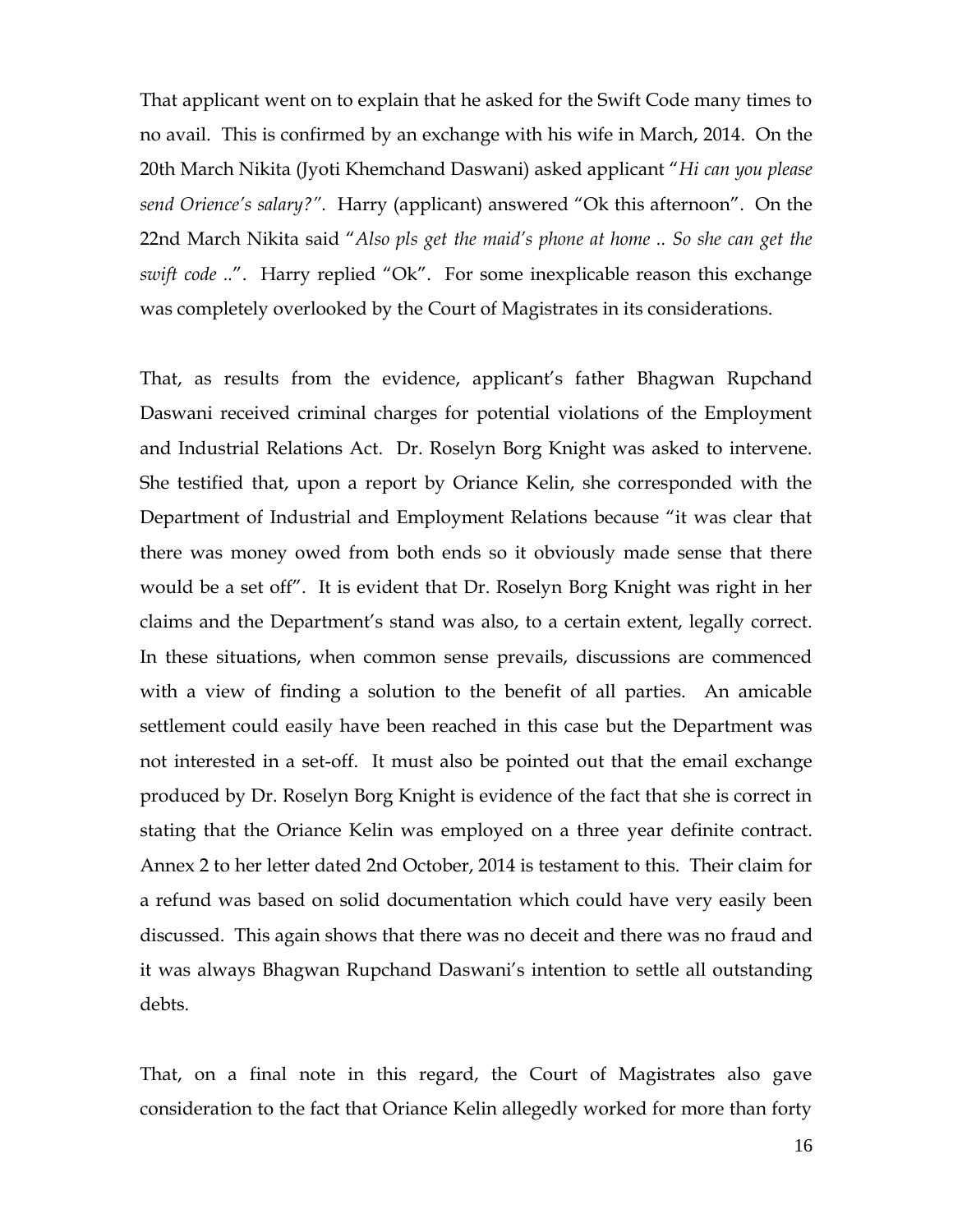hours a week. Reference is made to applicant's testimony where he, when crossexamined by the prosecuting officer, stated the following:

*"Pros.: Ok, do you remember the working hours which she had to work according to this ETC form?*

*"HD: I believe it is a normal 40 hours and post that there is an overtime rate.* 

*"Pros.: Ok and did you ever pay her for overtime?*

*"HD: To my knowledge she never worked forty hours, not even forty hours.*

*"Pros.: So at what time did she start working in the morning?*

*"HD: Her duties were 8 am to serve my Dad breakfast, 1 pm lunch, 7.30 dinner, in between she had these chores of preparing, cleaning his bedroom, his bathroom, the areas*  which he frequented but it doesn't mean she was working from 8 am till 1 pm and then *from what ever time till seven, she was only working when she completely [recte: completed] those duties and just to give the Court an idea, once she had left we got services through a cleaning company, a local cleaning company, in 4 hours that person would clean the whole house, this is an apartment, the whole house, cook a meal for my Dad, serve him another meal and this was all in four hours where this lady had only to do things for my father so quantifying it.*

*"Pros.: Did she have a break?*

*"HD: Once she completed the chores which she had to, there was no one there overseeing, she was many a time, she would just lounge in the kitchen, it was never told to her that sitting in the kitchen means you are working, she had wi-fi, she would do as she please.*

*"Pros.: So she used to start working at 8 o'clock in the morning yes, because she served breakfast to your father at 8 o'clock in the morning?*

*"HD: Yes.*

*"Pros.: But she had to start before to cook it no am I right?*

*"HD: Just the toast.*

*"Pros.: I don't know what breakfast he take?*

*"HD: Just the toast. I could make it, a toast or an egg, make it in 10 minutes myself. "Pros.: Yes and for the cooking?*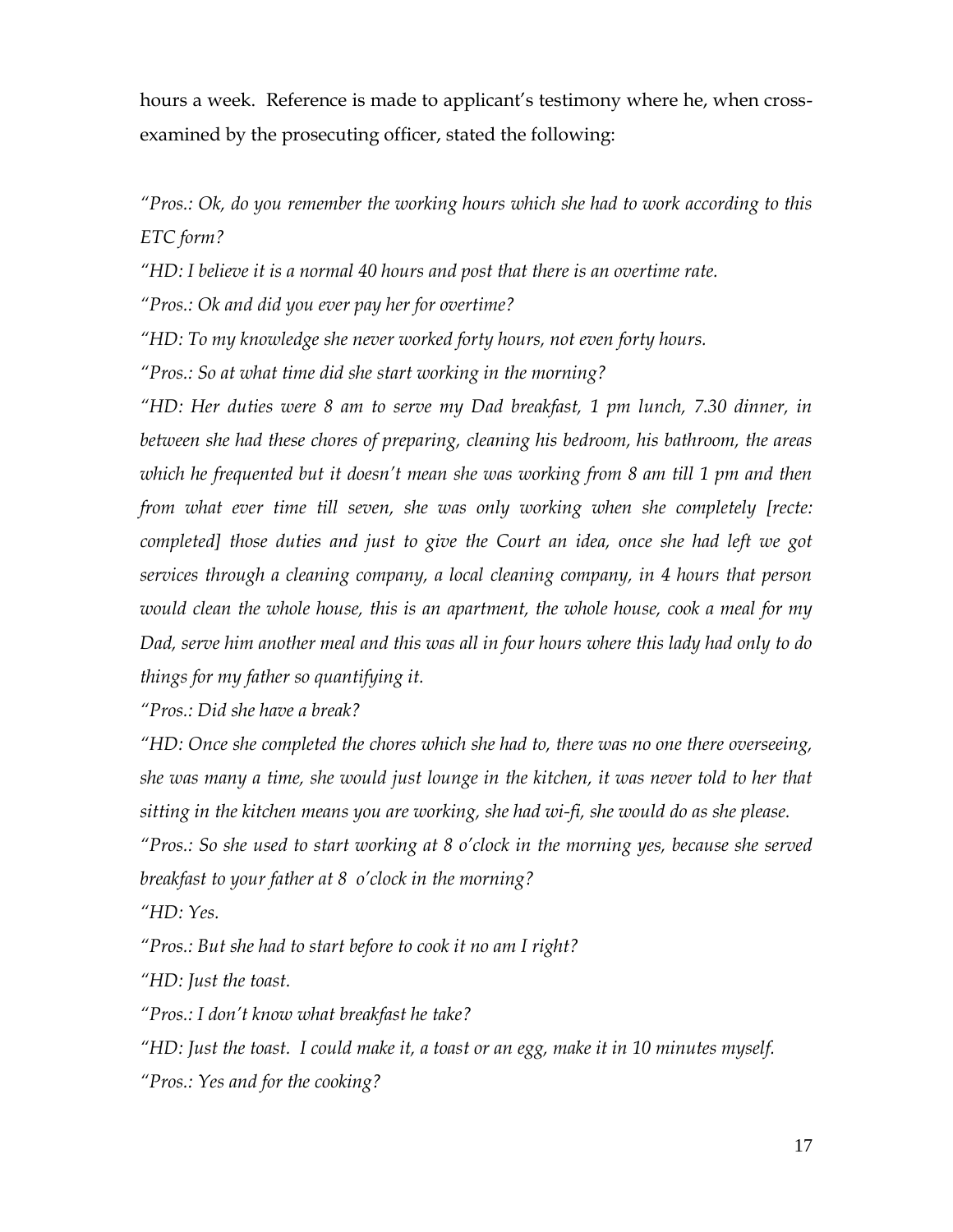*"HD: The cooking as well it was minimal cooking, alright, the lunch thing would, when my wife cooks something and she asks me what are you going to eat and I tell her in an hour or less it is ready, at night most times the supper or the evening meal, dinner which he would have at 7 pm was most times a plate of pasta, I make it myself sometimes 10 minutes in boiling the pasta and 5 minutes for the sauce.*

*"Pros.: So she was used to work in gaps, breakfast then she used to have a break, then lunch, an hour break dinner?*

*"HD: The breaks were at her discretion, she could take the break when ever she wanted just so long as she gave my Dad because my Dad because of his age, he needed everything, he was used to … everything at a time so 8 o'clock his breakfast, after that between 9 and noon he would come to my office so there would be no one at home.*

*"Pros.: And when was her day off during the week?*

*"HD: Apart from the time she took off at her own discretion when ever she wanted from Monday till Saturday, Sunday from the hours of two till seven even she was not bound to do anything at all so apart from the time she had from Monday till Saturday, Sunday from two onwards even if she just wanted to sit there, that was totally off time.*

*"Pros.: So she didn't have an actual total day off?*

*"HD: No.*

*"Pros.: Am I correct?*

*"HD: No. On Sunday it was from two to seven."*

That Oriance Kelin worked less than forty hours a week. It transpires from the evidence that she wanted to stay in the house even when she was not working. She was encouraged to go out. She was free to leave the house when she was not working. She had her own house-keys. She actually went out on more than one occasion to meet friends. Kelin, who hardly ever wanted to leave the house notwithstanding her being encouraged to do so, was sometimes asked to boil some extra rice or cook something extra. As stated previously, industrial issues could have been resolved with her employer Bhagwan Rupchand Daswani. However arguing that infractions of a technical nature – notwithstanding that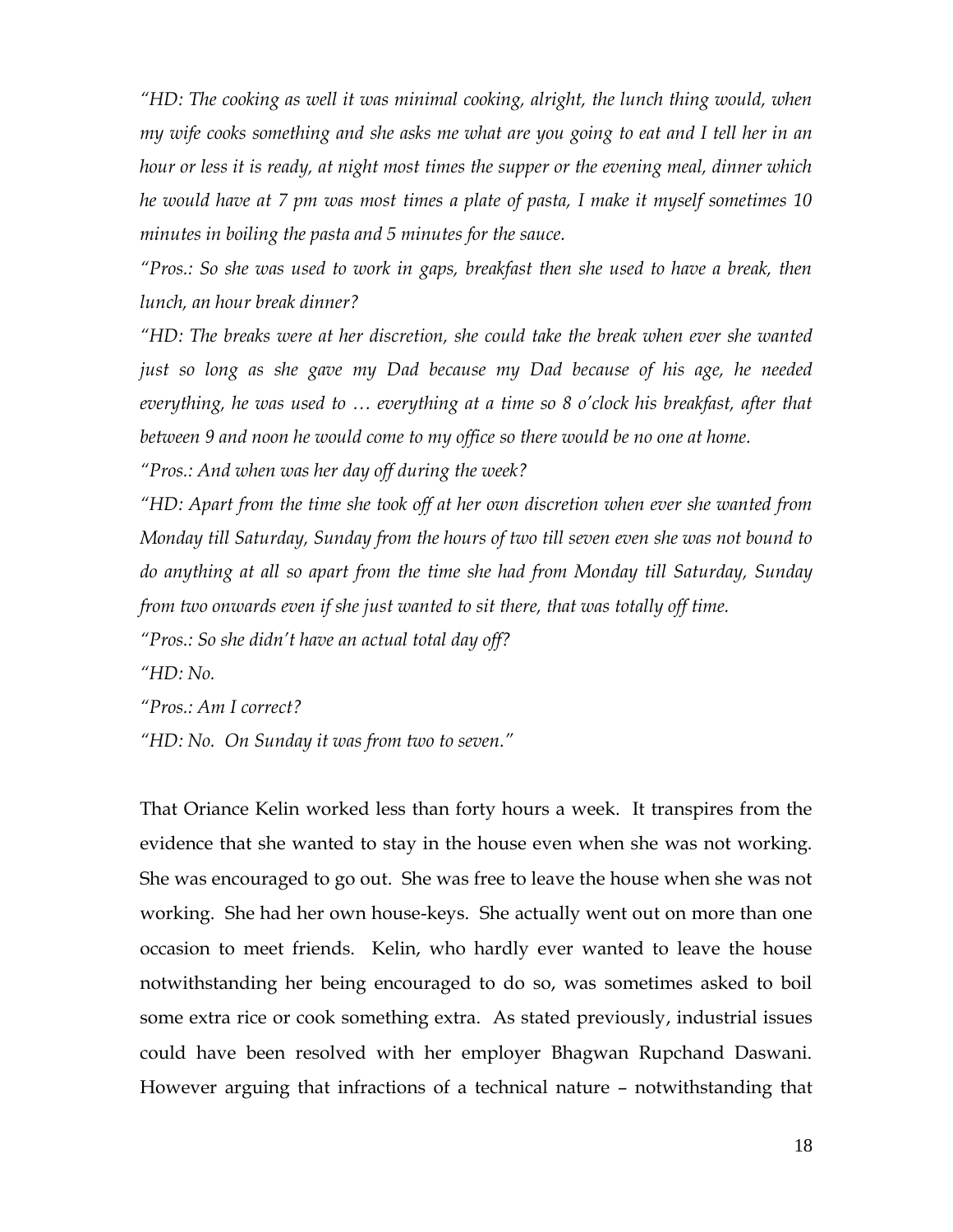Kelin never worked for more than forty hours a week – amount to the offence of human trafficking is, with all due respect, absurd.

That at this juncture, in the light of the Court of Magistrates' comment that he attempts to place responsibility on his father (p. 76 of the appealed judgment), applicant hurtfully and strongly contests such an unfounded consideration. Applicant would rather shoulder responsibility for his late father's alleged wrongdoings than cast doubts on his integrity. Nevertheless, given that his submissions are many times purely of a legal nature prepared by his lawyer, certain glaring omissions by the prosecution and parte civile had to be pointed out. Suffice to say that, on the basis of these legally founded submissions, applicant was acquitted of the fourth charge.

That the Court of Magistrates also refers to alleged mistreatment of Oriance Kelin. Apart from the fact that any alleged mistreated is ex post facto and can never be deemed to be a constituent element of the offence of human trafficking, applicant strongly contests these facts but for one single episode that, a tempo vergine, was admitted and explained to the Police in his statement. In its judgment the Court stated that applicant confirmed that he had, at least once, hit Oriance Kelin (p. 93 of the judgment). This is incorrect since, as stated, applicant stated that he slapped her once and not at least once.

That, with regard to the third element of the offence – for the purpose of exploiting that person – this is also manifestly excluded by the evidence brought by the prosecution and parte civile. The formal element of the offence contemplated in article 248A consists in the specific intention of exploiting the person being trafficked. It goes without saying that this intention must exist at the time of the trafficking.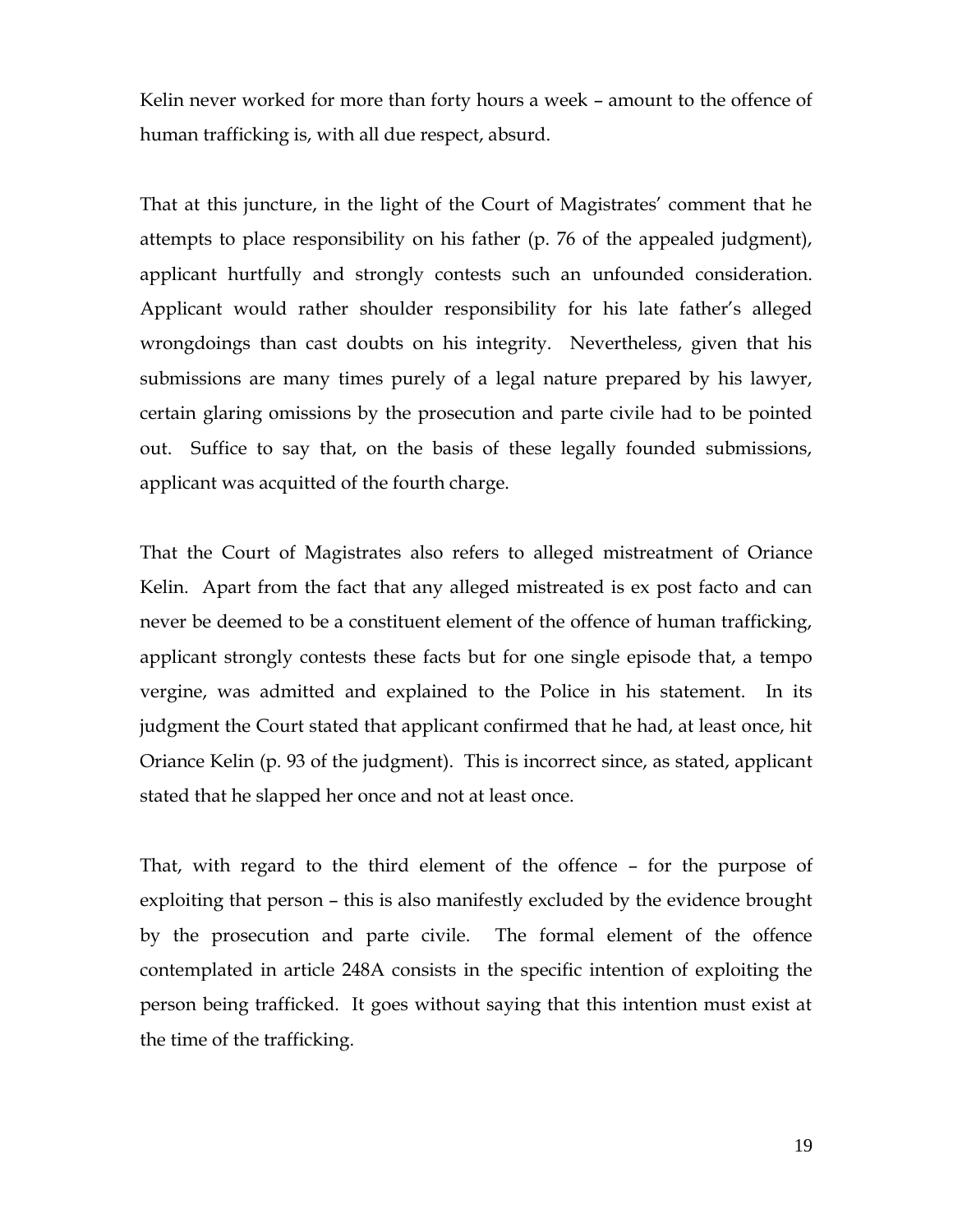That the definition of human trafficking given in sub article (1) of article 248E refers to acts carried out in pursuance of the recruitment, transportation, sale or transfer of the person, that is prior to such recruitment, transportation, sale or transfer. Any acts carried out after the trafficking do not fall within this definition and cannot form part of the material element of the offence. It is, without prejudice to what has been stated in the first grievance, nevertheless conceded that any subsequent acts may be taken into consideration in establishing whether there was the prior intention, on the part of applicant, to exploit Oriance Kelin. Conversely, the subsequent acts may also highlight the absence of such prior intention. However, it is being reiterated that in a case of human trafficking the prosecution must prove, beyond reasonable doubt, that the formal element existed at the time of the material element.

That Oriance Kelin's own evidence to the effect that her initial period with the Daswani family was a happy one and that she had written letters to her family stating that she was happy in her new job and that the Daswani's were nice people was completely overlooked and/or ignored by the Court of Magistrates. This is, with all due respect, a serious shortcoming. Even if one had to ignore all the evidence brought forward by the defence – as the Court in fact did – and believe that Oriance Kelin was an extremely reliable witness, this evidence alone negatives the formal element of the offence of human trafficking. It is amply clear from all the evidence that the situation between the Daswani family and complainant deteriorated after a period of time where it transpired that her behaviour was not only inappropriate to her employer's requirements but was also such which could potentially endanger his life. Any alleged change in attitude towards her took place several weeks after her arrival in Malta. This alone shows that what is being interpreted by the Court as the purpose of exploitation – the formal element of the offence – took place way after the alleged material element of the same offence. This means that the alleged formal element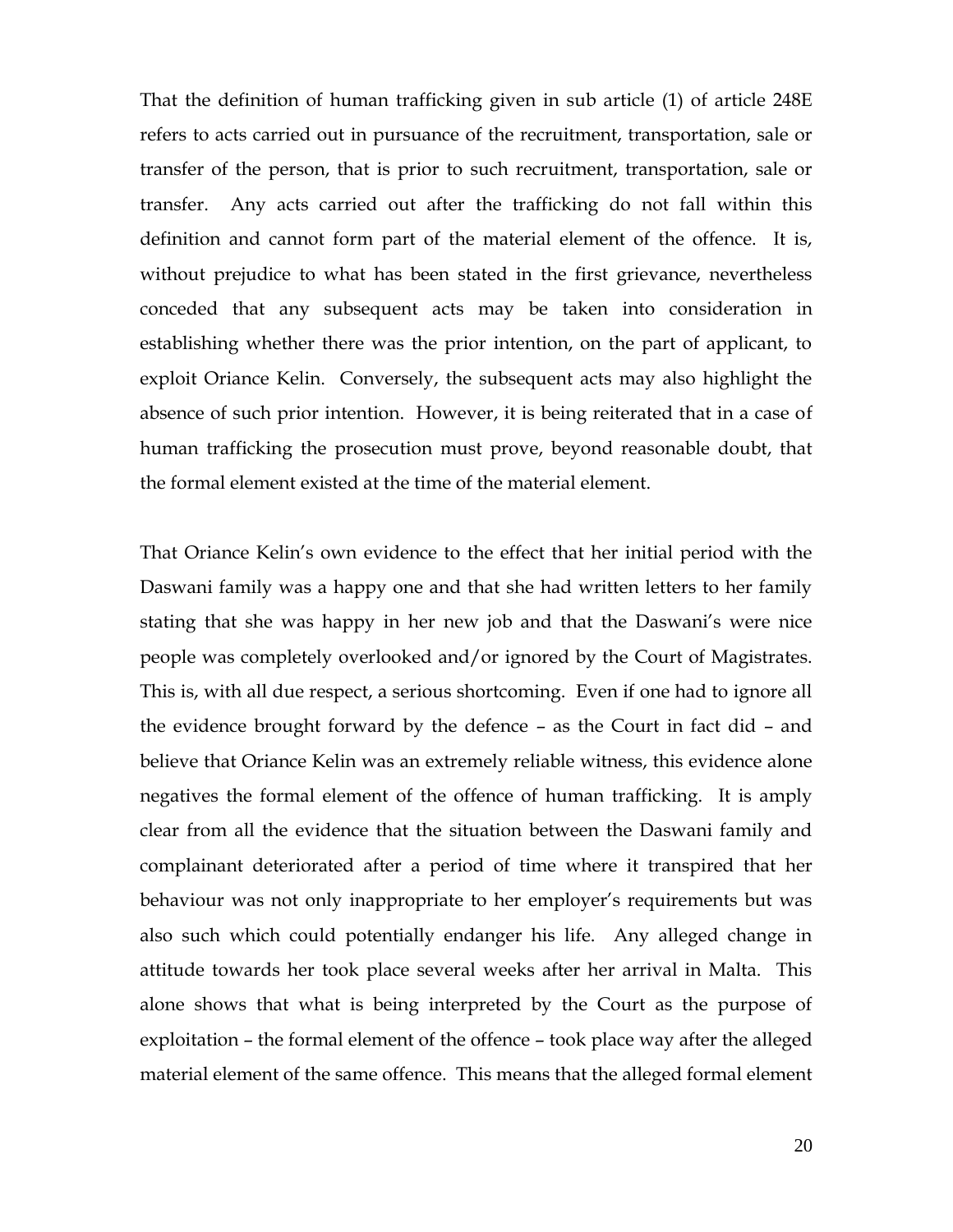of the offence certainly did not exist at the time of the alleged material element. This should have led to applicant's acquittal.

That, in its judgment, the Court of Magistrates also made ample reference to the working conditions of Oriance Kelin. According to article 248A of the Criminal Code exploitation includes requiring a person to produce goods and provide services under conditions and in circumstances which infringe labour standards governing working conditions, salaries and health and safety. Apart from the fact that applicant did not require Kelin to provide services under conditions and in circumstances which infringe labour standards governing working conditions, this element is a formal and not material condition of the offence. In other words, if it established that Kelin's conditions infringed labour standards governing working conditions, it is still necessary, for the purposes of this constituent ingredient, for the prosecution to prove that there existed the prior intention on the part of applicant – who was correctly acquitted of the relative offence – to infringe such standards.

That the Court of Magistrates, after referring to the Domestic Service Wages Council Order and the Domestic Service Wages Council Wage Regulation Order, stated that "*this alone (sic!) is sufficient to satisfy the defintion of 'exploitation' as presented in our Criminal Code*…". With all due respect such a statement is evidence of the fact that the Court failed to distinguish the formal element from the material element of the offence. The offence of human trafficking is not an offence of strict liability where the act alone is sufficient to create criminal responsibility. This statement clearly indicates that the Court failed to examine applicant's intentions at the various stages of the case.

That applicant reiterates that Bhagwan Rupchand Daswani had proposed a monthly salary of around  $\epsilon$  420 which excluded accomodation, food and drink, medicines and anything else that she would need when in Malta. The amount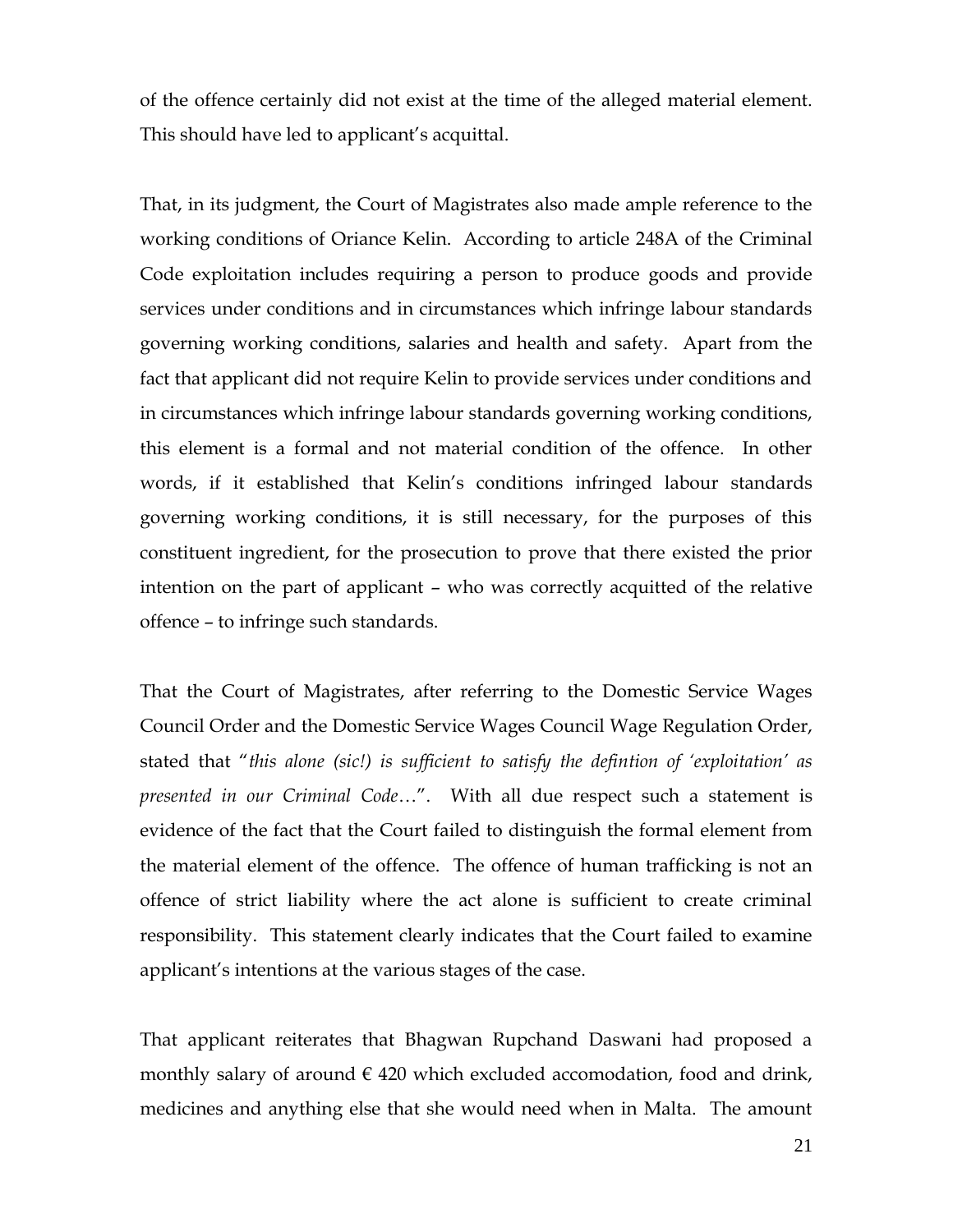agreed to between the parties took all the above expenses that had to be incurred into consideration. Moreover it was agreed with Oriance Kelin before her arrival in Malta that the first three months salary would be used to cover a loan that she had with Home Maid Agency Pte Ltd., which was to be reimbursed by him on behalf of his father, whereas the next three months salary would be kept as a security and given to her at the end of her stay. It was also agreed, after her arrival in Malta and in view of a large phone bill racked up by her, that another two months salary would be directed at settling the bill.

That it is evident from the fact that charges were preferred against Bhagwan Rupchand Daswani that this mutual agreement was not acceptable to the Department of Industrial and Employment Relations. It is, nevertheless, also evident that Kelin owed money to the Daswani's.

That it is clear from the evidence that Bhagwan Rupchand Daswani, with the assistance of his son who engaged a lawyer to this effect, tried to rectify this situation. All this shows that there was never any intention on the part of applicant or his father to infringe labour standards governing working conditions. Unfortunately the Court of Magistrates completely overlooked this fundamental fact and failed to distinguish between the material and the formal element of the offence of human trafficking.

That, by way of conclusion on this grievance, as explained above, every single one of the constituent elements of the offence of human trafficking is missing in this case. It goes without saying that even if only one of these elements is found to be missing, applicant should be acquitted of this charge.

That the third grievance consists of the fact that, without prejudice to the previous grievances, the Court of Magistrates made a highly partial evaluation of the evidence and ignored the submissions made by applicant in rebuttal of a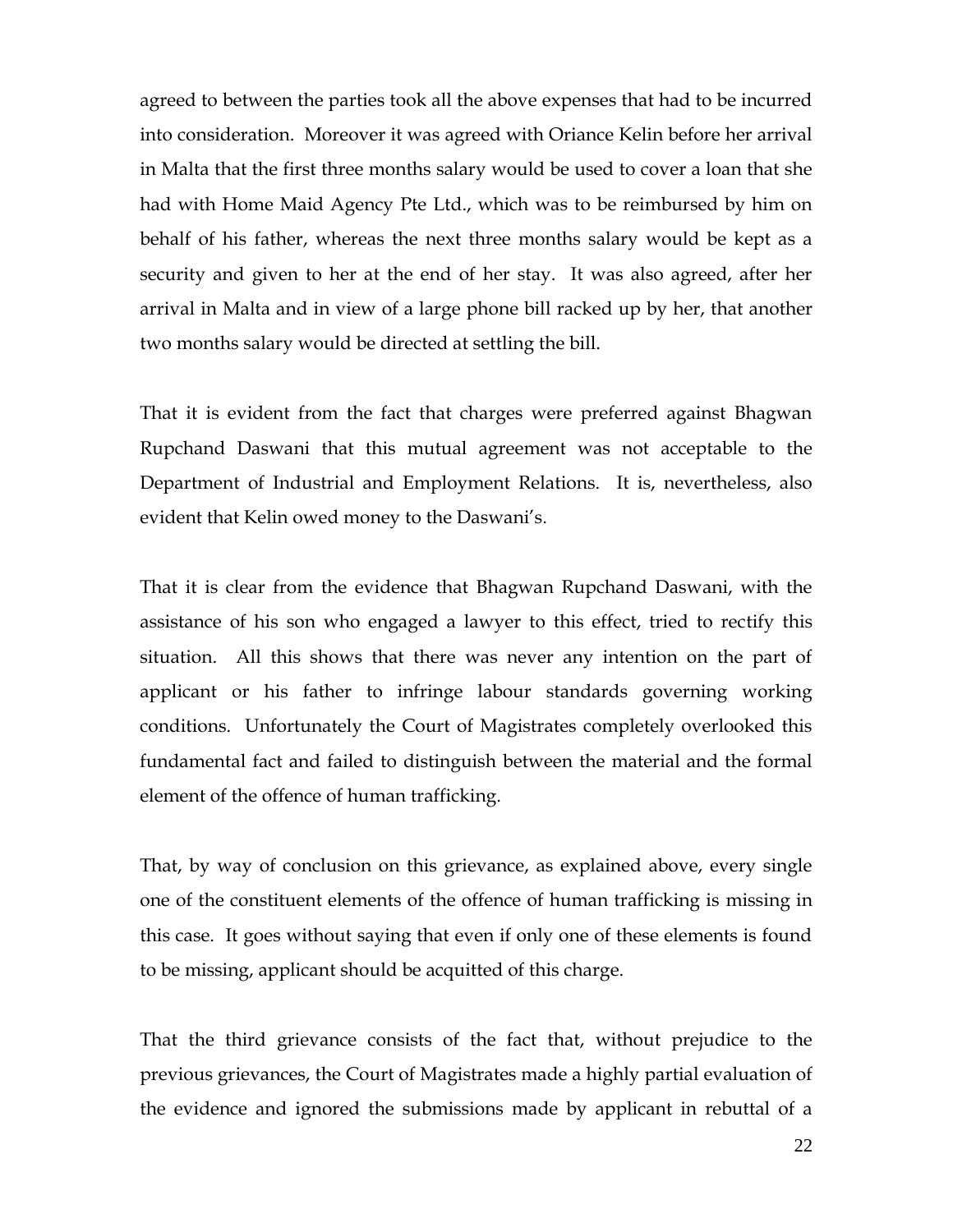large number of false allegations in his regard. It is also being submitted, for all intents and purposes, that all the witnesses in this case were not heard by the Honourable Magistrate who determined the case. This necessarily means that their credibility could not be fully examined in terms of the criteria mentioned in article 637 of the Criminal Code.

That in the appealed judgment, prior to the summary of the evidence and the factual and legal considerations, the Court of Magistrates briefly summarised the facts of the case (pp. 5-7 of the judgment) accepting Oriance Kelin's version of the facts as gospel truth and completely ignoring the version giving by the defence. The fact that this version was accepted by the Court prior to the evaluation of the evidence and relative considerations is particularly worrying.

That it is necessary to point out that the Court of Magistrates wrongly discarded the statement given by applicant to the Police on the 28th July, 2014 due to the fact that he was not assisted by a lawyer during the relative interrogation. With all due respect to the Court, applicant did not at any point contest the validity or admissibility of his statement. Such statement, which was given by him without any prior disclosure of the evidence available and without the benefit of the assistance of a lawyer informed of the evidence available, is relevant to highlight the credibility of his version of the facts. It is being submitted that his statement should not have been excluded from the evidence by the Court ex officio. Its exclusion highlights the scarse consideration given by the Court to the elaborate submissions made by applicant, which submissions did not include any request for his statement to be discarded.

That, as stated previously, when Oriance Kelin left the Daswani home, she was put in contact with the Jesuit Refugee Service. Initially she did not want to initiate criminal proceedings but, after a two month "reflection period", she had a change of heart and it was decided to throw the book at the family. This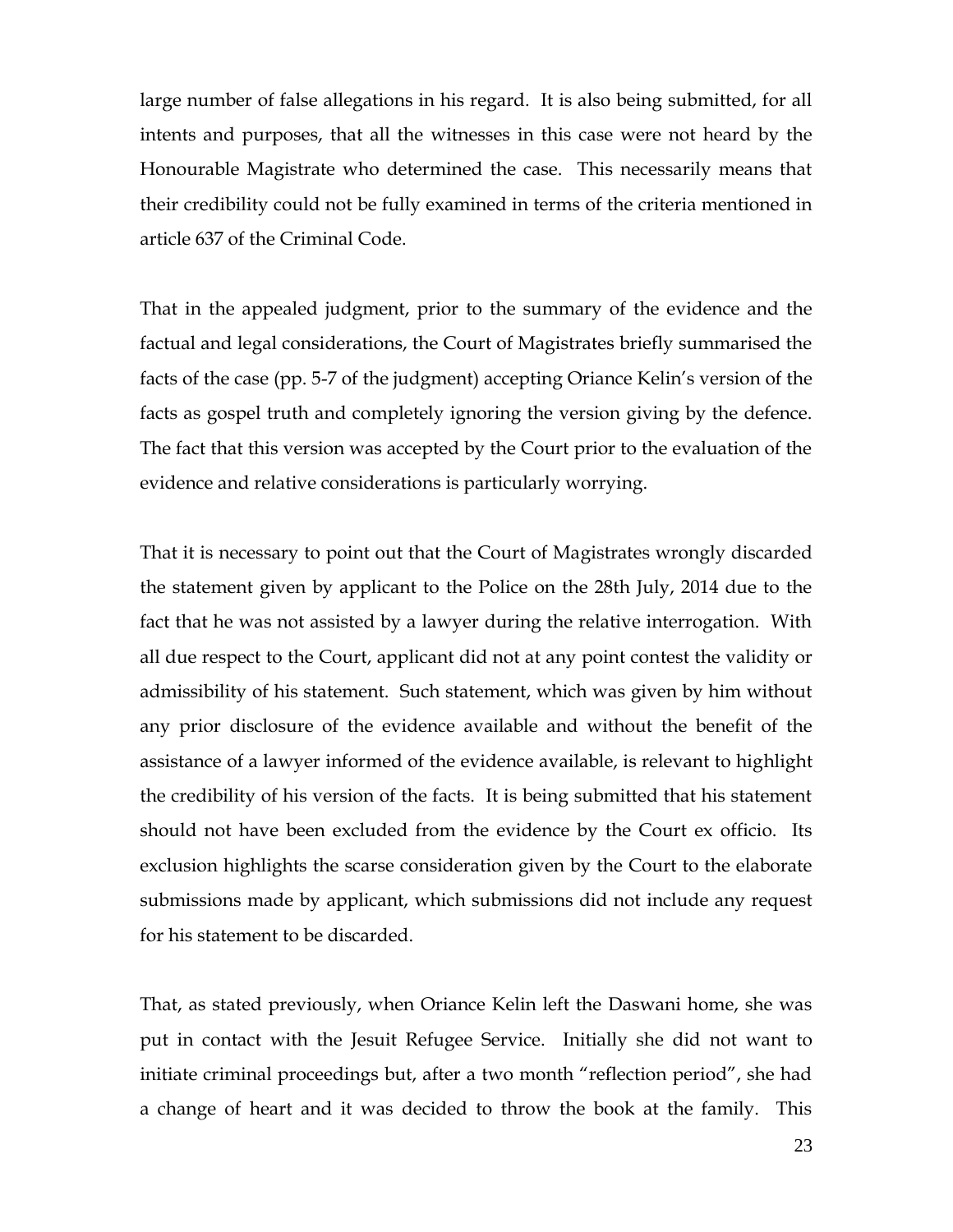"reflection period" is, with all due respect, highly suspicious and the Court of Magistrates was specifically requested by applicant to examine all the evidence available together with the evidence excluded to determine the veracity of the allegations being made by the prosecution and the parte civile. Unfortunately this request was not entertained and the case was determined on the basis of laconic statements regarding Kelin's credibility and applicant's lack of credibility.

That Oriance Kelin was the main witness for the prosecution and parte civile. She testified at length on the 13th August, 2014 and a proper reading of her testimony makes it seems that her examination-in-chief and her crossexamination emerge from different cases. Throughout her testimony, she constantly repeated that applicant and his wife were violent with her. By way of corroboration she produced two photos of alleged injuries that are incompatible with her allegations. One photo shows a mark on her lip and another shows a mark on her neck. Kelin alleges that applicant, inter alia, poked her with a knife, hit her on her ear, her hands and her head, punched her and kicked her on the face and also kicked her on her neck.

That these photos are dated 5th and 23th October, 2012. This means that they pre-date her stay in Malta with the Daswani family. No effort was made and no questions were put to the court expert to explain this and therefore, according to basic rules of evidence, should have been discarded from the evidence. This is being stated independently from the fact that applicant is not charged with causing bodily harm to Oriance Kelin.

That the prosecution and parte civile produced a few witnesses in an attempt to substantiate or corroborate Oriance Kelin's allegations. Dr. Catherine [recte: Katrine] Camilleri and Alexia Rossi, both from the Jesuit Refugee Service, shed very little light on the matter. Other than some repetition of what was alleged by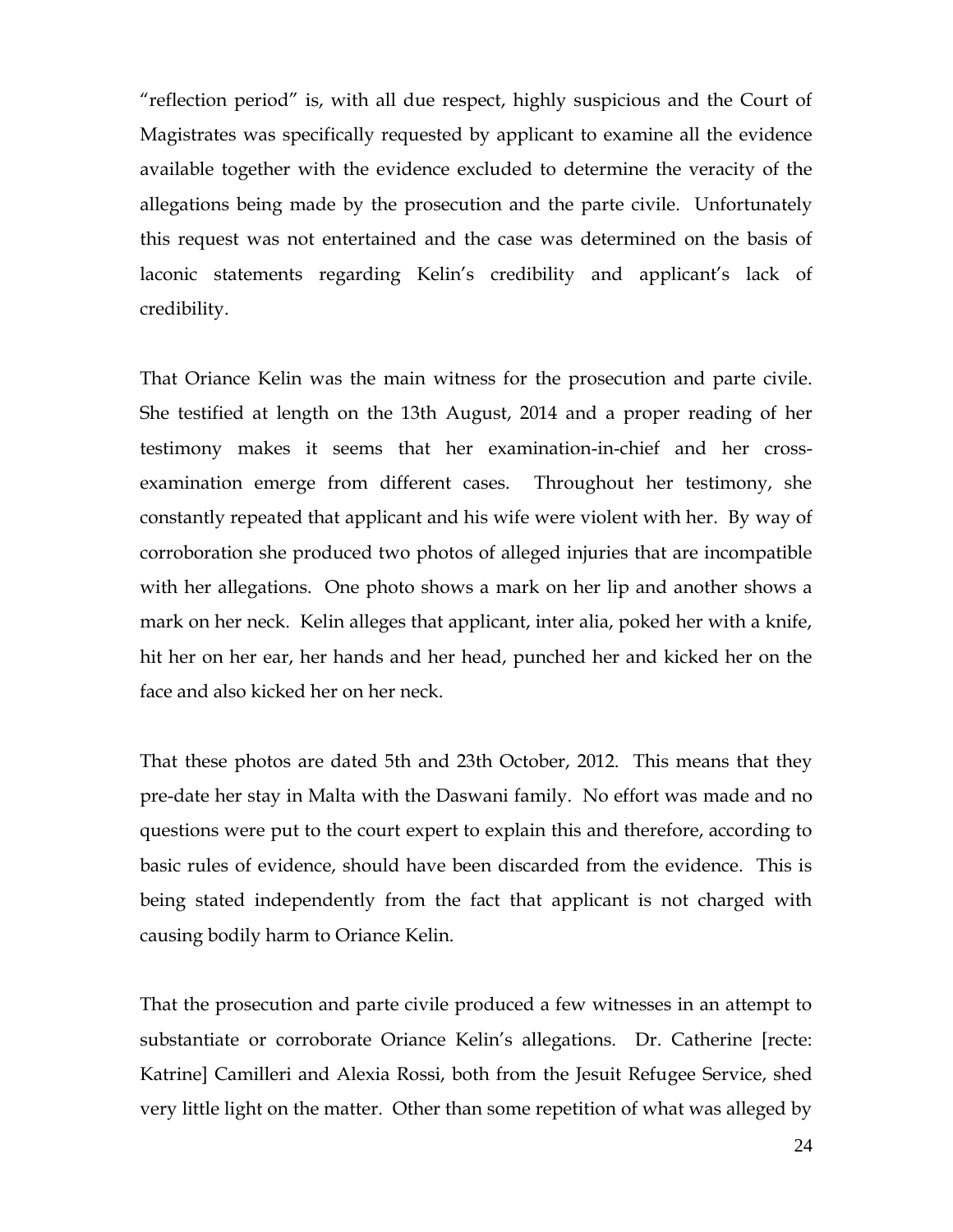Oriance Kelin during her "*reflection period*" and opinions about her state of mind, these two witnesses added very little to the substance of the case. Alexia Rossi did however make it clear that she has no idea of Kelin's character prior to her arrival in Malta and therefore could not make comparisons. Naturally, this evidence should also have been excluded since it is either hearsay evidence or based on opinions given by an ordinary witness. Unfortunately the Court of Magistrates did not seem to share the same legal opinion.

That another witness produced by the prosecution and parte civile was Anita Kobacs from Jehova's Witnesses. Reading between the lines of her testimony is rather enlightening. She mechanically repeated that she was told by Kelin that her "*employer*" did not like her to stay at the door for a long time. This witness did not state that her "employer" had problems with her attending sessions of her religious group. Moreover, this witness, in order to throw in evidence that Kelin was "*scared and terrified*", clearly states that "*she showed us the photos that she took the day she was hit".* This witness clearly refers to one single incident and this fully corroborates the testimony given by applicant.

That the prosecution and parte civile also produced another witness from Jehova's Witnesses, a certain Josephine Sutter. This witness made hardly any mention of Kelin's alleged ordeal. She testified that her "employer" stated that Kelin could not speak to her. It goes without saying that such a reaction is very common in such instances with members of this particular religious group and no inference may be drawn from this encounter with the unidentified *"employer".* It is amply clear that her testimony, particularly her cross-examination, is in stark conflict with the story Oriance Kelin tried to portray. Sutter stated that she met Kelin at Kingdom Hall in Marsa. She was not in the company of applicant or any other member of his family. She was free to move around and leave the place. She was there on a Sunday morning on three occasions. This evidence also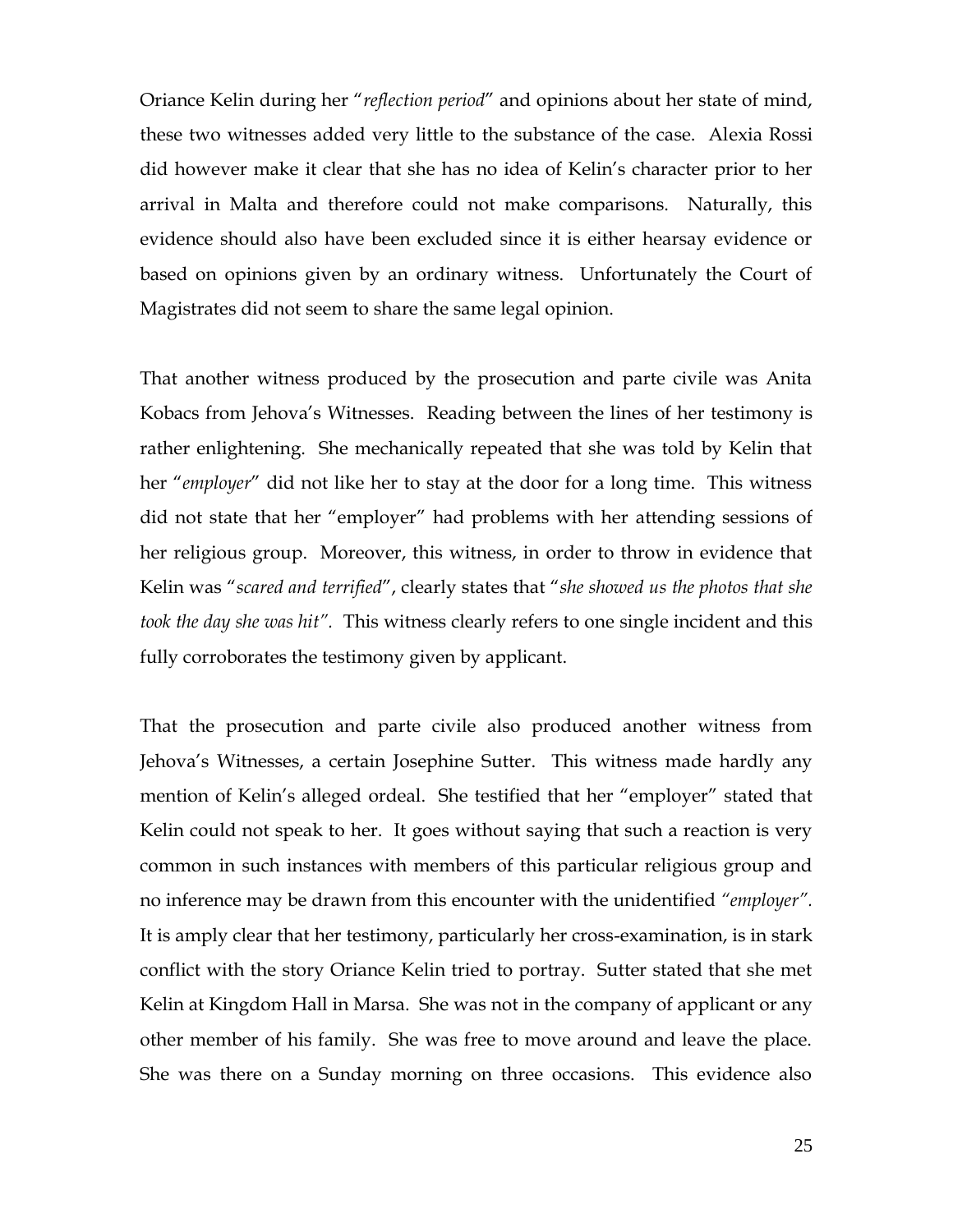corroborates applicant's evidence as well as his wife's evidence that Kelin was actually encouraged to leave the house in her free time.

That it is evident that Oriance Kelin's version of the facts to confidants prior to her *"reflection period*" is very different to that allegedly given to the Jesuit Refugee Service. For all intents and purposes applicant refers to the judgment in the names **Il-Pulizija v. Karen Mercieca** (25.01.2017) where the Court of Criminal Appeal stated the following:

"*Izda, f'materja bhal din, u fic-cirkostanzi partikolari ta' dan il-kaz, il-valur li jista' jinghata lil dak li s-social workers imsemmija jirrakkontaw li semghu minn ghand ilminuri ~ omisis ~ huwa wiehed relattiv ferm jekk il-Qorti ma jkollhiex quddiemha iddomandi li saru lill-minuri u kif saru l-istess domandi, kienux domandi diretti, ripetuti, tendenzjuzi, u xort'ohra peress li l-mod kif tigi formulata domanda tista' facilment, anki inkonxjament jew involontarjament, tistieden risposta partikolari jew tikkondizzjona konsiderevolment ir-risposta li tinghata. Minghajr audio recording ta' l-intervisti li saru lill-minuri u lil persuni l-ohra intervistati jew ta' l-anqas traskrizzjoni fidila tad-domandi u risposti, din il-Qorti qajla tista' tigbed konkluzjonijiet definitivi dwar il-konsistenza o meno tal-minuri ~ omisis ~ minn dak rapportat mix-xhieda msemmija."*

That in this judgment the Court of Criminal Appeal made reference to the particular circumstances of the case where it had been established that the alleged victim could be easily induced to vary her reply according to the type of question asked. The situation here is different although not dissimilar. The Court of Magistrates claimed that Oriance Kelin is a vulnerable person. Applicant disagrees. However, given that there is absolutely no record of what went on during this so-called "reflection period", given that the version given by her originally to her confidants varies from that given to the Jesuit Refugee Service and given that the prosecution was conducted in an extremely partial manner with the omission of certain key witnesses as will be explained shortly,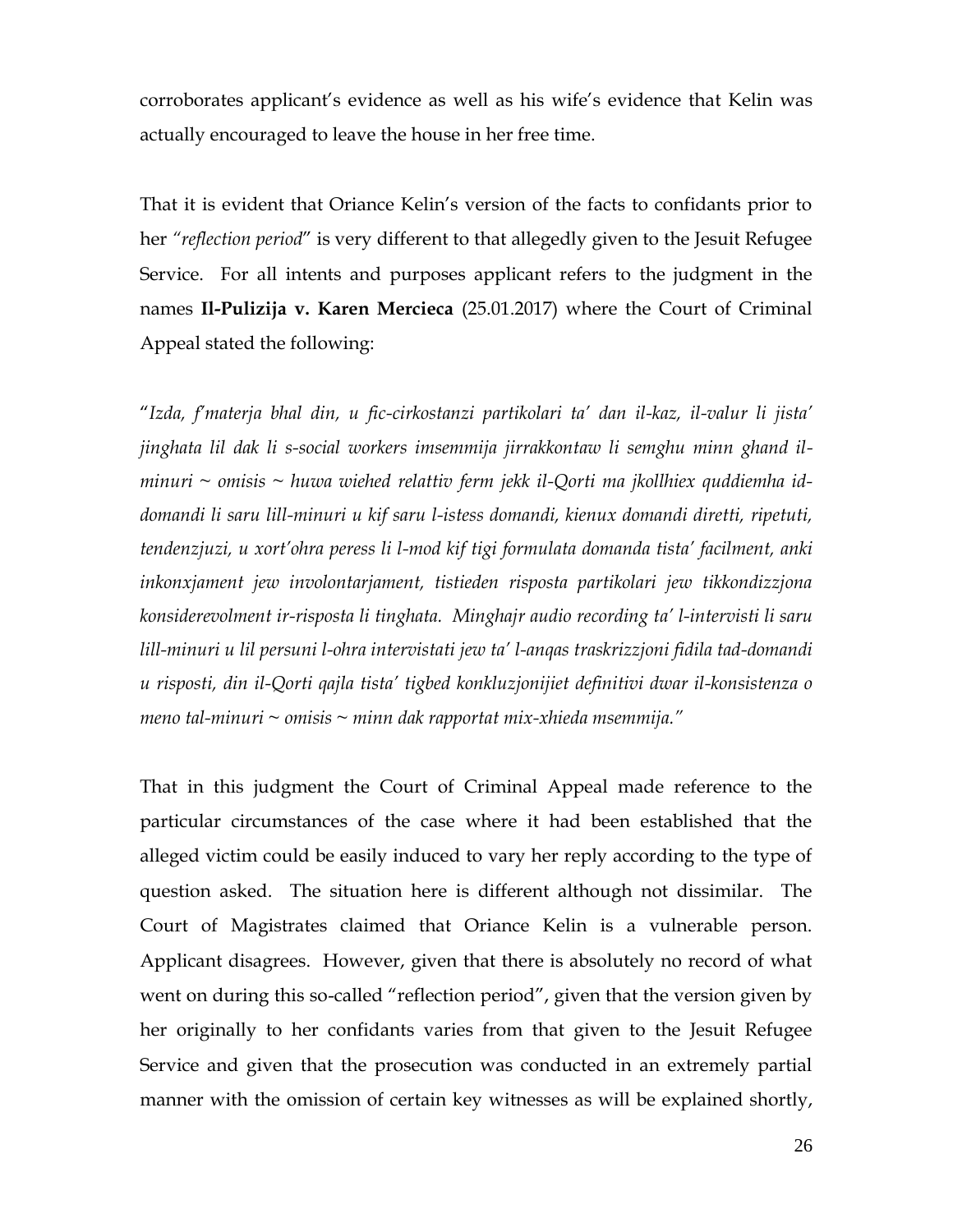the testimony of those connected to the Jesuit Refugee Service should be looked upon with extreme circumspection. This is being stated on point of principle rather than to eliminate their evidence since, as stated before, such evidence is heavily based on hearsay and opinion.

That applicant will not, as he always did unless specifically asked, speculate as to the reason for this discrepancy. Each and every person has a mind of his own and may reach his own conclusions. However, given that the Court of Magistrates was specifically asked – not that a request was necessary – to examine all evidence also in the light of the "reflection period", the manifest failure to do so was highly prejudicial to applicant's case in that it led to a partial evaluation of the evidence.

That in the appealed judgment the Court of Magistrates referred "to the testimony of Alexia Rossi, a psychologist, the impact of the accused's or "*Sir*"'s behaviour upon the complainant was such as to have left symptoms of posttraumatic stress disorder." (p. 83). Apart from the defiance of the rules of evidence regarding opinions given by ordinary witnesses, the Court failed to note that in her testimony Oriance Kelin constantly referred to applicant and his wife by their first names, Harry and Nikita. This is because she was not at all afraid of them and was treated with respect and as an equal. It is hardly likely that one would refer to his alleged oppressors by their first name.

That this is also confirmed by an incident that took place in around April of the year 2017. Jyoti Khemchand Daswani stated the following:

*"… I was at the swings with my daughter and I saw her [Oriance Kelin] with a kid who looked a lot like her, I believe it was her kid and she saw me and she is coming and trying to talk to me, she is coming and say hello Nikita. At that time I freaked out when I saw her, you know I was literally just like … myself, I just walked off literally and I was*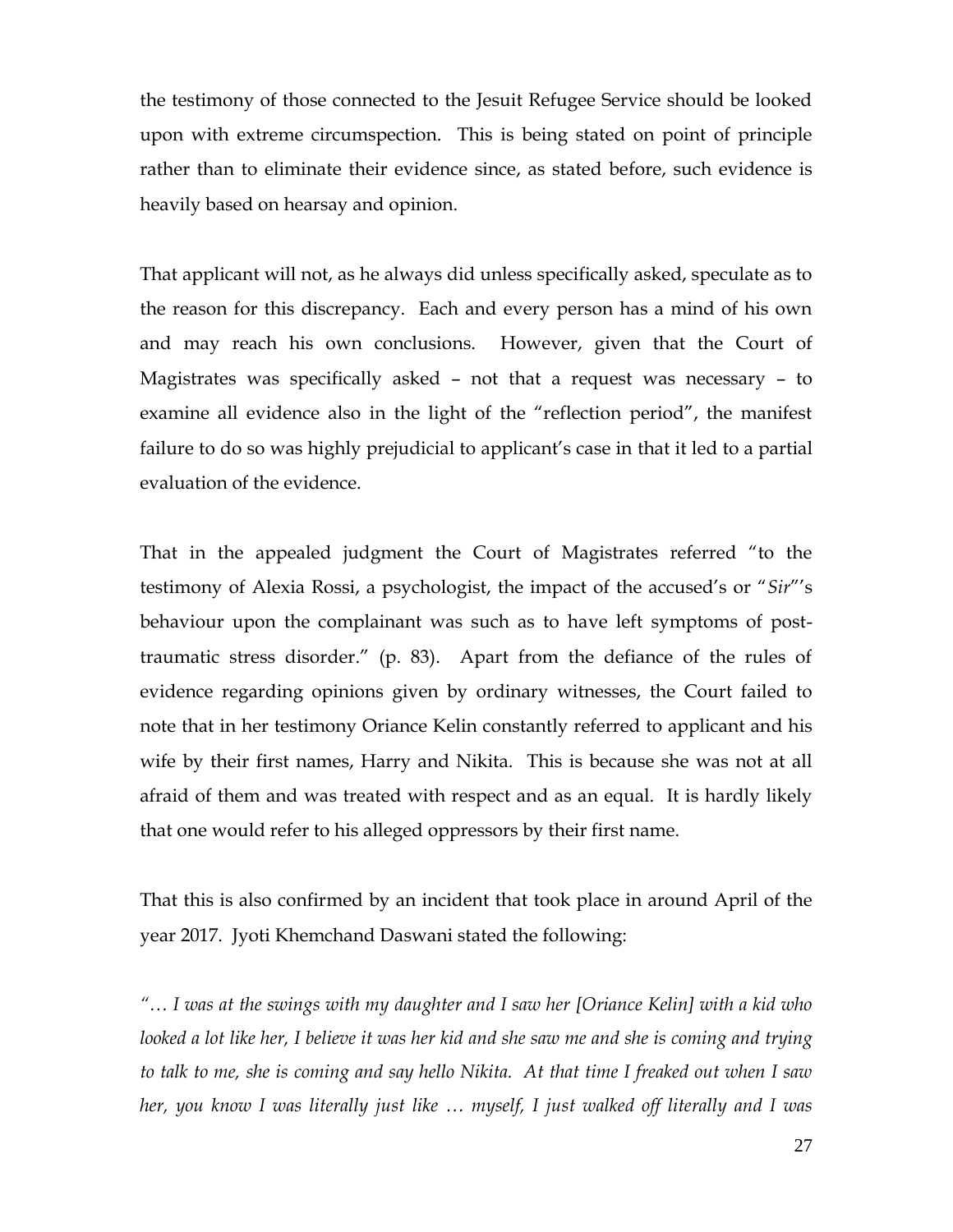*thinking to myself, I mean she's gone and she made all these false allegations against us, my father in law, me, my husband, serious charges and now she is coming and talk to me, she told the police that she was scared of us and now she is coming in front of and try to talk to me."*

That this testimony does not warrant any further comment.

That, moreover, contrary to the clear word of the law (article 346(1) of the Criminal Code), the prosecution and parte civile failed to provide certain evidence with the clear intention of not putting Oriance Kelin's testimony in doubt.

That Kelin claimed that, with the exception of the initial period, she was maltreated by applicant throughout her stay with his family. She went a step further and actually stated that she spoke to at least three persons at the time all this was meant to be happening. These persons were Anita Kobacs, a certain Melinda who was a friend of hers of Filipino nationality and somebody from Home Maid Agency Pte Ltd. Needless to say evidence by these persons, or at least by any one of these persons, could have easily corroborated her allegations.

That, as explained previously, Anita Kobacs spoke of an isolated incident. The other two persons are conspicuous by their absence. What stopped the prosecution and parte civile from producing this evidence? It was known from the initial stages of the investigation (vide, for example, statement by applicant) that Oriance Kelin's allegations were being strongly refuted. It is evident that this entire case was built on these strongly contested allegations.

That, with regard to the Agency Home Maid Agency Pte Ltd, reference is made to the minutes of the sitting held on the 24th February, 2015. The parties agreed that its role was not being contested and any communication with the Agency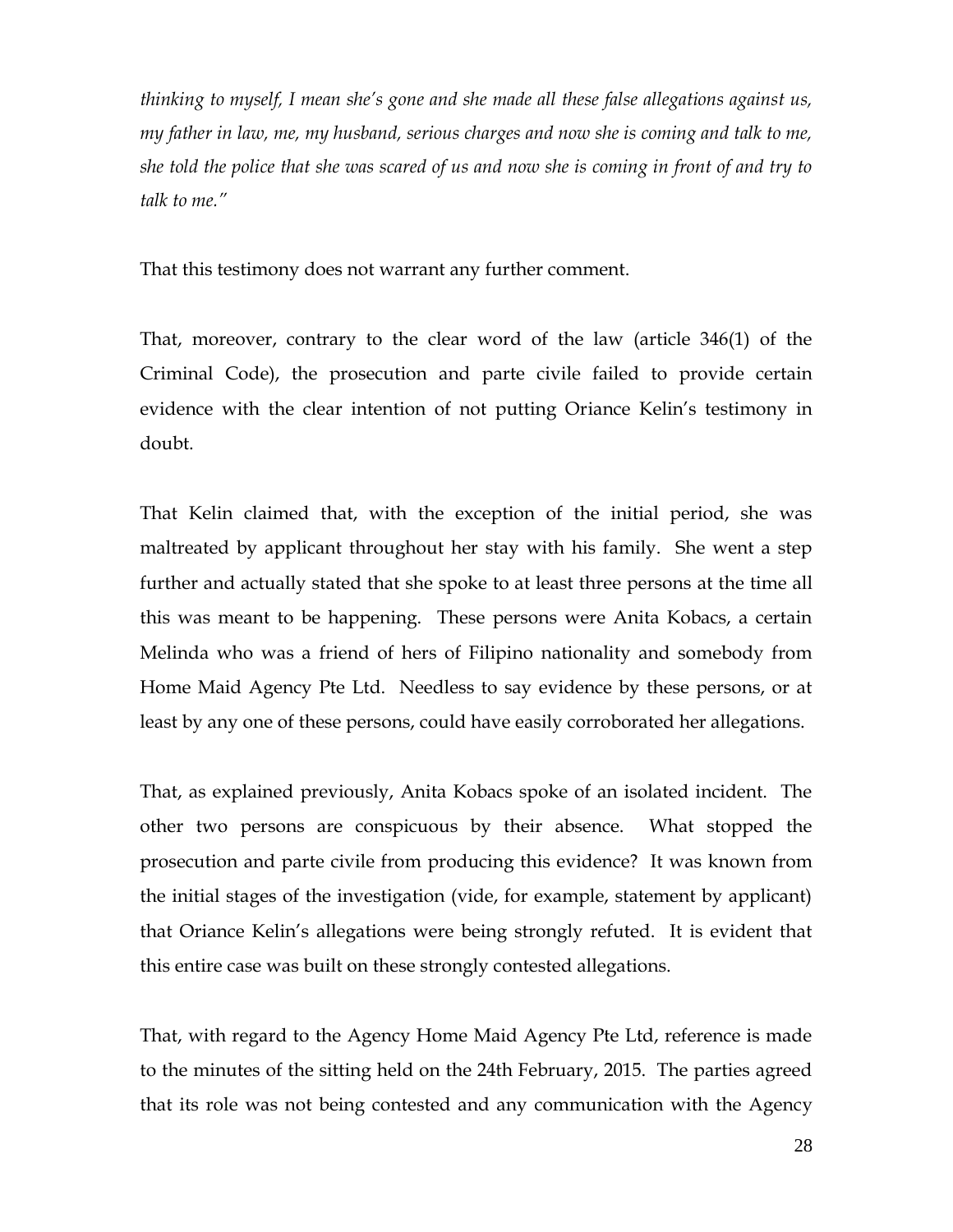did not require verification. In actual fact the communication between the Agency and applicant makes absolutely no mention of Kelin's allegations regarding her complaints to them.

That it must also be stated, for all intents and purposes, that no evidence was brought, or could ever be brought, of any wrongdoing on the part of the said Agency. All negotiations were carried out legally and in good faith by all the parties as may be seen from the relative documentation.

That in his submissions applicant also requested the Court of Magistrates to look into the failure by the prosecution and parte civile to abide by the rules laid down in article 346(1) of the Criminal Code. Unfortunately, once again, such a request was completely overlooked.

That it is being submitted with respect that the Court of Magistrates adopted a different measure with the evidence that was purportedly meant to be produced by the defence and, in doing so, actually committed a couple of glaring errors of its own when evaluating the evidence. For example, the Court rejected applicant's assumption that Kelin left the family household when she came across papers on the dining room table relating to the employment of a new carer to replace her on the basis of the fact that "*such paperwork, which should have been easily obtainable, was not exhibited*" (p. 74 of the judgment). The paperwork was actually exhibited and is found a fol. 184 of the acts of the proceedings. Kelin was confronted with this paperwork. Therefore, apart from the fact that applicant's credibilty goes beyond the exhibiting of this documentation, such documentation does form part of the acts of the proceedings.

That, moreover, the fact that the Daswani's brought another person, a certain Rahima of Indian nationality, to cook for Bhagwan Rupchand Daswani was also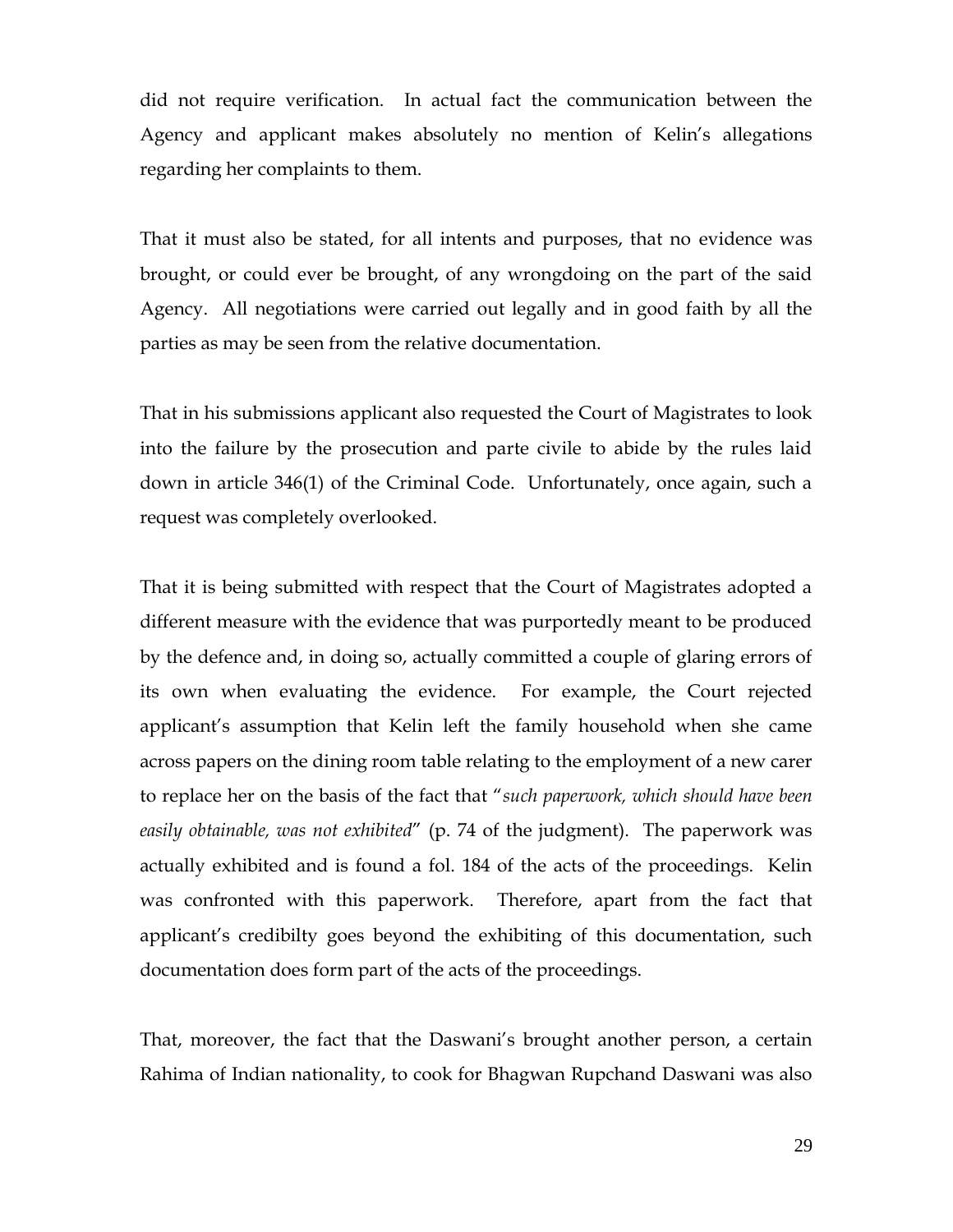a clear indication that they were not satisfied with her services and that she was fully aware of this.

That, in another part of the judgment (pp. 86-87), the Court of Magistrates attacks applicant's credibility on the basis of the fact that the message sent by him in June 2014 asking Oriance Kelin to collect her passport was not formally presented to the Court. Again this is not correct. This message forms part of the acts of the proceedings in that it is mentioned specifically in the Court expert's report.

That it is also ironic that after referring to a judgment by the Court of Magistrates (pp. 77-82) at considerable length, the Court stated that *"[i]n the light of the above, this Court is morally convinced that the accused can be deemed to have facilitated the entry in and residence of the complainant Oriance Kelin in Malta, with the purpose of exploiting Oriance Kelin to render services in favour of his elderly father*" (emphasis added). A reading of this judgment shows that that Court had conducted a thorough examination of the evidence in the case and concluded that the complainants were not credible. The Court had concluded that the mere fact that the accused had got them to Malta for work was not enough. With all due respect, this is what is expected from a Court in that when evidence brought by the complainant/s is contested, a thorough examination of such evidence must be carried out. Unfortunately, for the reasons stated above, this was not done in the appealed judgment where the Court simply discarded glaring evidence contrasting complainant's version and corroborating applicant's version of the events.

That by way of conclusion on this grievance, it is evident from the acts of the proceedings that, inter alia, (i) all negotiations with the Agency Home Maid Agency Pte Ltd were carried out transparently; (ii) his father was owed money by Kelin which debt was uncontested by her; (iii) when the set-off was settled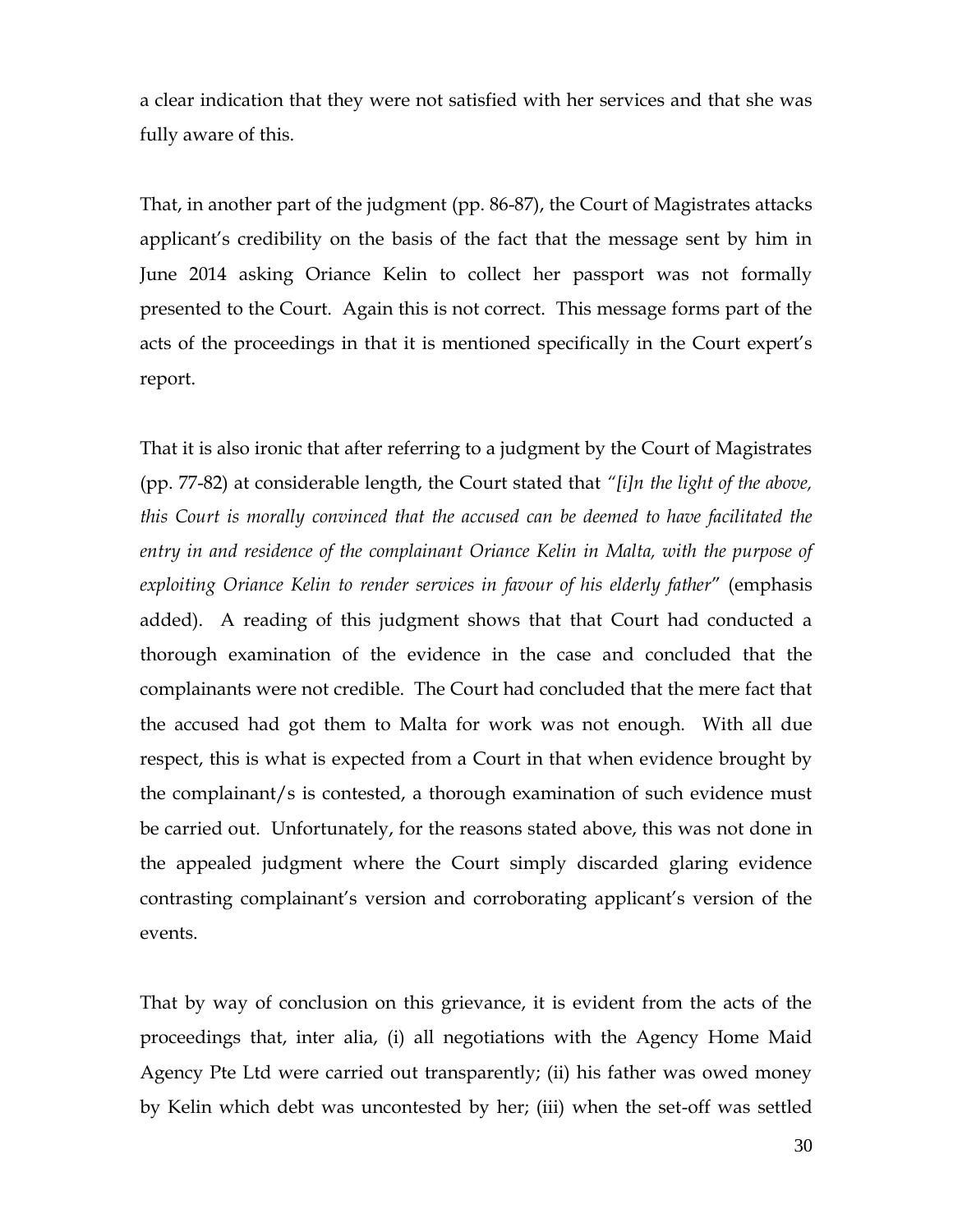applicant asked for her Swift Code which was not given to him; (iv) Kelin had free access to her passport; (v) Kelin had free access to the outside world; and (vi) Kelin wanted to stay at the Daswani residence when she was not working; and (vii) Kelin was asked to leave if she wasn't happy working there. Applicant sincerely fails to understand that, notwithstanding all the evidence to the contrary, the Court of Magistrates concluded that she was kept prisoner in his family's residence and that he never intended to pay her wages. Applicant also fails to understand how the Court's evaluation could run counter to the evidence produced.

That it is humbly submitted that applicant and his family are no guinea pigs to be used in experimenting the boundaries of human trafficking. Common decency requires that outstanding issues be resolved with appropriate tones in appropriate fora. It is evident that the facts of this case are diametrically opposed to what the prosecution and parte civile tried to portray. Applicant was publicly humiliated for some potential labour law infringements committed by his father who was Oriance Kelin's employer. His responsibilities lie in the fact that, when requested, he assisted his father who sadly passed away without ever knowing his son's fate. This is not right. Charging innocent persons with trafficking in human beings on the basis of uncorroborated evidence tendered after a nebulous period of reflection with motives that are unclear to say the least is a practice that should certainly be reviewed. Moreover, in such case, it is being humbly submitted that it is incumbent on the Court determining the merits of the case to examine all the evidence thoroughly and impartially.

That, without prejudice to the previous grievances, applicant requests this Honourable Court to carefully examine all the evidence brought by the parties with a view of acquiring a detached and complete picture of the events that led to this prosecution and of consequently acquitting him of the charge of human trafficking.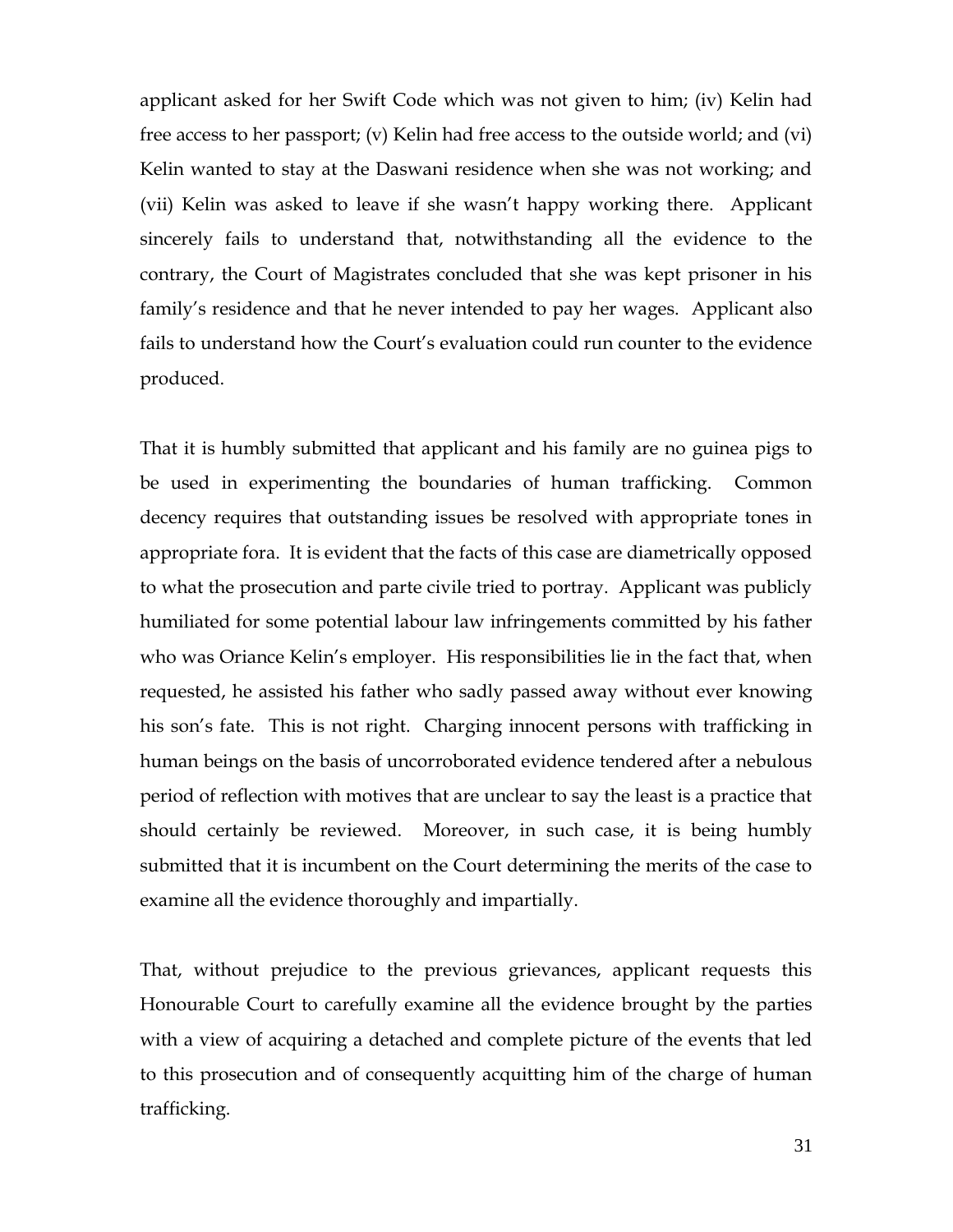That the fourth grievance consists of the fact that the Court of Magistrates wrongly found applicant guilty of the second charge contemplated in article 251B of the Criminal Code.

That the Court of Magistrates referred to its previous factual considerations regarding the offence of human trafficking and, once again, laconically claimed that Oriance Kelin's evidence was credible. The Court made absolutely no reference to the fact that applicant strongly rebutted Kelin's claims both with evidence as well as with well-founded submissions.

That the offence contemplated in article 251B of the Criminal Code is committed by any person "*whose course of conduct causes another to fear that violence will be used against him or his property or against the person or property of any of his ascendants, descendants, brothers or sisters or any person mentioned in article 222(1) … if he knows or ought to know that his course of conduct will cause the other so to fear on each of those occasions".*

That by its reference to the factual considerations regarding the offence of human trafficking, it is evident that the Court of Magistrates failed to consider that the facts relating to the offence of human trafficking and those relating to the offence contemplated in the said article 251B are distinguishable, in this case, by the period in which they were allegedly committed. It goes without saying that the acts leading to the offence of human trafficking precede the passive subject's arrival in Malta whereas those leading to the latter offence allegedly took place after Kelin's arrival in Malta. This submission is also pertinent to the grievances relating to the finding of guilt in the offence of human trafficking.

That although jurisprudence regarding the similar yet distinct offences contemplated in articles 251A and 251B abounds in explaining the necessity of a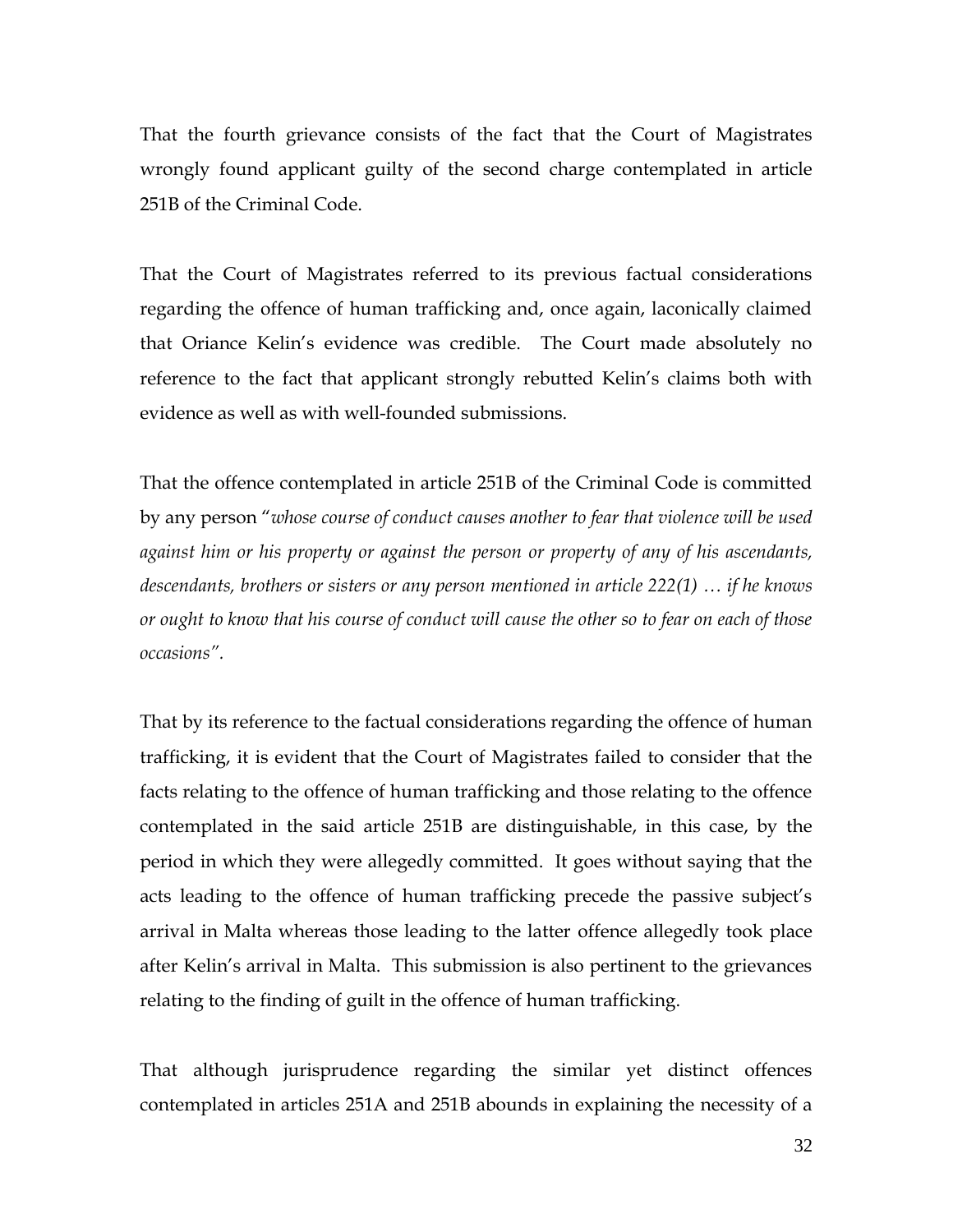course of conduct, very little has been said to clarify the uncertainties in the application of these provisions. These uncertainties were first highlighted by the Court of Criminal Appeal in the judgment in the names **Il-Pulizija v Omissis** (1) (21.06.2007). In that judgment the Court had also pointed out that the perpetrator's actions must be calculated to create fear in a manner as to cause a sensation on the part of the victim of being followed and placed under unjust pressure.

That in the judgment in the names **Il-Pulizija v Raymond Parnis** (24.04.2009), the Court of Criminal Appeal held that the violence referred to in article 251B is not actual violence but fear of future violence. Actual violence is punished under other provisions of the law. This was reiterated in the judgment in the names **Il-Pulizija v Lydon Cutajar** (06.02.2013) where the Court of Criminal Appeal acquitted the appellant because actual violence, not perceived violence, had in fact resulted.

That in the judgment in the names **Il-Pulizija v Carmelo Vella** (14.05.2012), the Court of Criminal Appeal referred to the UK judgment Thomas v. News Group Newspapers Ltd, The Times, July 25, 2001, CA (Civ. Div) where it was held that the Protection of Harassment Act, 1997, on which our law is closely modelled, is concerned with conduct targeted at an individual which was calculated to produce alarm or distress and which was oppressive and unreasonable. This judgment dealt with the offence contemplated in article 251A of the Criminal Code. In the judgment in the names **Il-Pulizija v Raymond Spiteri** (26.05.2016), which also dealt with article 251A, the Court of Criminal Appeal stated that for a finding of guilt the perpetrator's intention to create in the victim the sensation contemplated in the law is required.

That these last two judgments are being referred to because it is evident that for a finding of guilt in the offence contemplated in article 251B of the Criminal Code,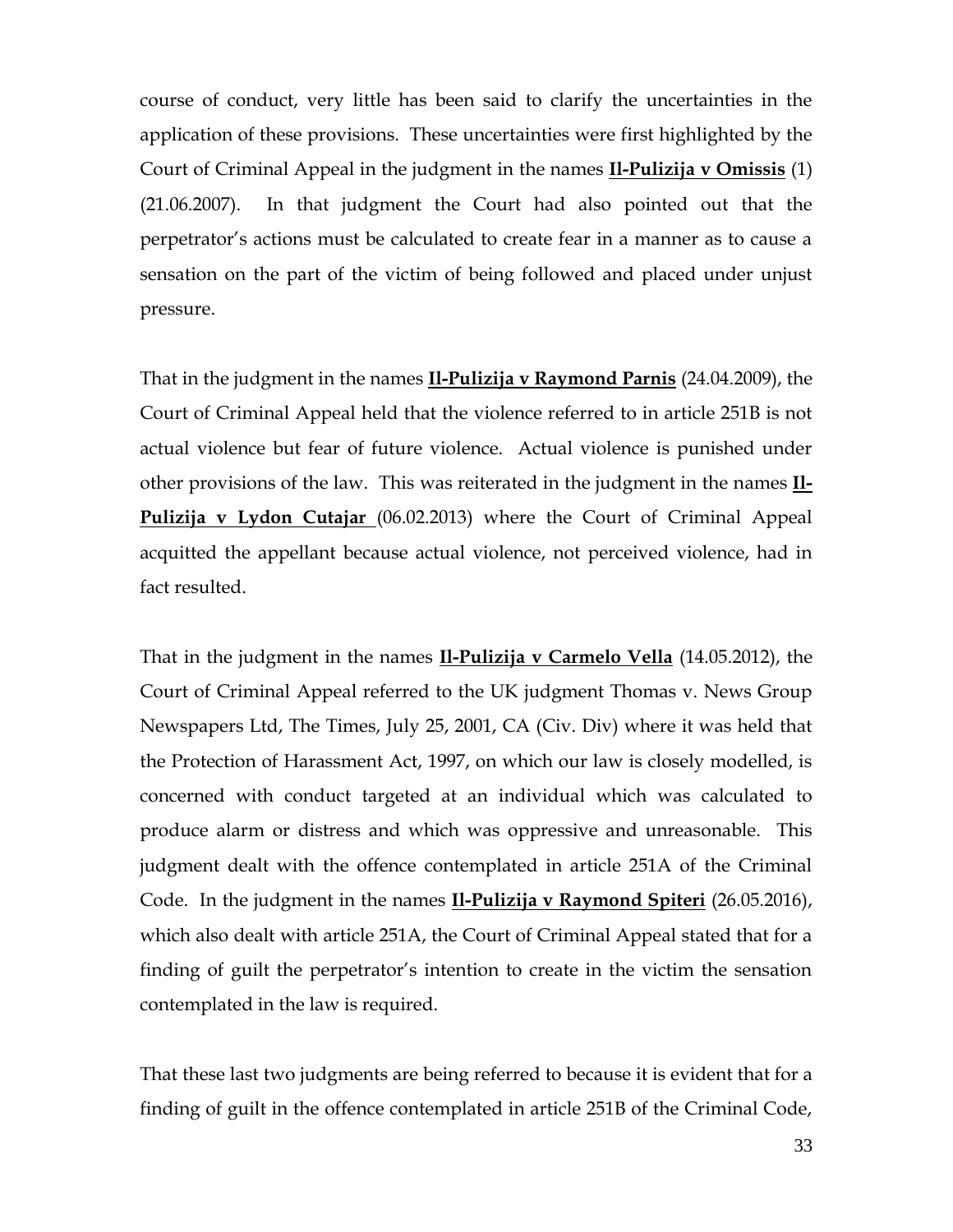the material element alone will not suffice. The formal element, as in all crimes, must also result from the evidence. In this case the intention on the part of applicant to cause Oriance Kelin to fear that violence will be used against her or her property must be proved. In other words any perception of fear on her part does not suffice. It is the alleged perpetrator's intention that is to be taken into consideration.

That applicant vehemtly denied any wrongdoing on his part other than the incident of the slap on the face, which, as stated by our Courts, can never give rise to this offence. Should Oriance Kelin's testimony, or at least part of it, be deemed credible, it is being submitted that it is evident from the evidence produced that applicant never intended to cause her to fear that violence will be used against her or her property. His intentions were always and exclusively directed, together with his wife's, at guiding her to carry out her duties in a proper manner without negligence and without endangering his father's life. For these reasons, whilst refuting the allegations made against him, it is being humbly submitted that applicant should have been acquitted of this charge.

That the fifth and final grievance consists of the fact that, without prejudice to the previous grievances, the punishment of effective imprisonment for two years is way too harsh given the very particular circumstances of this case.

That it is being humbly submitted that the Court of Magistrates failed to take a number of circumstances in consideration. In fact the only consideration made by the Court in favour of applicant was that his conduct sheet was clean.

That applicant is a Maltese law-abiding citizen who never in his life, previously or subsequently, had any brushes with the law. He is a humble family man who is married and has one five-year old child. He runs his own business and works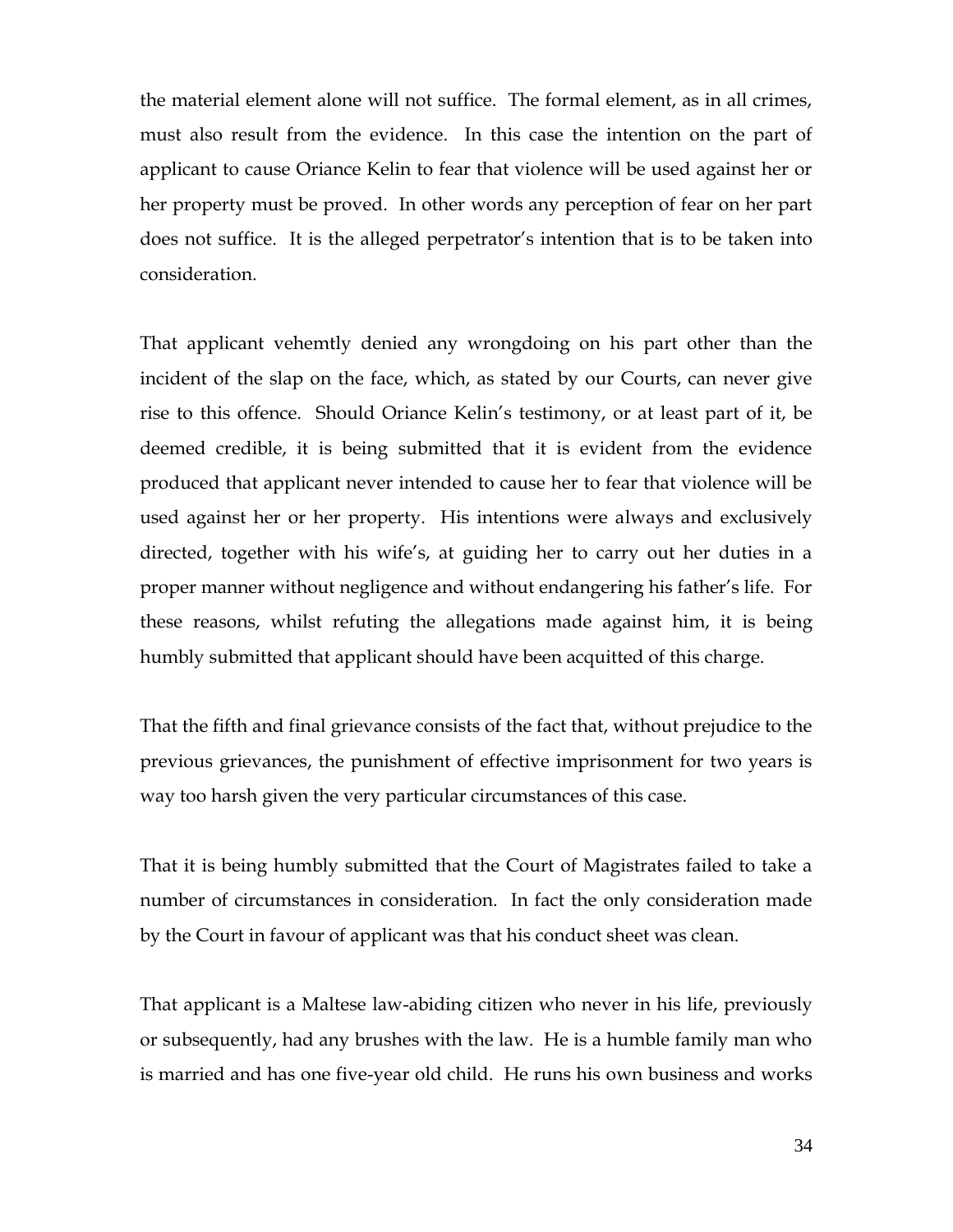hard for it as may be seen from his many trips abroad to the Far East with long periods away from his family.

That if this Honourable Court had to discard all the submissions made by applicant regarding the true nature of the offence of human trafficking, it is being submitted that exploitation for the production of services is by far the least serious of the activities specifically mentioned in sub article (1) of article 248A of the Criminal Code. Moreover, if the Court is of the opinion that applicant's actions were aimed at exploiting Oriance Kelin, a fact which he denies, consideration must be given to the fact that she was given her own room and, after a couple of months, a utility room was converted into a bathroom for her complete privacy. During her stay with the Daswani family, she was taken care of in every possible manner, be it accommodation, privacy, choice of food, clothing, medication etc.

That it is also humbly submitted that should the Court be of the opinion that his actions were aimed at exploiting Oriance Kelin, consideration must also be given to the fact that this was a single isolated case where applicant was seeking to assist his father in the best possible manner in the final years of his life. This is not a case of organized international crime aimed at the unjustified enrichment of its perpetrators. In fact, as stated previously, no bad light was shed by the prosecution on the services rendered by the Agency Home Maid Agency Pte Ltd and no evidence was brought of any wrongdoing on the part of the said Agency. Negotiations by applicant were carried out, on behalf of his father, legally and in good faith. This may be seen from the documentation in the acts of the proceedings.

That in the eventuality of a confirmation of guilt, it is being submitted that the particular circumstances of this case clearly do not warrant retribution as the sole factor to be considered in the awarding of punishment.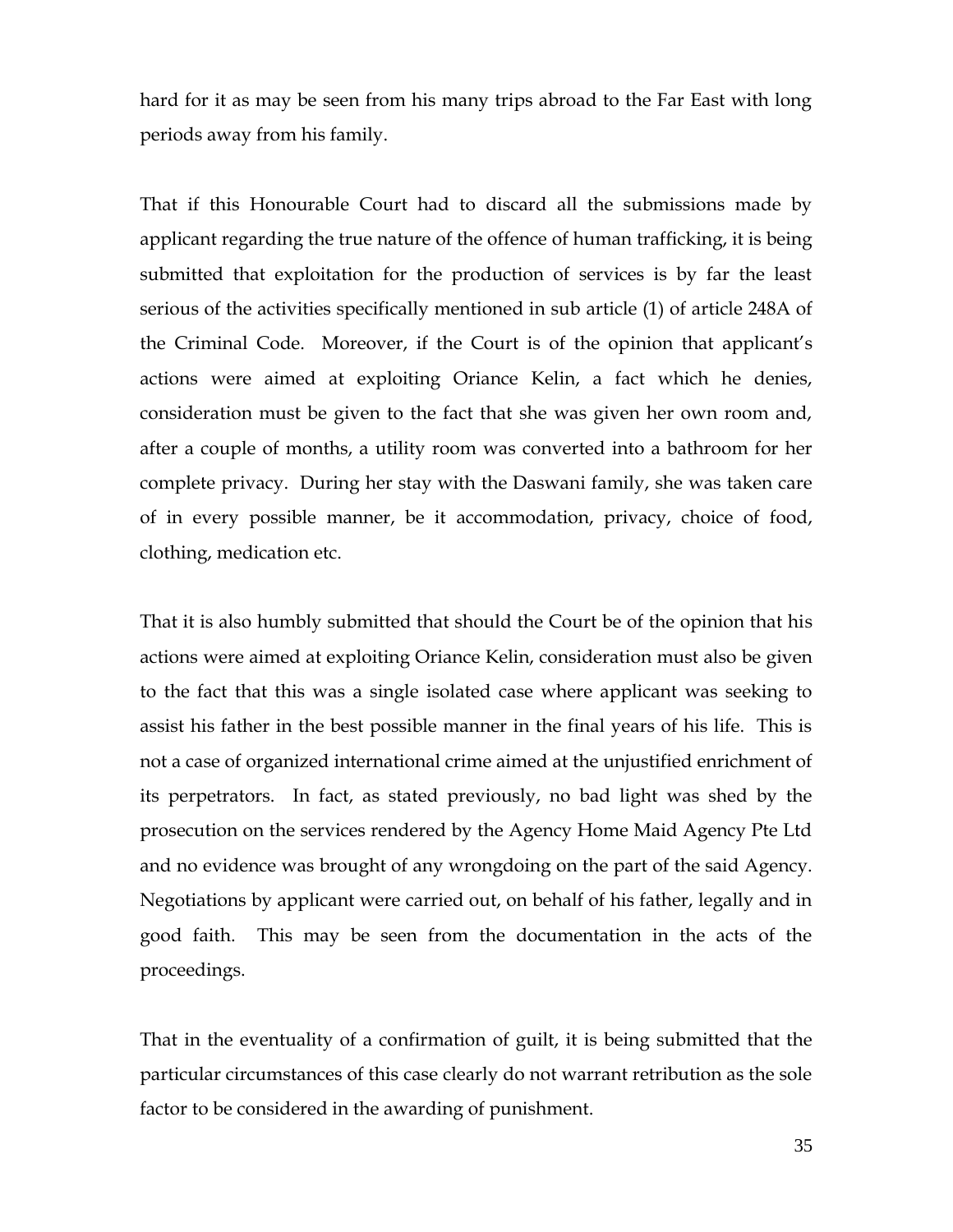The Court heard the parties make their final submissions and this during the sitting of 12th January 2021, and thus today the case is put off for final judgment.

The Court took note of its preliminary judgment given on the 1<sup>st</sup> October 2020 wherein it upheld the first ground of appeal and declared that the first could could not have found the accused guilty of the first charge of human trafficking in view that not all the elements of the offence took place in the period mentioned in the charge sheet and thus abstained from taking further cognizance of the second grievance regarding article 248A of the Criminal Code as well as part of the third grievance through which the charge of human trafficking apart from that which has been considered by this court regarding admissibility of the statement released by the accused and also parts which are also linked to the offence under 251B of the Criminal Code.

Thus the Court will be deciding whether the charge relating to harassment as envisaged in article 251B of the Criminal Code subsists in the light of the fourth aggravation raised by the appellant, besides deciding on the punishment that is to be awarded in view that this court is modifying the judgment of the first court

### Considers;

.

That briefly, the facts of the case are the following:

1. That on the 6th of June 2013, the complainant Oriance Kelin arrived in Malta and started residing in the residence of the accused together with his wife and his father;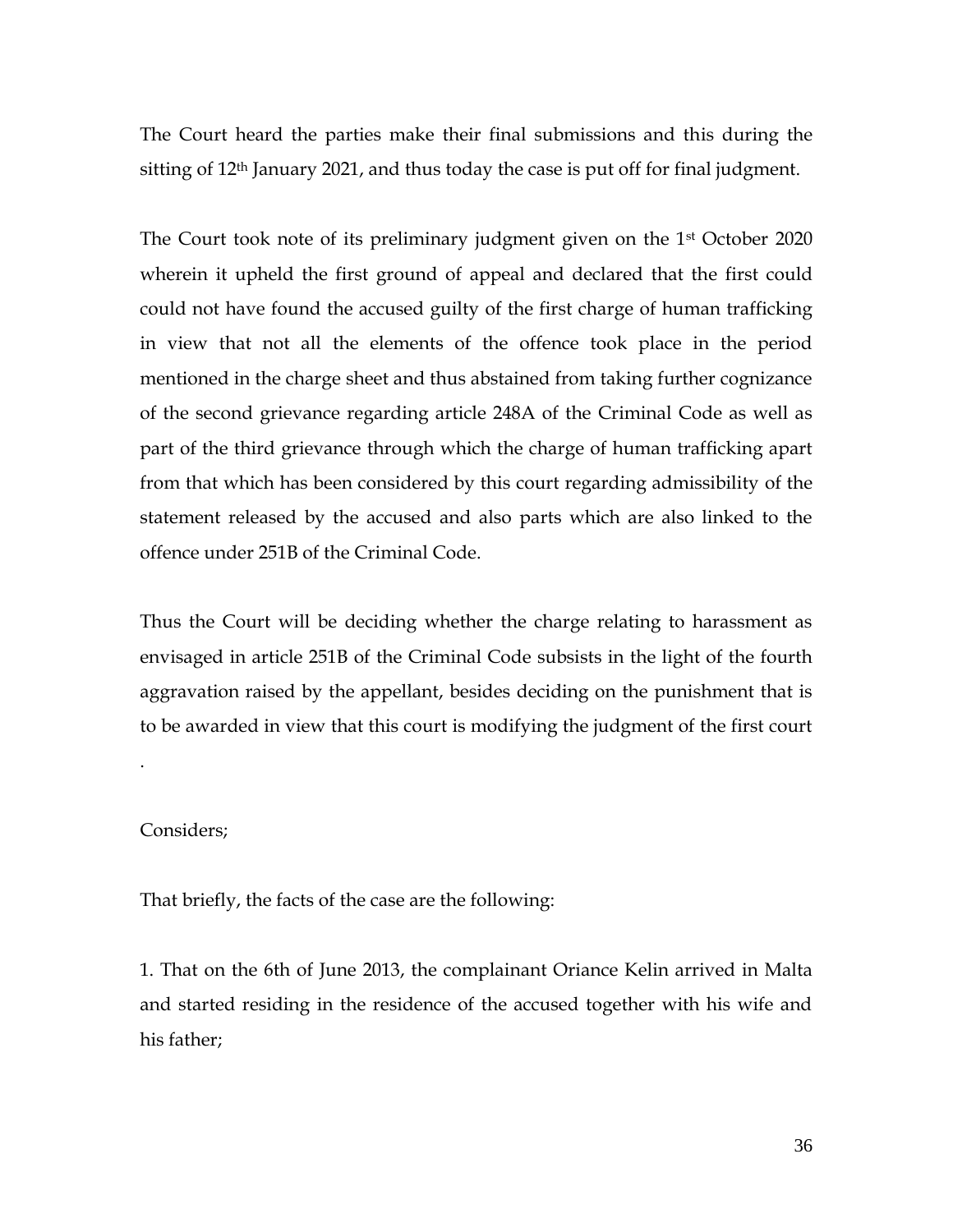2. Oriance Kelin was employed as a carer of the father of the accused and was recruited through an agency in Singapore with the name 'Home Maid' where it results that arrangements were made by the accused with this agency in order for the complainant to be employed as the personal carer of the father of the accused;

3. That the complainant alleged that a month after her arrival in Malta, the accused together with his wife started ill treating her and was subjecting her to both physical assaults as well as insults. Several allegations of violence were made by the complainant and it was also alleged that she also worked long hours without a day off per week;

4. The complainant also alleged that she never received renumeration except for six euros ( $\epsilon$ 6) from the accused which she was given spread out on two occasions, that is two euros ( $\epsilon$ 2) on one occasion and four euros ( $\epsilon$ 4) on another occassion. This was not part of the salary but which were given to her since she had no money to go out. She also testified that she received some money, twenty five euros ( $\epsilon$ 25) from the cousin of the accused;

5. It was also alleged that the accused asked for the passport of the complainant when she arrived and therefore took her passport. Furthermore, even though it was agreed that she would start being paid after six months of employment and therefore from the 7<sup>th</sup> month, she did not receive any salary;

6. The complainant fled the home of the accused on the 8th of June ,2014;

7. The accused was therefore charged in Court with the charges brought against him;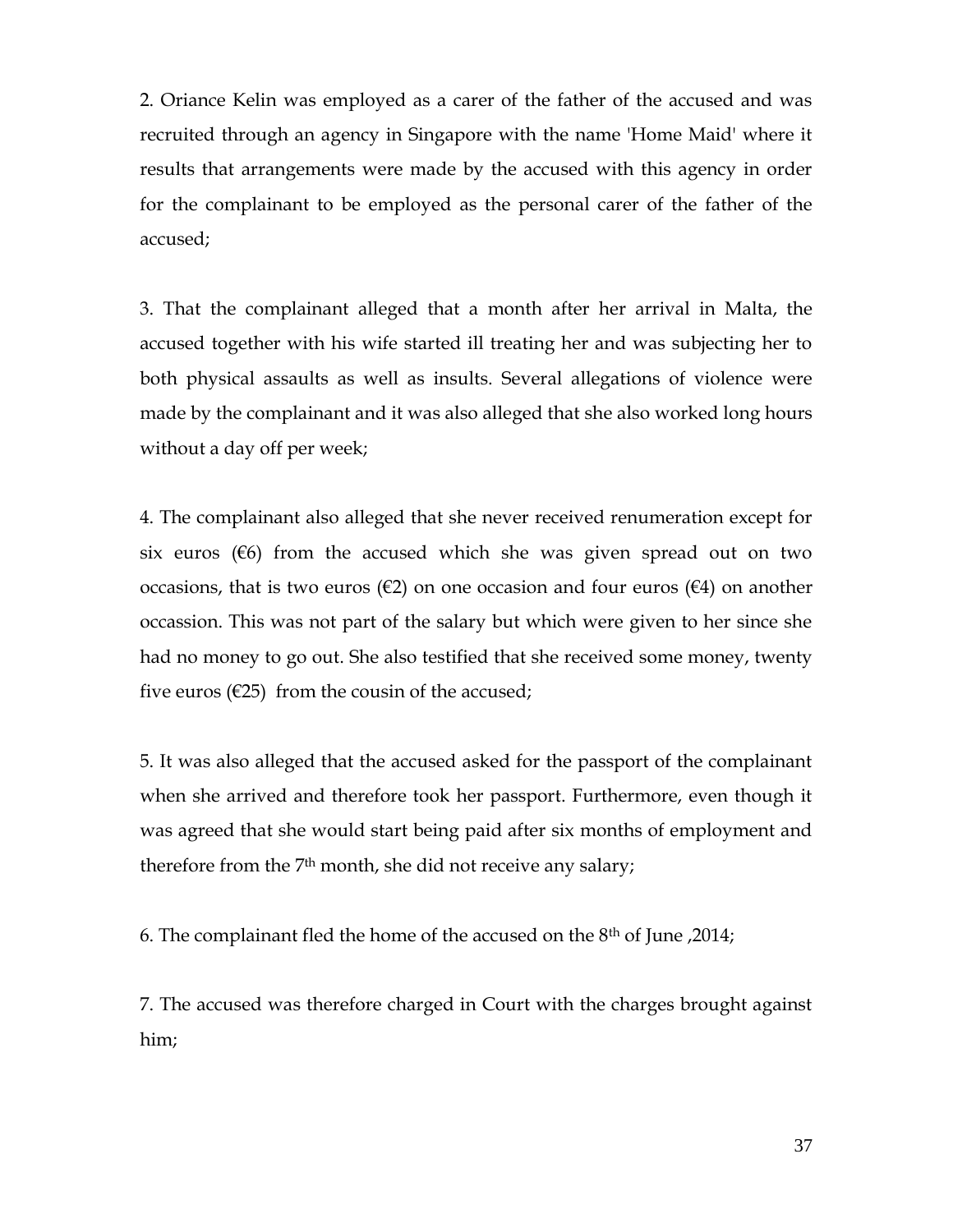8. The First Court found the accused guilty of the first  $(1<sup>st</sup>)$  and second  $(2<sup>nd</sup>)$ charge and acquitted him from the third  $(3<sup>rd</sup>)$  and fourth  $(4<sup>th</sup>)$  charge.

That the Court before considering the fourth ground of appeal brought forward by the appellant in his appeal, makes reference to a submission made by the appellant in his third ground of appeal where he stated that the Court had wrongly discarded the statement given by the applicant to the police on the 28<sup>th</sup> of July 2014 due to the fact that he was not assisted by a lawyer during the relative interrogation. The applicant did not at any point contest the validity or admissibility of his statement. He submits that such statement was given by him without any prior disclosure of the evidence available and without the benefit of the assistance of a lawyer informed of the evidence available, which is relevant to highlight the credibility of his version of the facts. The accused therefore submitted that his statement should not have been excluded from the evidence by the Court *ex officio*. He submits that its exclusion highlights the scarse consideration given by the Court to the eleborate submissions made by the applicant, which submissions did not include any request for his statement to be discarded.

From the acts of the proceedings it results that the accused had released his statement on the 28<sup>th</sup> of July 2014 and that according to to the testimony of Police Inspector Sylvana Briffa dated 6th of August 2014 the accused *'was given the usual caution and including his right to spak to a lawyer of his choice where he spoketo Dr. Robert Montalto.'* It however does not result whether the accused was given the right to be asissted by a lawyer. The caution as laid down in the statement provides:

*"You do not have to say anything unless you wish to do so, but what you may say may be given in evidence. However, should you refuse to say anthing or omit to state some fact, a rule of inference amounting to corroborative evidence may be drawn by the Court*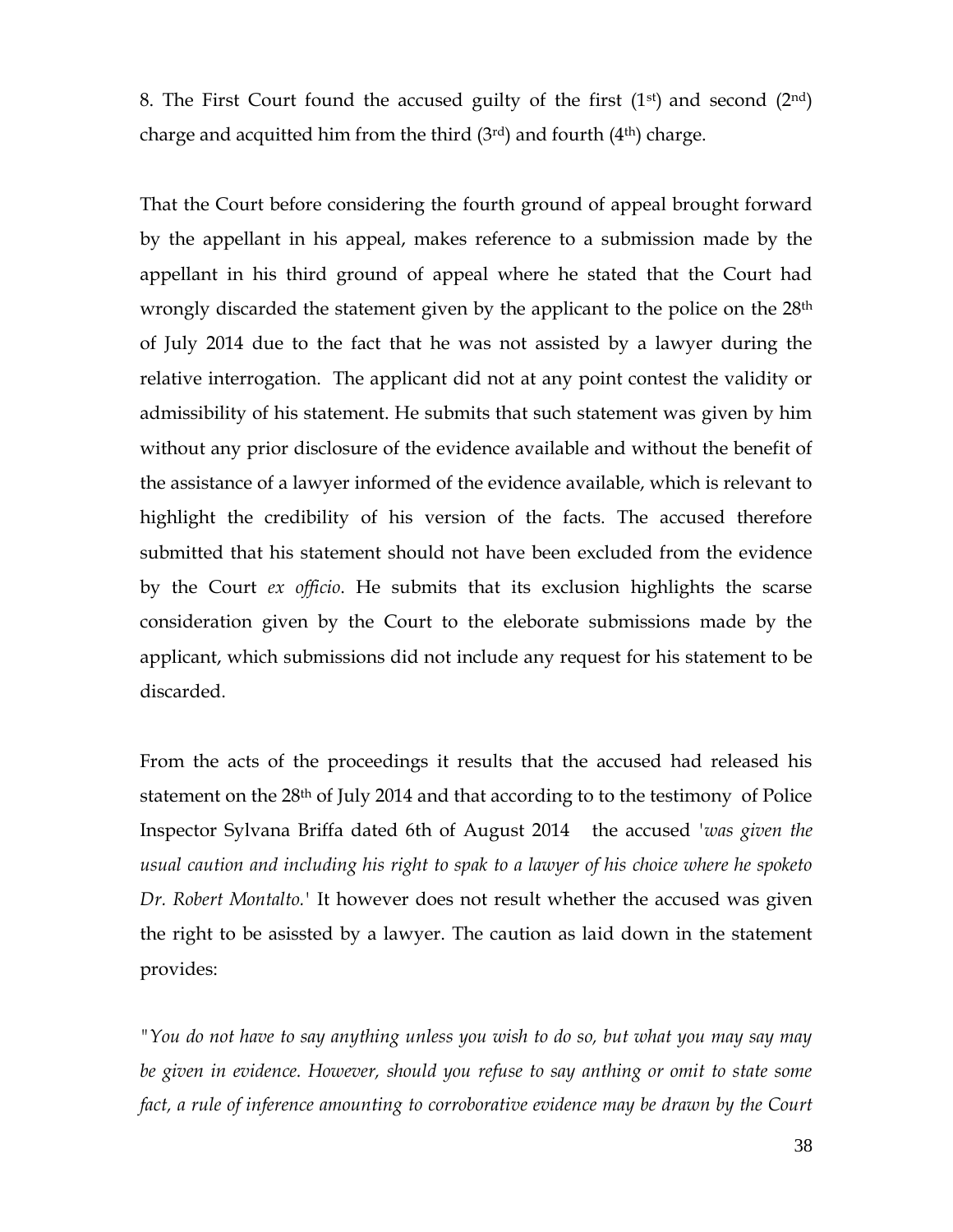*or any other adjudicator if during the trial you will put forward any defence based ont he fact which you did not state during the interrogation."*

This statement ends with the following:

*'This statement was done by myself after I was cautioned without any threats or promises what so ever and after I have read this myself I confirm that this is the truth and I choose to sign it. Time 22:15hrs.'* 

This statement is therefore also signed by the accused.

The law in Malta as it stood at the time when this statement was released did not provide the suspect or the accused with the right to have a lawyer present during the interrogation. The Court without going into whether it results that the accused was not given prior disclosure of evidence available since the accused fails to state which evidence was not disclosed to him and notwithstanding the fact that the decision of the Court to discard the statement of the accused was based on the subsequent transposition of Directive 2013/48/EU of the European Parliamanet and of ther Council, in view of the fact that the accused in his appeal declared that the statement should not have been excluded from the evidence by the Court, this Court is revoking where the Court declared the statement of the accused the 28th of July 2014 as inadmissible and where it consequently refrained from considering its contents and any reference made to it. The Court shall therefore consider this statement and any reference to its contents as forming part of admissible evidence brought before the Court.

### Considers;

39 That the fourth ground of appeal consists of the fact that the Court of Magistrates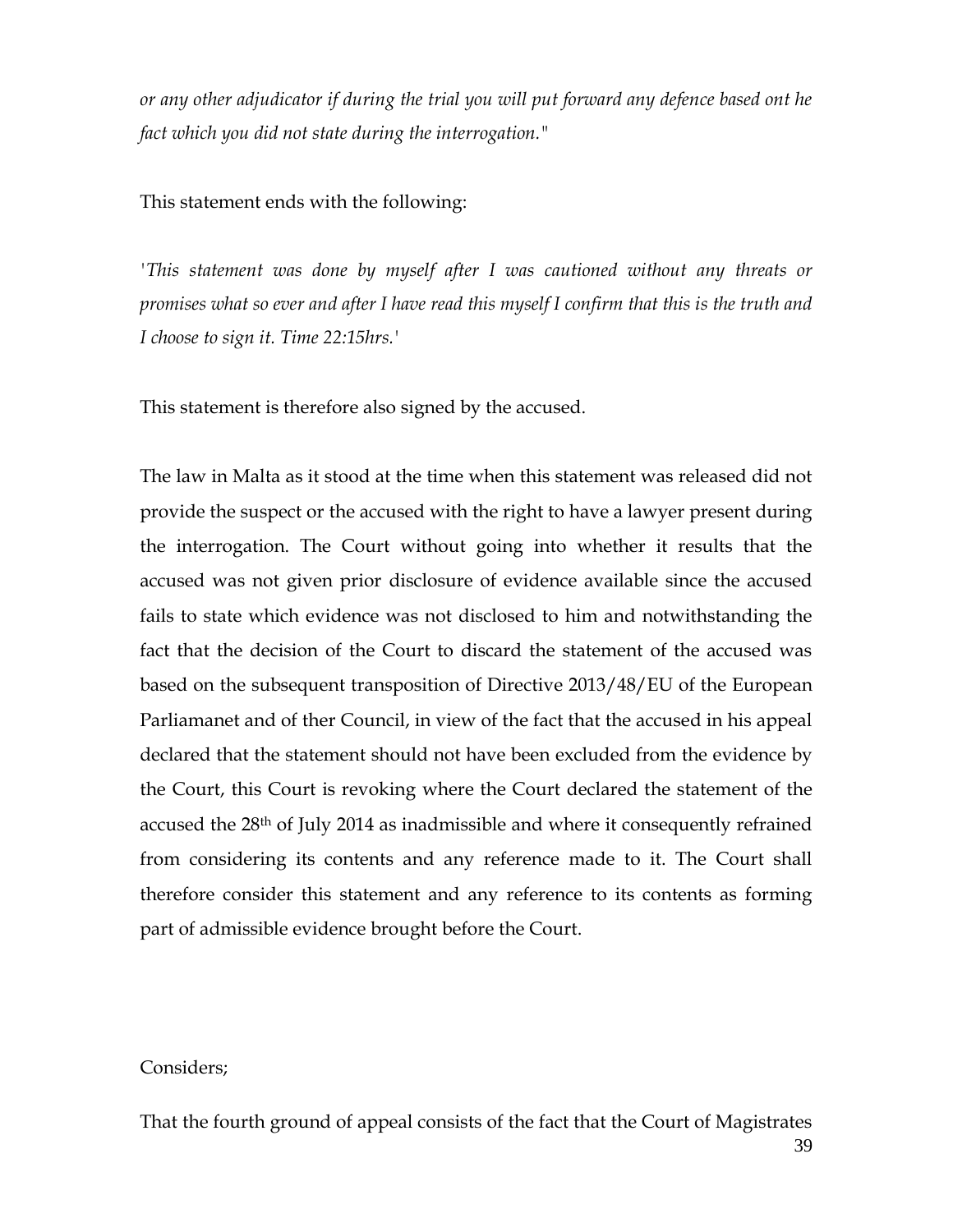wrongly found the applicant guilty of the second charge contemplated in article 251B of the Criminal Code. He submits that the acts leading to the offence of human trafficking precede the passive subjects arrival in Malta, whereas those leading to the later offence allegedly took place after Kelin's arrival in Malta. He submits that although jurisprudence regarding the similar yet distinct offences contemplated in article 251A and 251B abounds in explaining the necessity of a course of conduct, very little has been said to clarify the uncertainties in the application of these provisions. The accused makes reference to a number of judgments regarding this article of the law. He submits that in the finding of guilt in the offence contemplated in article 251B of the Criminal Code, the material element alone will not suffice. The formal element, as in all crimes, must also result from the evidence. The intention on the part of the applicant to cause Oriance Kelin to fear that violence will be used against her or her property must be proved. Any perception of fear on her part does not suffice. It is the alleged perpetrator's intention that is to be taken into consideration. The applicant denied any wrongdoing on his part other than the incident of the slap on the face, which, as stated by our Courts, can never give rise to this offence. He submits that should Oriance Kelin's testimony or part of it be deemed credible, that it is evident from the evidence produced that applicant never intended to cause her to fear that violence will be used against her or her property. His intentions were always and exclusively directed, together with his wife's at guiding her to carry out her duties in a proper manner without negligence and without endangering his father's life. He therefore submits that he should have been acquitted of this charge.

The second charge reads *'Conducted himself in such a manner as to cause another namely, Oriance Kelin to fear that violence will be used against her or her property or against the person or property of her ascendants, descendants, brothers or sisters or any person mentioned in article 222(1) of Chapter 9 of the Laws of Malta;'*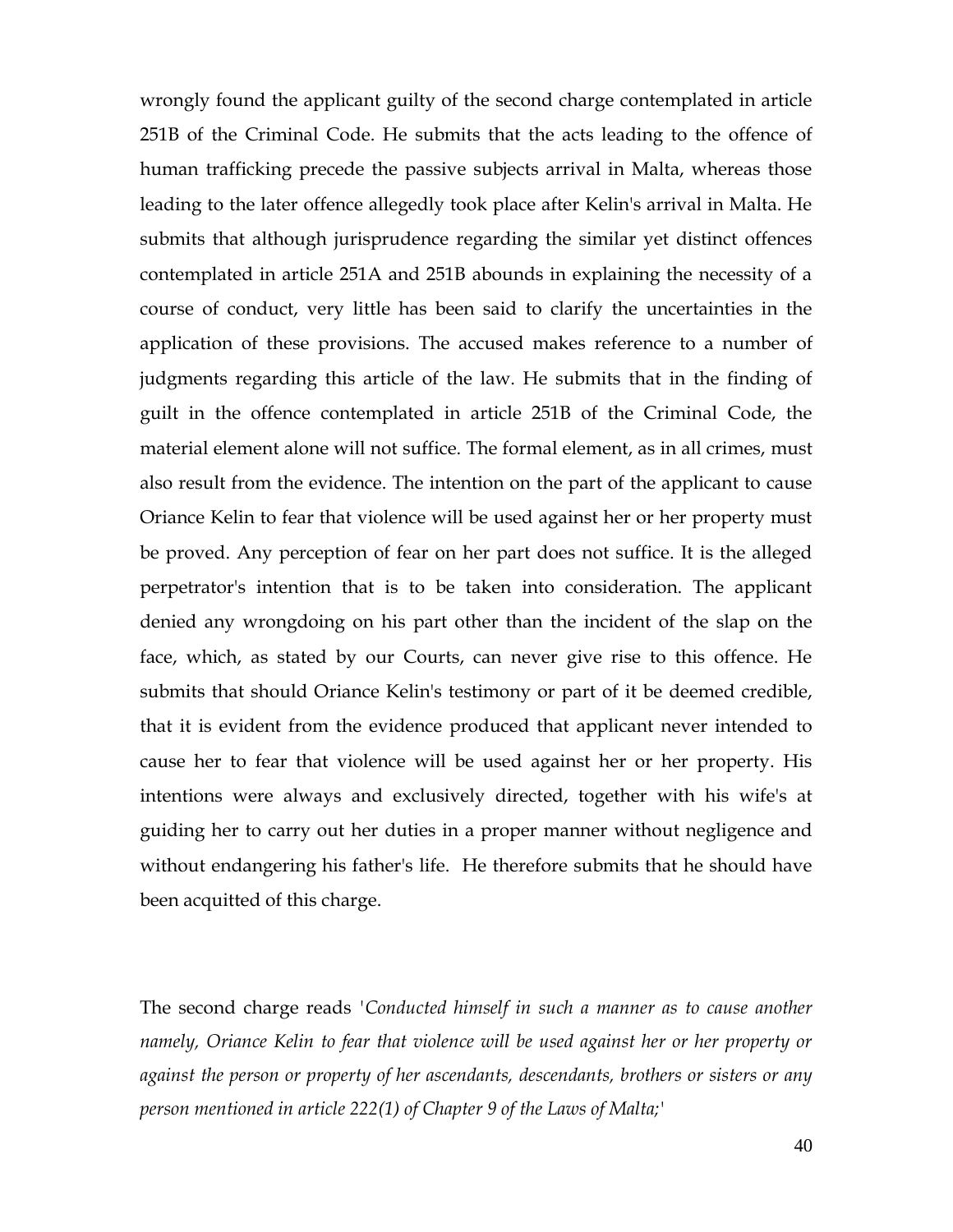**Article 251B of Chapter 9** of the Laws of Malta at the time of the offence read that:

*'(1) A person whose course of conduct causes another to fear that violence will be used against him or his property or against the person or property of any of his ascendants, descendants, brothers or sisters or any person mentioned in sub-article (1) of article 222 shall be guilty of an offence if he knows or ought to know that his course of conduct will cause the other so to fear on each of those occasions, and shall be liable to the punishment of imprisonment for a term from three to six months or to a fine (multa) of not less than four thousand and six hundred and fifty-eight euros and seventy-five cents (4658.75) and not more than eleven thousand and six hundred and forty-six euros and eighty-seven cents (11,646.87), or to both such fine and imprisonment.*

*(2) For the purpose of this article, the person whose course of conduct is in question ought to know that it will cause another person to fear that violence will be used against him on any occasion if a reasonable person in possession of the same information would think the course of conduct would cause the other so to fear on that occasion.*

*(3) It is a defence for a person charged with an offence under this article to show that:*

*(a) his course of conduct was pursued in the circumstances mentioned in paragraphs (a) or (b) of sub-article (3) of article 251A; or*

*(b) the pursuit of his course of conduct was reasonable for the protection of himself or another or for the protection of his or another's property.'*

# In the judgment in the names **'Il-Pulizija (Spt. Carmelo Abdilla) Vs Omissis (1)'**<sup>1</sup> the Court considered that:

*'Umbaghad l-artikolu 251B johloq ir-reat ta' min bl-imgieba tieghu jikkaguna li haddiehor jibza' li ser tintuza vjolenza kontrieh jew kontra l-proprjeta' tieghu meta jkun* 

 $\overline{a}$ 

<sup>&</sup>lt;sup>1</sup> Decided by the Court of Criminal Appeal on 21<sup>st</sup> June, 2007 (Criminal Appeal number: 321/2006)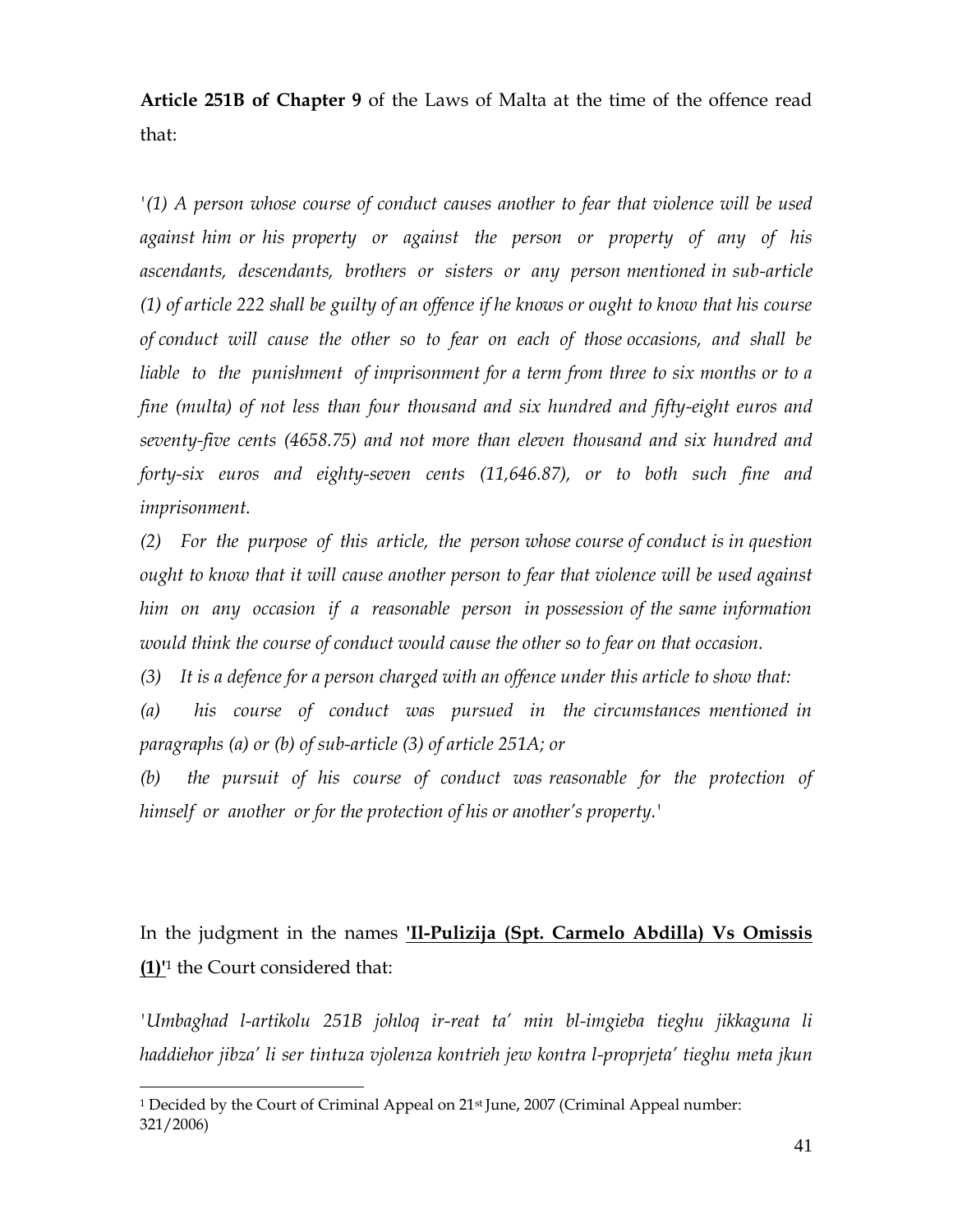*jaf jew imissu jkun jaf li l-imgieba tieghu ser tikkaguna lil xi hadd iehor hekk jibza' kull darba minn dawn l-okkazzjonijiet. Hawnhekk jidhol l-istess kriterju enuncjat fl-art. 251A u cioe' li persuna li l-imgieba taghha tkun dubjuza ("whose course of conduct is in question"), jmissha tkun taf li ser tikkaguna biza' f'haddiehor li ser tintuza vjolenza kontrieh f' xi okkazzjoni jekk persuna ragjonevoli li jkollha l-istess informazzjoni kieku tahseb li dik l-imgieba tkun ser tikkaguna biza' fil-persuna l-ohra f' dik l-okkazzjoni. Igifieri hawn it-test hu wiehed oggettiv tar-reasonable man.* 

*Hemm ukoll f' dan l-artikolu l-iskuzanti kontemplati fl- artikolu 251 (3) (a) u (b) u dik li l-imgieba addottata mill- persuna akkuzata kienet wahda ragjonevoli ghal-harsien taghha jew ta' haddiehor jew ghall-harsien tal- proprjeta'taghha jew ta' haddiehor.'* 

The complainant Orience Kelin in the sitting dated 13<sup>th</sup> of August 2014 testified that *'and the first month, they were very nice to me but after the first month, I see Harry's wife don't like me and he always shout and asking me to tell Harry that I do not want to work there and first Harry wife ... me with a cucumber and she don't like me and she is telling me that I don't want you I want Indian maid and please you tell Harry that you don't want to work in the house and go away but in front of Harry, Harry say I will*  not send you back before three years because I apply for you to come here is very *expensive. I waste a lot of money to bring you come here and then they start shouting at me, like harry always says you bloody... you bloody fucker and Harry hit me because you see the first time Harry hit me because he saw phone calls to call my parents ... and I asked his wife, Mam I want to call home but she always said no later, later and until very long and I received ... from my cousin from ... is fall from the tree and have a bit of injury and I used the house phone to call and when they know that I used the house phone, Harry hit me, he wants to break my hands and they hit me a lot that time and he take my hands and ... on the wall, on the door and that is the first time Harry hit me. She says it was on September 2013 or beginning of September.'* (Underlining added by this Court).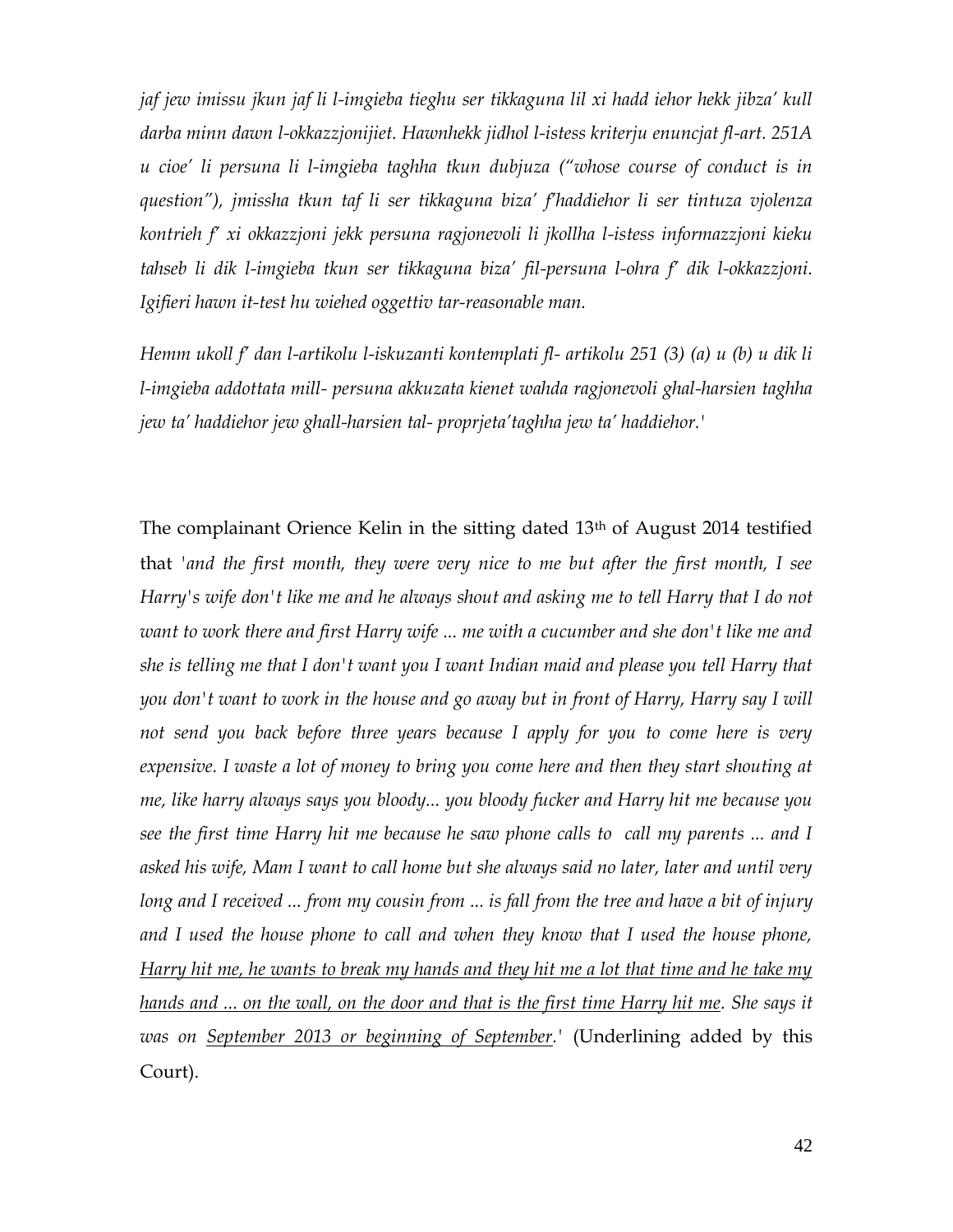She explained that '*Harry hit me again on November, the first of winter. He hit me because of the bathroom, he asking me that you used the bathroom already, I say yes I was already ... the bathroom and they telling me to wash the bathroom using the hand soap and the bathroom tray, the shower tray and because I scarred at everything because they are shouting at me, everyday they are trying to I am sorry so I scarred ... but when he asking me why you ... the bathroom with the floor, what you used to wash the bathroom, I said I used the floor cleaner and he started hitting me, pull me and hit me on my head, he hit me like toys, he like playing with toys. After that he stopped hitting me but he always shouting at me like you fucking stupid, you fucking idiot, you bloody ... that is when I live with them for ... and his wife always trying to tell me that I will make my husband to hit you and I will make your life miserable. That was my condition when I was in Harry's house and when they come back from India.'* She explained that *'Harry came back on January, on 5th or 6th of January and his wife come back on the 14th or 15th of January. Then after that they will always shouting, they hit me but not so badly how they hit me because of the phone and because of the bathroom and one day Harry hit me until my ear is bleeding because the food is not enough salt, he telling me why you cook today is too much salt, tomorrow is not enough salt and I said what do you want exactly and he start hitting me and my ear is come out blood and his finger is touched on my earings so his finger is also bleedings. That is after they come back from India and Harry ... with knife also. First he is using a bread knife but the second time he used a real knife and put on my neck like this and said I will bloody kill me.'*

She explained that *'First he is using the bread knife because his wife is complaining that Orience is useless, Orience is not good that my name is .. and he said that I brought your from your country to come here I paid a lot of money so I will bloody kill you. That is the first time he is using the bread knife and the second time is on Sunday that is the first of June, 2014 he take the knife and poke on me like this, I kept quite because I was scared and I did not talk any more. Anything because he asking me you know how to cook garlic pasta, I said yes I know then he asking me that you tell me how to cook their garlic pasta and I explained to him that first I boil the water and I put salt and when the*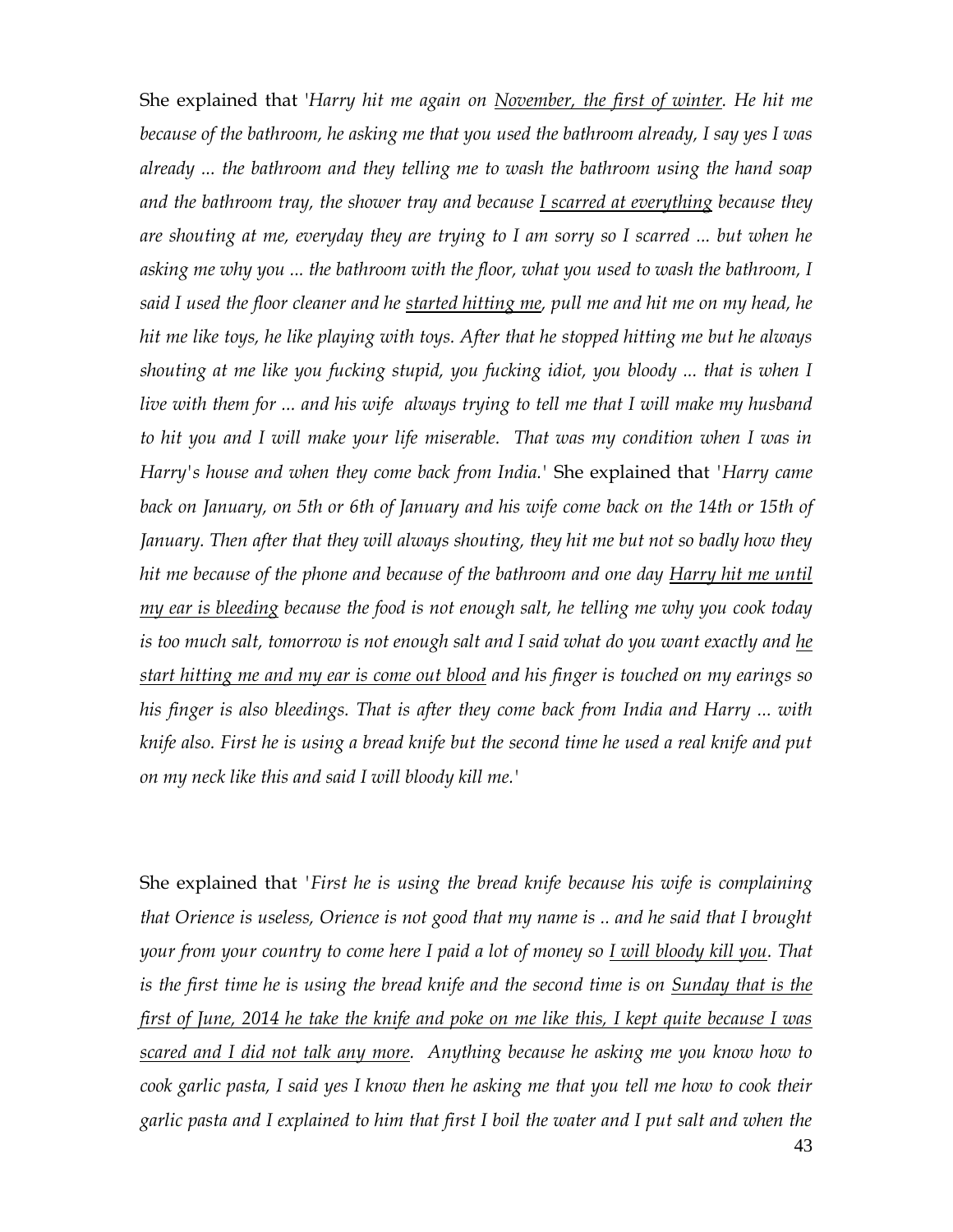*water is hot already I will put in the pasta for eight minutes and then I fry the garlic and the mushroom and then I after put in the pasta. And he said no it is wrong, that is not the way I teach you and he poked me with the knife and said I will kill you, you will bloody die. He take a knife and pock on me and he telling me that you will die and you are not going back to your parents. One I remember that on the 27th May Harry ... me here and I have the photo and he hit me because of his wife's screaming that my bra is not here, were is my bra and the five minutes because ... her bra I had put the clothes in the washing machine and then she is screaming my bra is not there, my bra is not there and then she just screaming to her husband Harry Daswani and she said Harry I have a strong feeling that my bra is put inside the washing machine and Harry don't want to ask me anymore, he just come and hit me in my head, hit me on my head a few times and then he kill me on my neck and this felt painfully and I have the photo.'* She showed photos taken herself on her Blackberry. She explained that '*After one hour because they went out after Harry killing me, they went out and I go out to buy chicken and people see me crying, they say why are you crying, you take the photos so next time you have some help, you show them that they are treating you very bad and I go back and I open the kitchen drawer and I take this mobile, I charge it and I take my photos for my neck'.* She explained that *'This is on the 27th of ... and the other is the day before I left that I escaped on the 8th of June, 2014 but on 4th June, 2014 Harry hit me very very badly because I have not put enough herbs on the potatoes and hit me about ten to fifteen times on my face, he punch me on my face and when I left to the bathroom to wash my face, he kick me from my back and then when inside the bathroom I wash my face, then he following me he kick me on my mouth and then my mouth is bleeding and I have the photos here. That is after one hour I washed the blood everything already and he pulled my hair up and he bang my head on the wall. That is Harry doing it to me. Harry hit me until my face is like this. That is I take inside the bathroom.*' (Underlining added by the Court)

Asked for the date when the picture was taken, she said that she thinks you will find the date on the photo, she thinks that it was the night on fourth (4th) June before she escaped on eight  $(8<sup>th</sup>)$  of June. She explained that sometimes they ask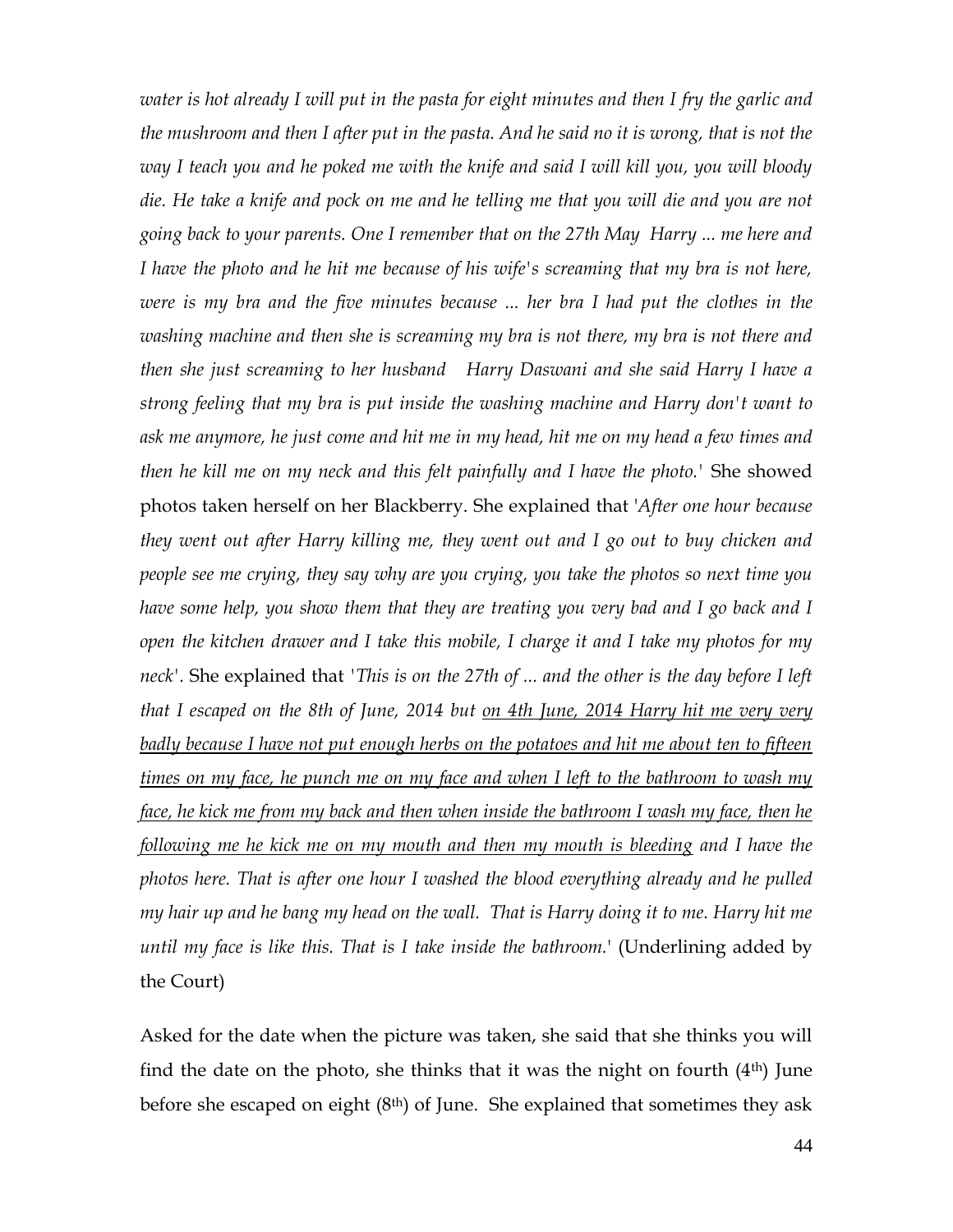her to go away and sometimes they hit her and that *'If they ask me to go away I say thank God but when they hit me I fell sick because it is painful especially Harry. Harry when hit because he is man so painful when hit me*.'

She explained that *'After the first six months they start not paying me they say I don't pay you, you know that after six months is very, I am not in good condition any more because I wanted to talk to them so ... I scarred because they hitting me each day I get shouting from them, hitting from them so I just like I scarred they are always screaming at me that he will not be paid, we will not paying you, you will go back with no money and when I call the agency, I used the ... and I called the agency and the agency telling me that if you can you can tell me that your parents need money so you can send your money and slowly, slowly go back home so at the end you will go back home, your parents have some money already. I scarred that after three years they will not pay me and once my mother need money and when I talk to them they need money and I tell harry, Harry I want to send money to my parents and then he asking me for bank account and I asked my cousins the bank account and I give to him and then he asking me that I need the swift code and when the swift code come, the time they hitting me until my ear is bleeding so I am not talking anymore. I just better to be quite, then I talk and they hit me*  because when they hit me, they shout at me and they will always tell me that I will not *pay you. You will work for me for free.'* She was only given six euros from Harry. She explained that *'his wife is telling me that you will be a prostitute and Harry telling me that she was telling me to... that when he finishes hitting me ... if I hit you, he is always like this and if you going to police I will tell them that you are lying and if when they say I have a lot of money I will pay them so I will be free and you will go to jail and another if you run away from my house without passport, I will go and put you in jail so your parents will not see you for your whole life and just no ideas and I think that better I stay here and treat me bad when can I get out from here and I finish three years and they send me back without money or so I, no problem but I have to make my best and work properly with them so they can send me back to my parents. That is I am thinking on.'* (Underlining added by this Court.)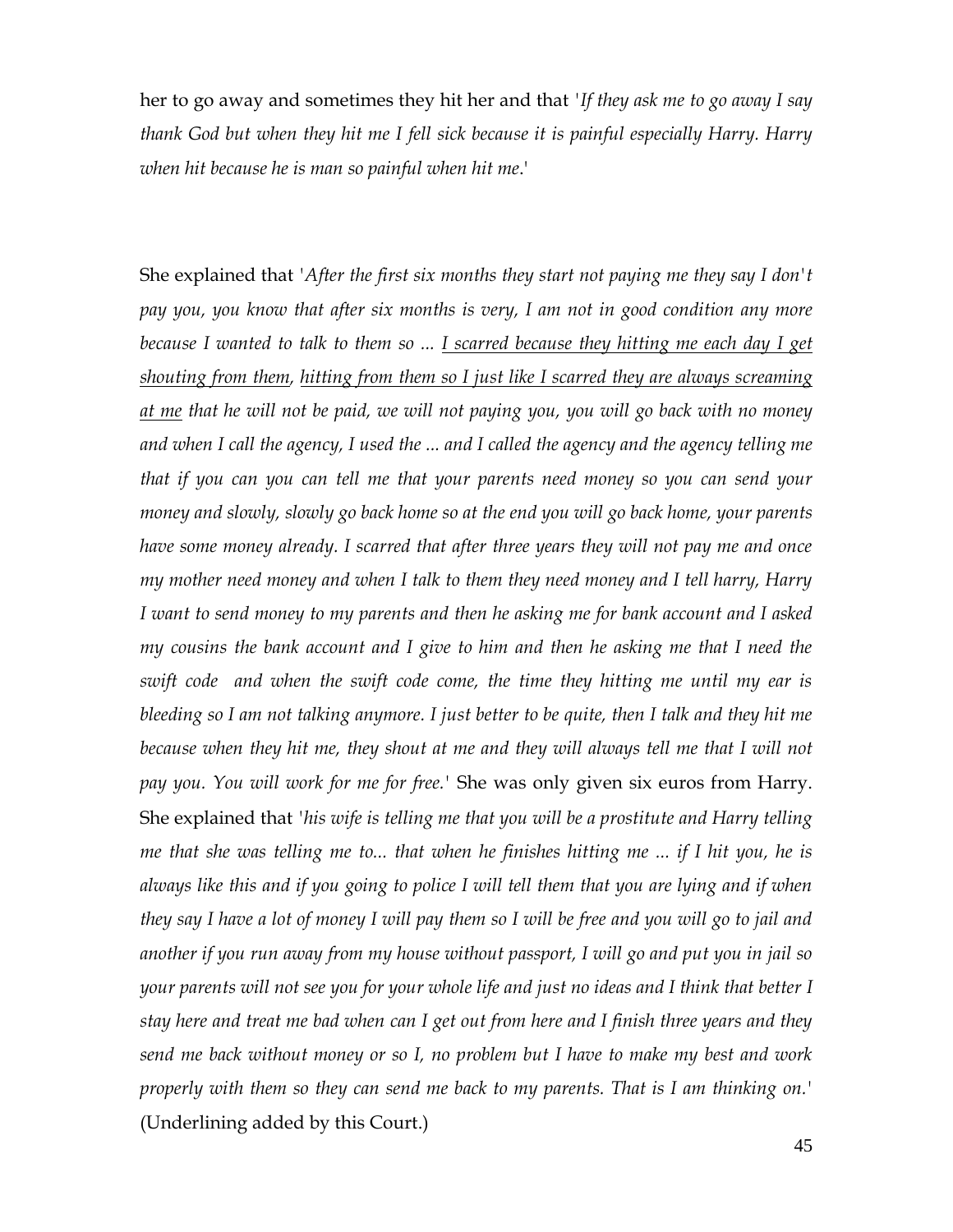She explained that they always told her that '*you will be working for me for free, I will not pay your.*' Since *'He like the cooking, why do you cook the food like this, why you cook the chicken too hard, why you cook the chicken, why you cook late, five minutes late, the floor, even I finish clean already, they said me you haven't clean it, then ask me to kneel down and they start shouting and they start hitting me.*' She explained that *'I go out and buy top up of five euro of my money that Harry's cousin give me for three times for party for three times to give me five euro for the first time and the second time and then third time is ten euros, ten euros so I have twenty five euro and I used the five euro to buy top up...'*

Asked if she knew where he placed the passport she replied *'I don't know because when they left to india, he is telling me that I bring your passport to burn it, I bring it to India so that you will not find it and I will burn it and he is telling me that they are always screaming, the wife always screaming I will make your life miserable and then some more harry and say I will not pay you I will burn your passport, they were always telling me that*.' (Underlining added by this Court.)

The complainant in cross examination explained amongst other facts that '*after one month already they start to hit me, shout at me and screaming at me and say no off for you, you understand what is the meaning of work...*'

Anita Kobacs testified on the 6th of August 2014 were she explained that *'she told us that she didn't get food and she showed us the photos that she took with her phone the day she was hit so we took her to the nearby cafe and there we bought her some smoothy and pizza so that she can eat and after she explained further her situation and she looked were scared and terrified...*' Dr Catherine Camilleri in the same sitting among other facts testified that the complainant told her *'initially that she had been in Malta for a year, she came to Malta regularly to work as a house made, however in this year, she had never been paid, she had only been given six euros (€6), two (€2) and four euros (€4) to be able to go out two consecutive Sundays, she also claimed that she had been physically abused by her employers, that she was beaten on several occasions and insulted and threatened and that her freedom was very limited, she had no passport and no money and*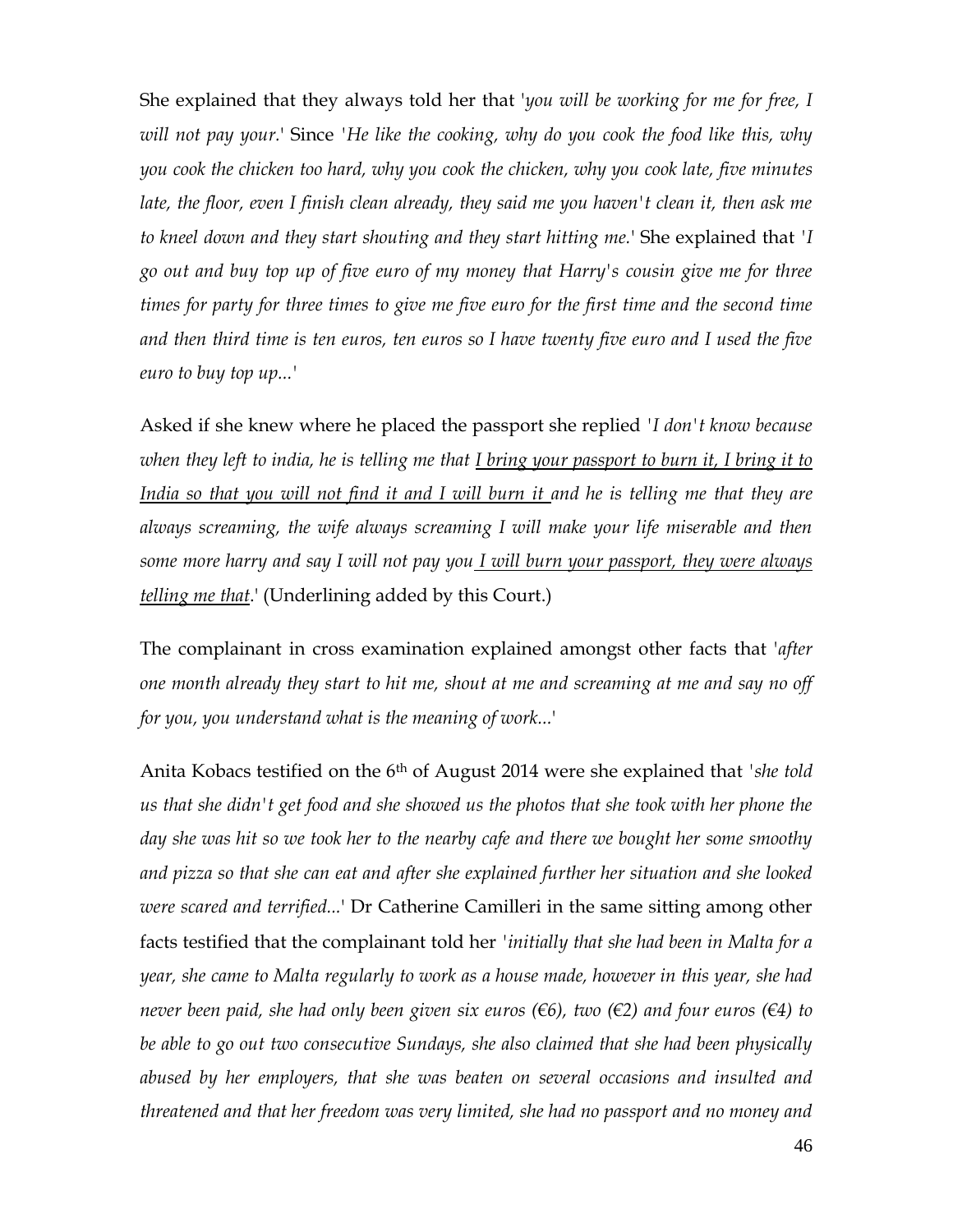*she felt that she was virtually a prisoner basically. She could not go out of the house except for very short periods of time, shopping or whatever and it was on these occasions that she met this other Filipino house made and she sought her assistance as what she should do in the circumstances and they told her we will try to find someone to help you. So I basically told her that if she wished then she could leave her employer's house and then if she did so that there were services in place to assist her, I informed her that she had a right to lodge a report which she wished to do so and she at that point said that she did wish to retrieve the wages due to her but she was not yet willing to file a Police report however she definitely wanted at that point, her priority was safety...'* (Underlining added by this Court.)

47 She explained that *'When I went home, a couple of hours after I went home these friends called and said that Orience had taken the decision to leave her employer's home on that day so we made arrangements for her accommodation, the case was referred to Appogg and Appogg made the necessary arrangements and from then on, we also provided other services from J. R. S. including psychological support and Appogg was providing social work services.*' Oriance Kelin had told her that *'the wife of Mr. Daswani was starting to ill treat her, she said she would physically abuse her but she would also insult her and humiliate her, she recounted several instances when she was insulted and abused. At the time she said that even Mr. Daswani started to ill treat her and she recounted instances where even he beat her. She also showed me, photos, a couple of photos on a mobile phone of herself with injuries and she also mentioned that she had been threatened and told that for nothing even if she reports to the Police she will not be taken seriously and that they had money and they would pay the Police as much money as they wanted and so this is what she reported to me on ...*' She stated that *'it was very clear that the reason was that she was scared. She was afraid and she comes across as a very fearful, very submissive, very disempowered and she is very convinced that she is in a very weak position and so she was afraid to make a Police report. She eventually said that no she would lodge a report because people should not be treated like that and she does not want it to happen again to someone else.*' In cross examination she explained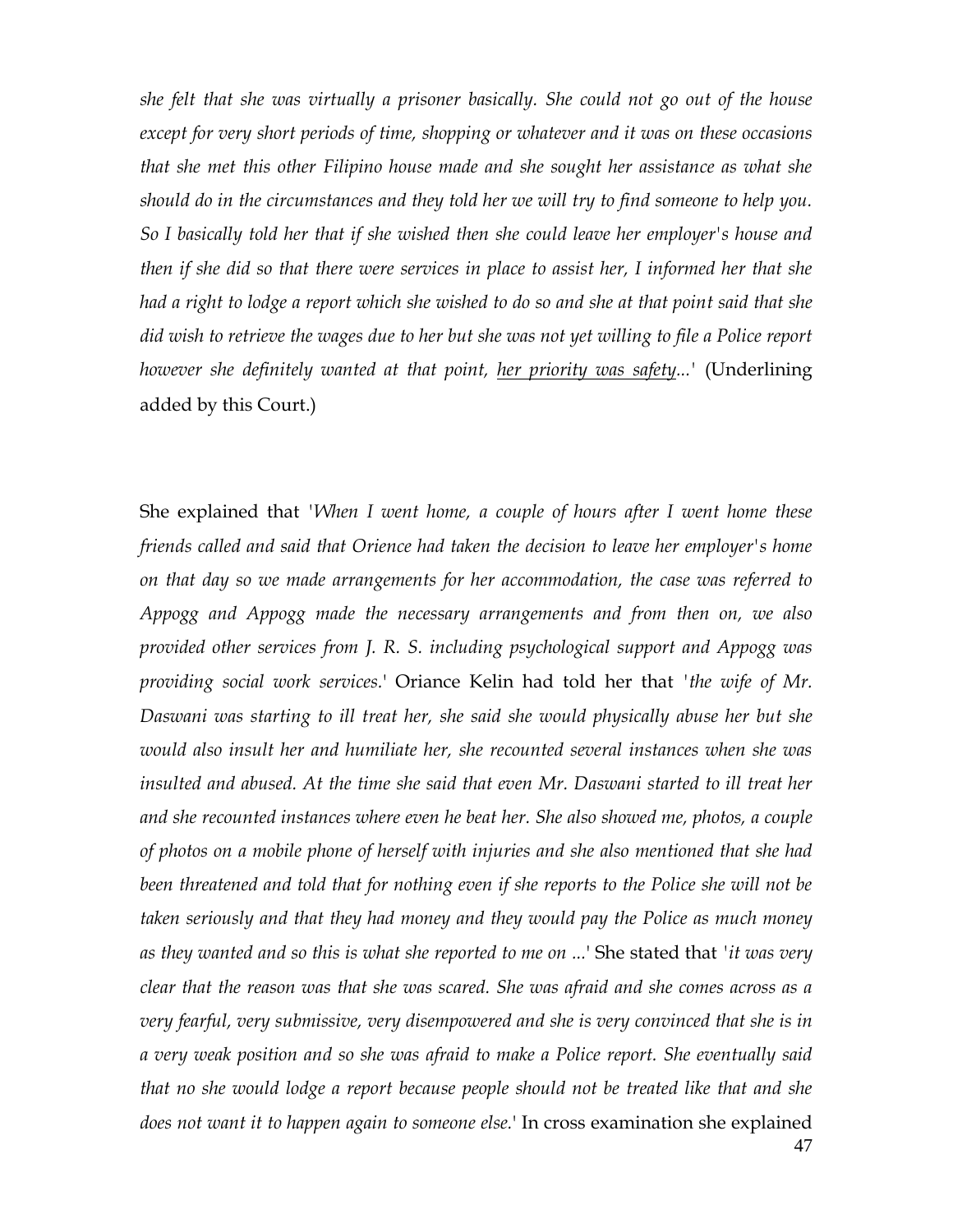that *'there were several occasions where she said that she was beaten because she did something wrong. for example she recounted an instance where she put too much salt in the food and so in addition to being hit, she was also forced to swallow a spoon full of salt. She also recounted other instances, for example, she didn't do something and she started cooking later on she didn't do something that she was supposed to do and therefore she was shouted at and beaten on occasion etc. On one occasion she also recounted an occasion where she used a ... without permission and so she was beaten as a result for example. So in fact she links the beatings, in fact she comes across as being very convinced I am being punished for what is my fault basically but it is clear that for her many are linked with these, how can I say, alleged wrong doings of failings to do her job properly.*' WPS 261 Donatella Frendo in the sitting dated sixth (6<sup>th</sup>) of August of the year two thousand and fourteen (2014) stated that on the thirteenth (13th) of June of the year two thousand and fourteen (2014) she was instructed by her Inspector Sylvana Briffa to accompany Orience from a shelter home to where she used to live before this, in order to collect her items from his residence. She states that Orience was very scared, her attitude was not relaxed. She does not say '*petrified'* but *'not normal'*.

**Alexia Rossi** a psychologist with the JRS Jesuit Refugee Service testified on 13th of August 2014. Since this witness is an ex parte witness, the Court will not consider her opinions but will refer to what she was told by the complainant. She explained that she met Orience Kelin on 13<sup>th</sup> of June and conducted an assessment, she narrated that the complainant was insulted on numerous occasions. There was ill treatment and abuse both physical and verbal, *'She explained that there were numerous insults and also physical violence over very small matters if she for example wouldn't she was asked to explain how to cook a garlic pasta but did not explain the recipe correctly and so was threatened with a bread knife.'* Asked who threatened her according to this recollection replied *'The male in the couple, Mr. Harish and there were a number of episodes of this kind, she wasn't given food, the*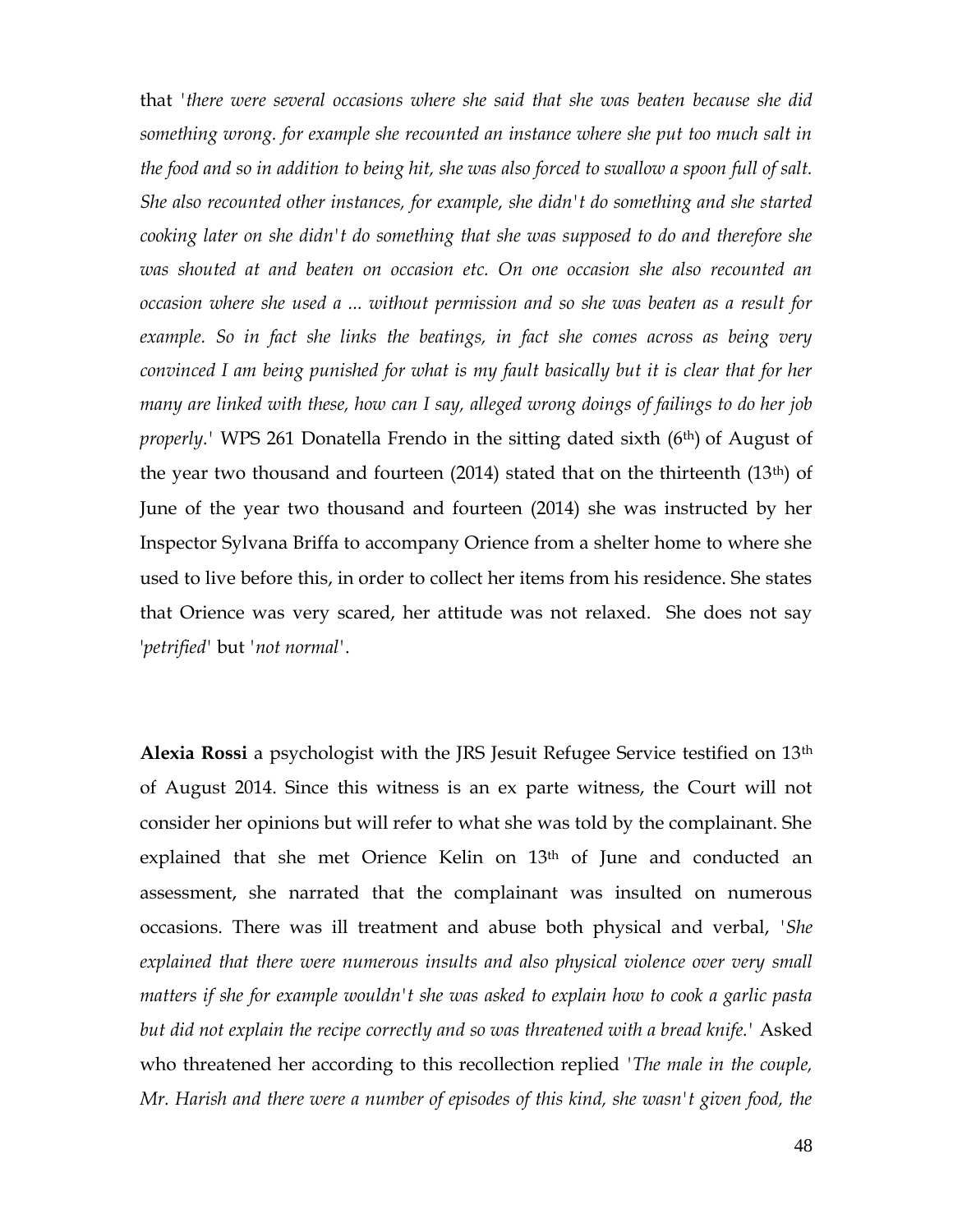*kitchen was locked for example sometimes and she wasn't allowed to eat, she would try and take bread from somewhere to eat.'* The ill treatment started about a month after her arrival. She narrated that *'She mentioned that she was hit numerous times on the face, was kicked on the head and made to kneel down and repeat things like I have no brain, I am an idiot and numerous things. She was told that and then she was made either kneel or stand and repeat those words and she was bitten if she did not repeat them. because these came out of numerous sessions and there was for example another episode where she cooked food that was too salty for example and then was made to eat salt .. and it was a constant, she seemed to never do things completely right so she was told that the food was cooked too salty today and not salty enough another day or was told she didn't wash the floor when she said that she would have washed the floor or she was for example told that she gave the wrong medication when she said she gave the right but she just gave it from the wrong day from those pill boxes when she picked it up from the wrong day and gave that, not exactly the wrong medication. that was mainly the verbal abuse and insults etc and the physical beatings and be threatened with a knife on three (3) occasions if I am not mistaken.*' She explained that *'She was very very scared and she*  said very little. Took a while in the session I mean but a while for her to explain what *happened.* She was very much made to believe that she was powerless in this situation *and that if she said anything or she would either end up in jail herself or she would end up working in a different job like prostitute that was one of the reasons she says she never tried to leave because she said at lease she had somewhere to live I would not like to be ...*  as a prostitute but she was very scarred that the people she was working for had a lot of *power and she was told that basically anything she said they would contradict and they had power to be able to get their opinions and what they are saying heard. They also mentioned that if she said something, if she did report exactly the abuse that had happened, they would say basically she stole thousands of pounds..'* She explains that *'when she spoke about being threatened with a knife and she mentioned it happened twice by Sir and once by Madam*.'

49 **Josephine Sutter** in the sitting dated 2nd December 2014 explained that she met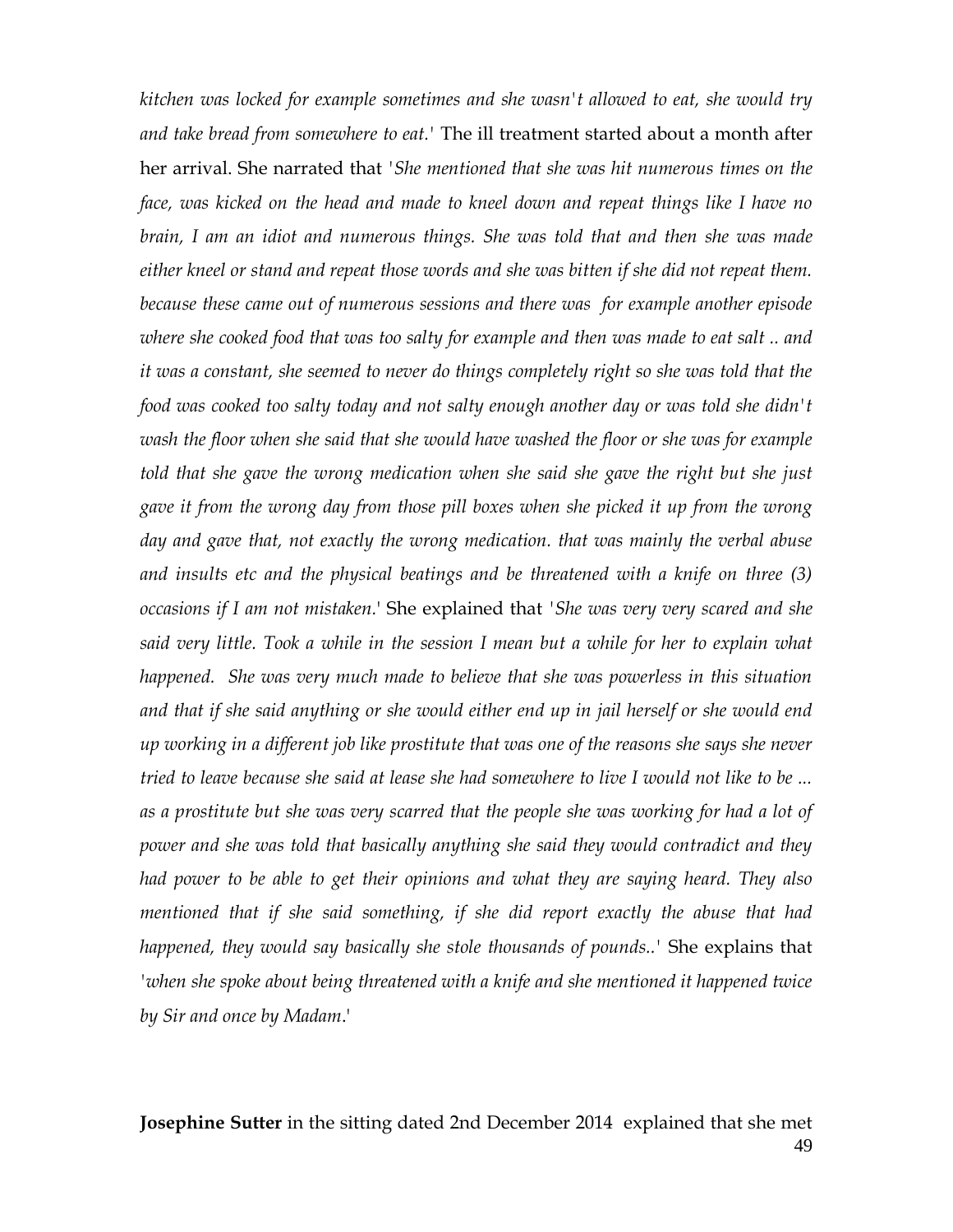Orience Kelin at the Kingdom Hall of Jehova witnesses, Anita was in contact with Orience. She explained that '*As far as I remember it was in Sliema and then she rang the door bell and the employer came to the door and Anita asked for Orience and the employer said "no you cannot speak with her" and so we left and then we went home on the bus, Anita received a text message from Orience and she said to me "Oh this is Orience" and she read aloud to me what Orience wrote and she wrote that the employer treats her badly and she doesn't want her to have contact with any other people.'* She did not see the message but it was read aloud to her by Anita. She met her twice maybe three times. In cross examination asked *'So she was free to move around? She was free to leave the place?*' and replied *'Yes she came to the Kingdom Hall, yes.'* The Kingdom Hall is in Marsa on Sunday, they usually meet at ten o'clock in the morning till about twelve, about two hours.

The accused in his statement released on 28<sup>th</sup> of July 2014 and found at fol 52 et sequitur of the acts asked if he ever hit her replied '*One time she gave my dad the wrong medicine and I slapped her. I apologized to her after but it was then when I decided to look for somebody else.'* He denied that there were other occasions where he physically hit her. The accused in his testimony dated 9th January 2017) among other alleged facts testified regarding the tablets his father use to take and explained that *'in the beginning it was fine well I see that it was fine, one day in May this was when I came I was there, I had to be there in the afternoon it wasn't my day to fill the pill boxes but they happen to be within my eyesight and I noticed that the morning pills were seemed in surplus so I got this BF Breakfast pill box and I freaked out at that point, I noticed that yesterday's Breakfast pills are still there, today's breakfast pills are still there and we are at afternoon of today so yesterdays' is gone, today's gone as not taken or not given, the evening pills of yesterday are not there ok fine they were given, today's evening pills are already not there and we are not at evening yet so basically two of the doses of Aspirin in particular the most important medication for any heart patient were missed out on and the evening pills were mistimed or something.'* He explains that '*at that point in time it wasn't just the tablet thing, this mess up if I may use that word, of the tablet, there were more of other instances from the start of the year as well where I*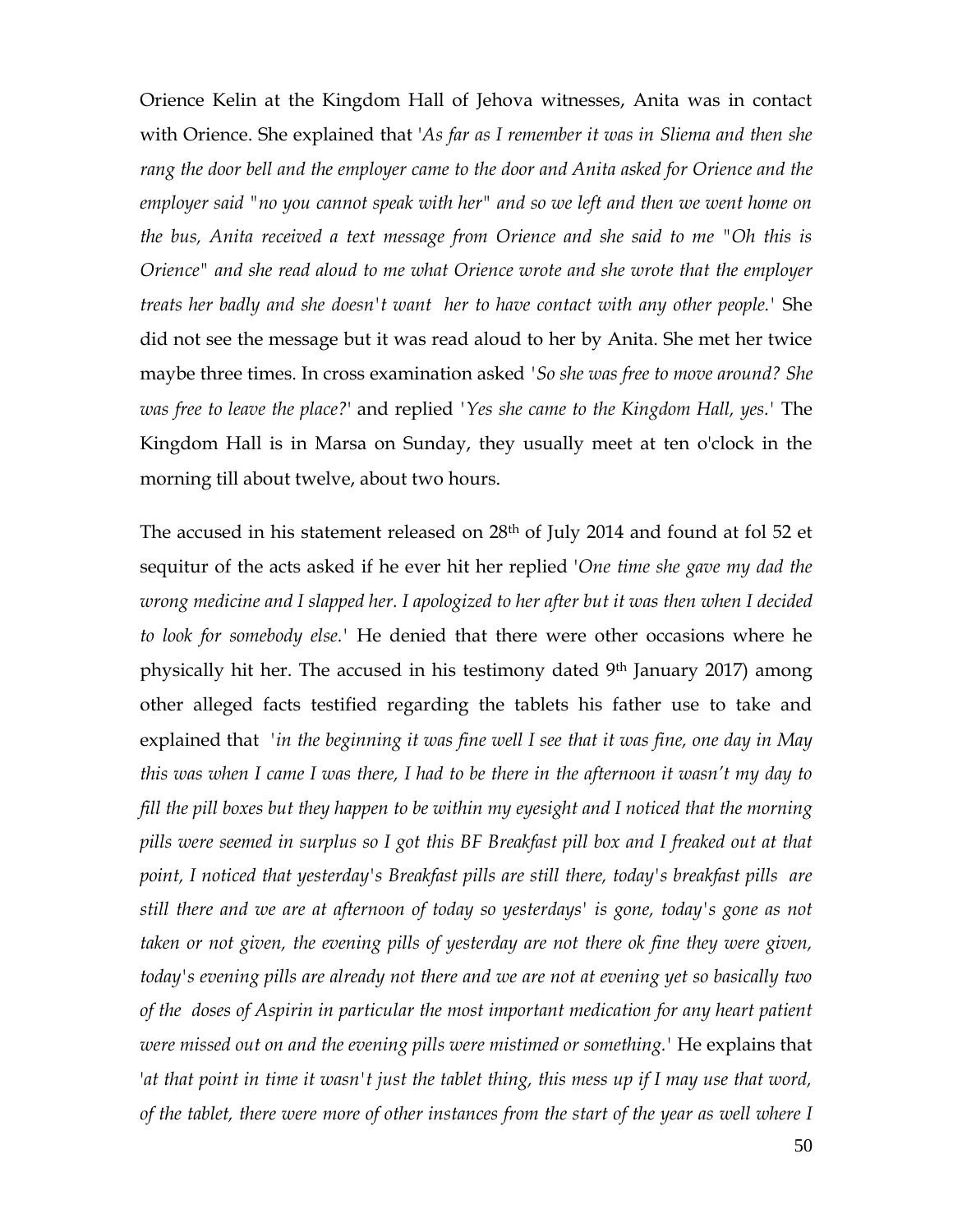*was having to deal with all her behaviour, various aspects of her behaviour which were frustrating my wife, my Dad'*. He explained that '*My wife basically was pregnant at that point and her attitude and her behaviour was getting constantly negligent.'* He states that *'when I found out about these tablets I went to her and I asked her, I was a bit scared, worried at that point, upset and angry at seeing this because she had been doing it for eleven months now, the same thing there was no reason for any confusion, I went to her and I asked her, what is this? The tablets are all haywire basically and she just looked very blur and ... so what I told her the tablets you know, what is going on here and she was again I don't know as if totally disinterested as not even her responsibility, at that point in time I couldn't control myself I just lost it and I slapped her, I slapped her and immediately as soon as I had slapped her I knew that it was wrong, I just went to another room, took stock of the situation, realised I ... knew there and then that was wrong, I went to her, to her room, I apologised to her as what you did was totally wrong there can be no explanation for it and don't even try but what I did as well, I had no right to slap you, I am sorry and I left her at that. I felt terrible, I still do, I am very embarrassed to say it I have never raised a hand on a man let alone a woman and I feel terrible about it.'* Asked *'when she gave evidence, she said that there were other instances not just this instance, what have you to say about this?*' replied '*I have no comment about it even there were some pictures that she exhibited, that was the one and the only time and I am shamed to say again when I slapped her, there were no other instances and the allegations are not true.'* He explained that *'from August when my father was not happy with what she was preparing, in September I asked him if the things had improved and he said no, I in fact brought it to the attention of the Agency, I said if they speak to her maybe she will be able to understand them better so they did that she came to me with a story of her parents getting divorced hence her being distracted, sorry this is coming to your point, I am getting to the chronology of it, at that point I spoke to her as a friend, I told her your parents are getting divorced, I can understand you feel helpless as you are not there, you are so far away but they have had you, they have had your brother, they have had two kids, they have been together for so long, this is the only way they see forward then they must know what they are doing, I said it is not fair that you are just overcome by that and you shy away from your responsibility towards my*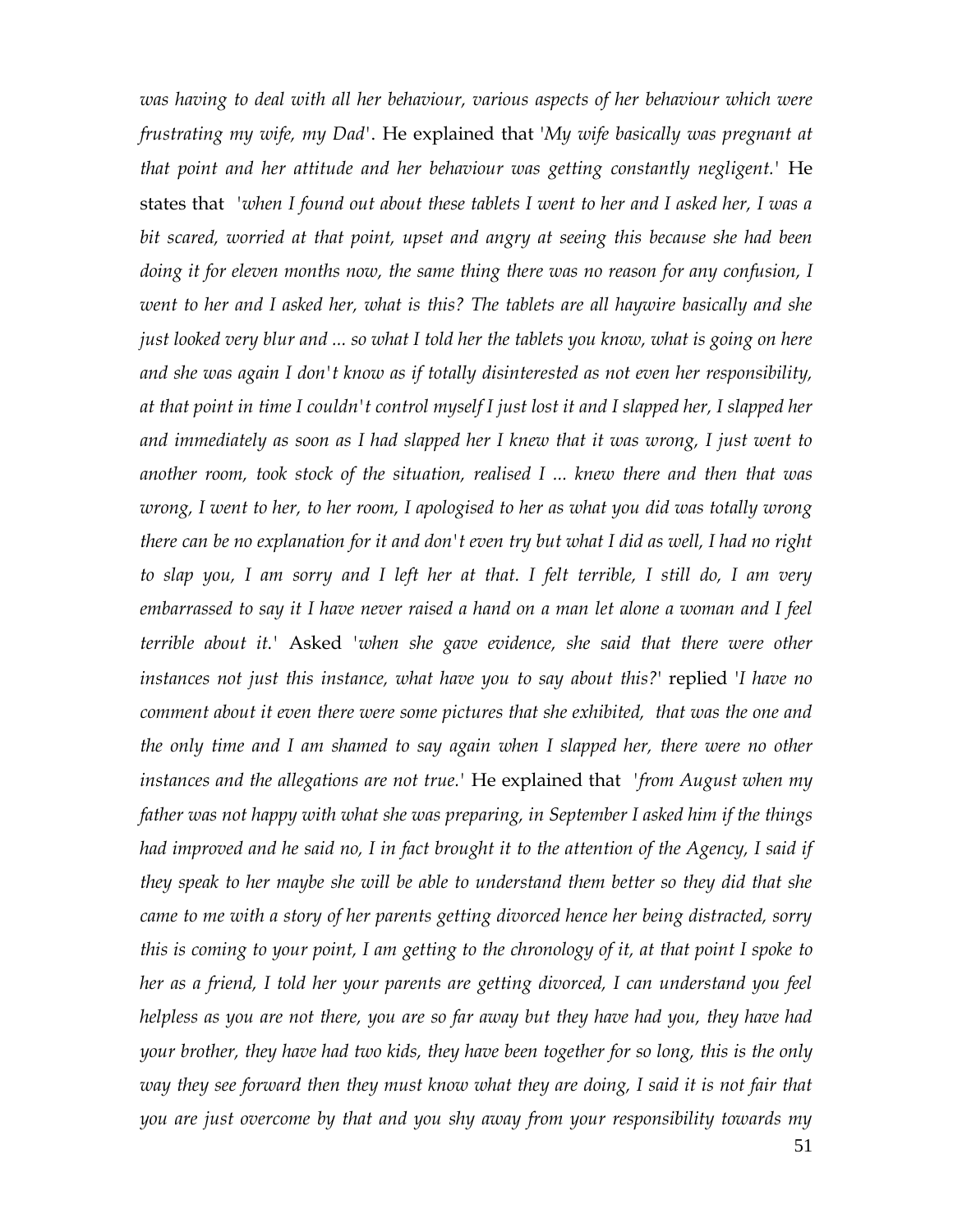*Dad, she apologised and said yes I realise that this is not right and I will focus and take care of him.'* He testified about telephone bill which at first Oriance denied she had used his phone but then confirmed that she had called her friend and her cousin. He also made reference to when she put the pressure cooker at home on the biggest flame. He denies that he hit her apart from the slap. The accused explained that he had left documentation regarding a potential helper on a table before he went abroad for three weeks and that he believes that *'it was the cataylst of what was to unfold there after.'* He denied the allegations.

**Daswani Jyoti Khemchand**<sup>2</sup>, the wife of the accused testified on the 11<sup>th</sup> of September 2017 regarding the medication tablets issue and stated that *'I told him well in the beginning I did notice a couple of times that it was happening and I told her how important they were and you know that he had to take them, and I did it at that time myself but I didn't tell you, but now that I'm pregnant, I can't keep an eye an check on these things, that's how it was. In fact at that time Harry was like so stressed by the whole thing you know, I was pregnant and you now it was like what is she doing all this mess about the tablets you know, he went to her room and he asked her like you know what's happening, what is this the whole thing with the tablets, I mean are you giving him the tables or not? And she just looked at him and said nothing and he asked her again what's happening with the tablets, are you giving it or are you not giving it, what's happening? And she said nothing at all and then he raised his hand on her.*' She explains *that 'He slapped her. I went to the room, he was .... about it.'* She was not present when he slapped her, *'he went to her room and when Harry went to his room I* went to his room, went to our room and *I* asked him what happened and he said *I slapped her and he was miserable at that time, you know he was like she is going to kill dad, what's happening. But then he went and said sorry to her, he told her what you did was wrong, it's really wrong and what I did was also wrong and I'm sorry for it*.' She testified that *'This was when I was pregnant and this was after our holiday in* 

 $\overline{a}$ 

<sup>2</sup> She was asked '*I understand that Nikita's name that you use in Malta?'* and replied *'Yes'* so the Court understands that this witness is known as Nikita.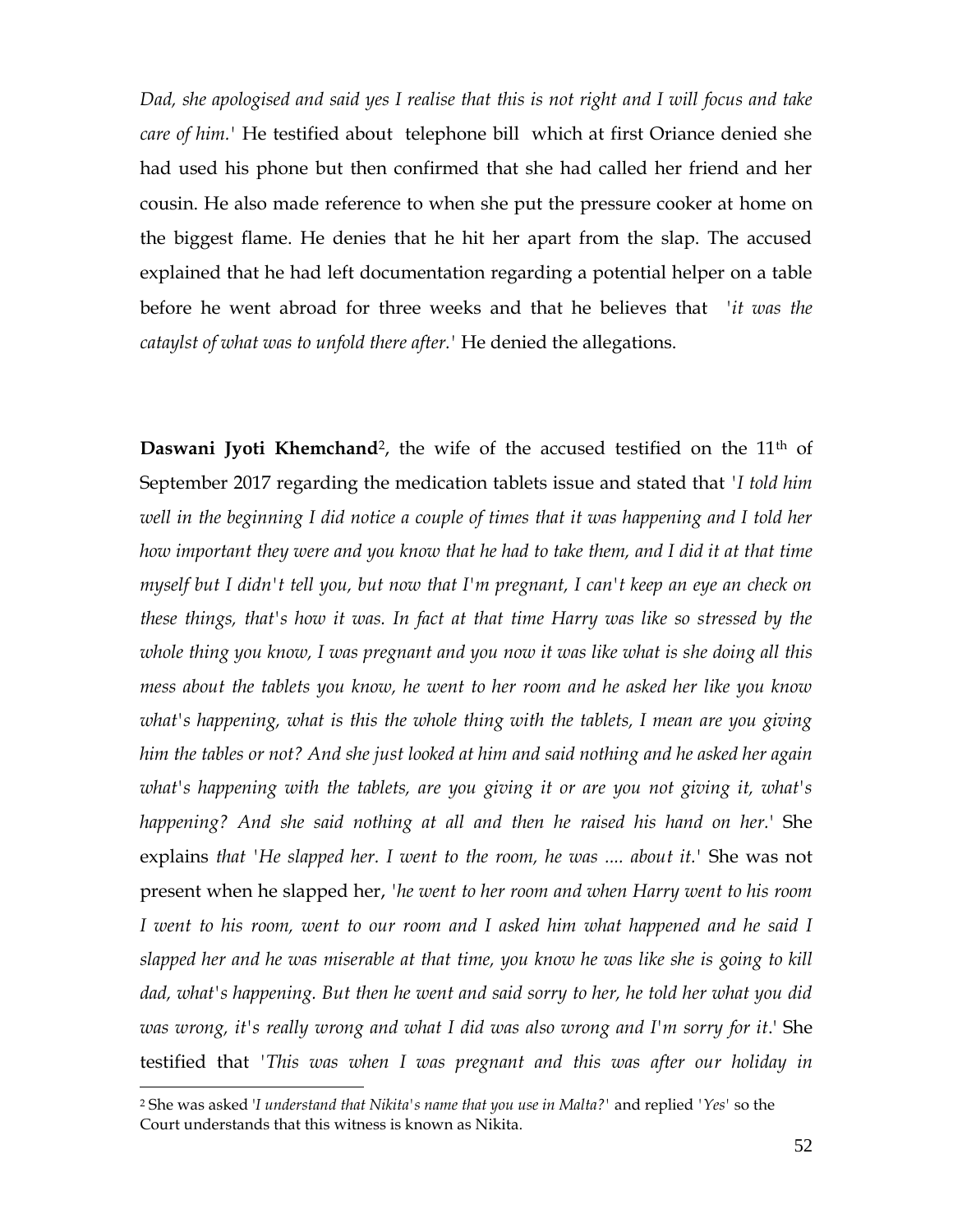*December, I went to meet my family in India with my husband, we were away like three (3) weeks, Christmas time. When I came back in January I got to know that I was pregnant and this happened around that time I think in February or March, I'm not clear about the month.*' She made reference to when the pressure cooker was kept on a large flame, she describes the behaviour of Orience as completely negligent and irresponsible. She says that Harry and his father were looking for somebody to replace her and Harry had left the copy of the passport and application form of the new helper on the dining table where she would serve dad's meals so she believes that she saw that and decided to complain. She says that she used them as a stepping stone as a means to continue living here and made these false allegations. Asked whether she was ever present or whether she knew of any incidents were Harry raised a hand on her she replied '*No never, if it would have happened Harry would have told me about it, Harry and me are very close, he would have definitely told me. In fact even when he slapped her he was feeling so horrible about it and . . . . before. I mean he loved his dad and we couldn't see that his tablets were given on time, I mean . . . . a bond I have seen before. So I mean it is difficult for him.*' In cross examination when asked whether Harry was angry about particular incidents where food was too salty she said that *'He told her that he needs a special diet and he need to take care of these things had been told by the doctors and of course like when it got to an extent when the mistakes kept repeating he would raise his voice and get angry.'* She denied that he made her eat salt. She denied that she witnessed any wrong doings towards Kelin apart from when he slapped her. Ask why they did not replace her, she stated *'She was pleading and she was saying let me stay, I won't make these mistakes...'*

Asked if there were any particular issues between her and Kelin, she replied '*No just what I mentioned, my father in law had a hearing aid so he would use us sometimes to communicate with her and obviously when mistakes, the same once are happening again and again you know I would sometimes raise my voice and tell her what's*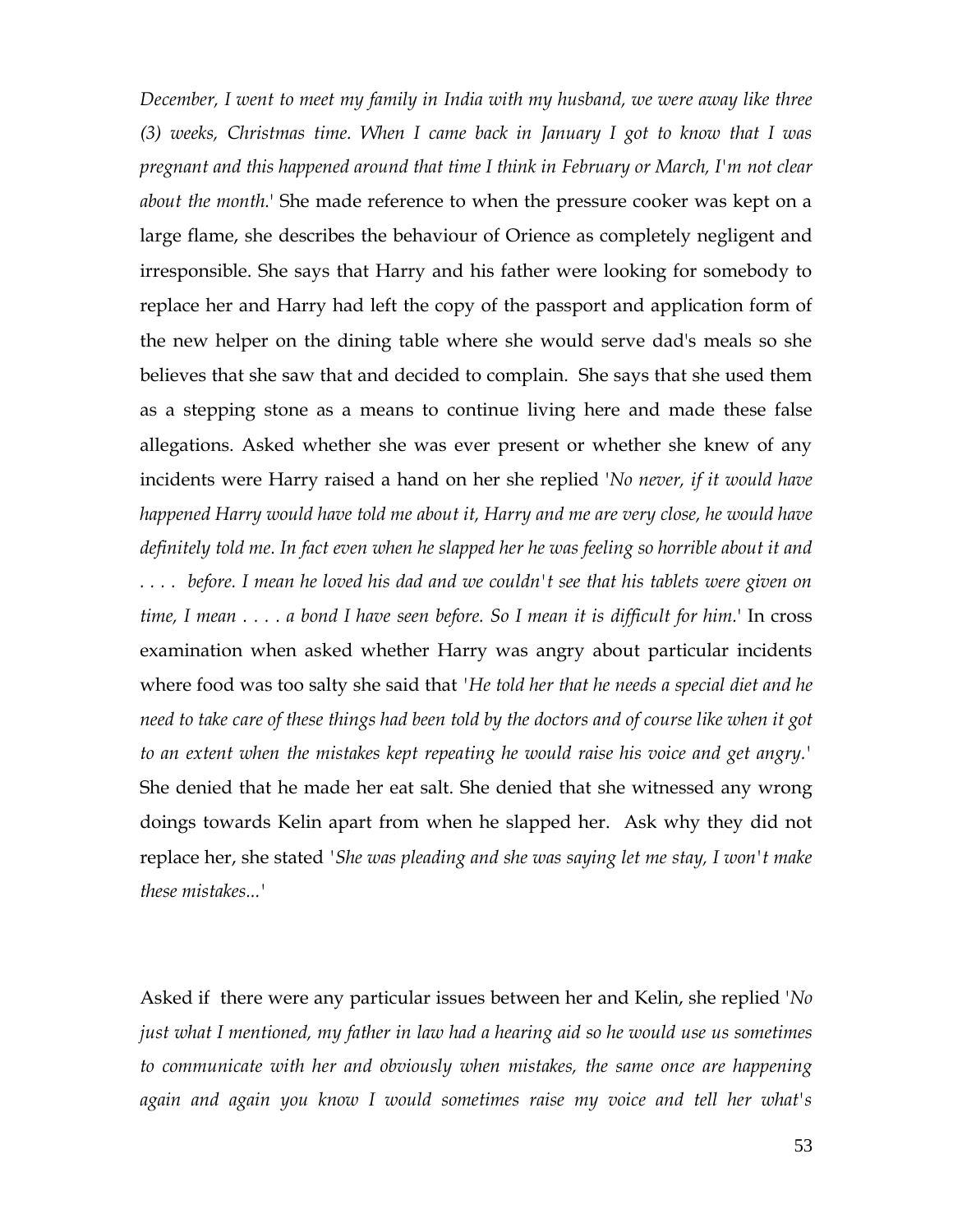### *happening I mean telling the same thing.'*

Even though this Court had abstained in its judgment of the 1st September 2020 from taking cognisance of the second  $(2<sup>nd</sup>)$  and third  $(3<sup>rd</sup>)$  grievances which regard the human trafficking charge, the Court is making reference to part of the third (3rd) grievance where the accused submitted that the two photos of alleged injuries are incompatible with her allegations, one photo he states shows a mark on her lip and another shows a mark on her neck. He submits that Kelin alleges that the applicant poked her with a knife, hit her on her ear, her hands and her head, punched her and kicked her on the face and also kicked her on her neck. He submits that these photos are dated 5<sup>th</sup> and 23<sup>rd</sup> October 2012 which therefore pre-date her stay in Malta with the Daswani family. He submits that no effort was made and no questions were put to the court expert to explain this and therefore, according to basic rules of evidence, should have been discarded from the evidence.

Regarding this issue, this Court considers that a number of photos found on the CD marked as Dok MX1 at fol 240 presented by the Technical Court Expert Dr Steven Farrugia Sacco show a person whose face is not always completely visible with marks on her face, neck as well as blood on her lips. While thumbnails of the photos were created and modified on 21st of September 2014 following the appointment of the expert being the date when the data was extracted, details found in the report indicating the file name of these photos indicate that the photos were modified on the 5<sup>th</sup> of October 2012 and 23<sup>rd</sup> October 2012 and so refer to a period where the complainant was not in Malta and therefore not residing with the accused. In view of this, the Court has no other option but to discard such photos since it was not clarified as to whether those are the actual dates of when the photos were taken which would therefore contradict the testimony of the complainant or whether the date indicated in the report is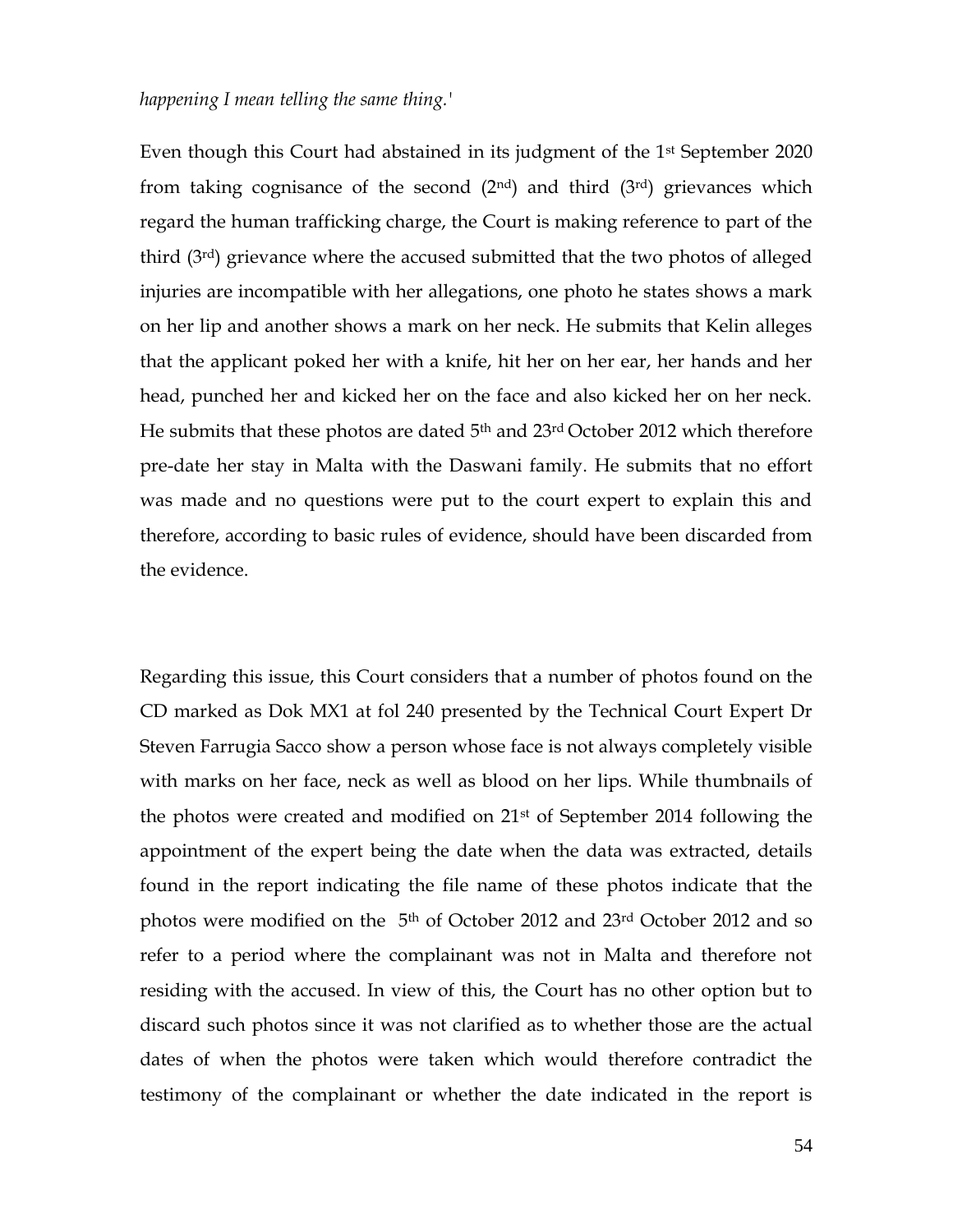imprecise. The Technical Court Officer Dr Steven Farrugia Sacco in his report at fol 231 et sequitur, specifically at fol 234 concluded that *'The system which the undersigned used to retrieve the information resident on the phone was not that of a manual transcription but mainly a forensic computerized system which printed out the information tale quale.'* The report at fol 238 also provides that the date and time verification device time zone is 'MBL *07-09-2014 11:09'* and the *'RTC'* is '*21-09- 2014 19:00'* This however does not mean that what the complainant testified is untrue.

The Court on the contrary deems the complainant as credible and finds no reason as to why it should discard what she alleges. In fact the Complainant in her testimony in video conference had testified that *'I recorded Harry's wife voice in my mobile then at the time she is very angry to me and she takes the mobile and broke it on the floor a few times and then take the ... and broke it and say after the mobile broken you cannot contact with anyone and we will find other things to make your life miserable...'* This is also corroborated with a message sent via Whatsapp extracted from the phone of the accused by expert Kurt Mahoney whereby in disk 2 marked as Doc KM found at fol 537 'Harry' on the thirteeth (30) April of the year two thousand and fourteen (2014) asked 'Nikita' whether she knew Orience's mobile number, Nikita stated *'I threw her phone yesterday in anger so dunno if it still works.. Here is the number : 79317516'* During the same conversation about receiving missed calls from that number Harry wrote to Nikita *'No need to shout about it'.*

The complainant in her testimony explains that she was called *'useless'*, *'bitch'* and was uttered other insults by the accused and his wife. It is interesting to note that in disk 2 marked as Doc. KM part of the report of expert Kurt Mahoney it results that on twenty third (23rd) of October of the year two thousand and thirteen (2013) 'Nikita' sent a message to 'Harry' on Whatsapp stating *'This bitch*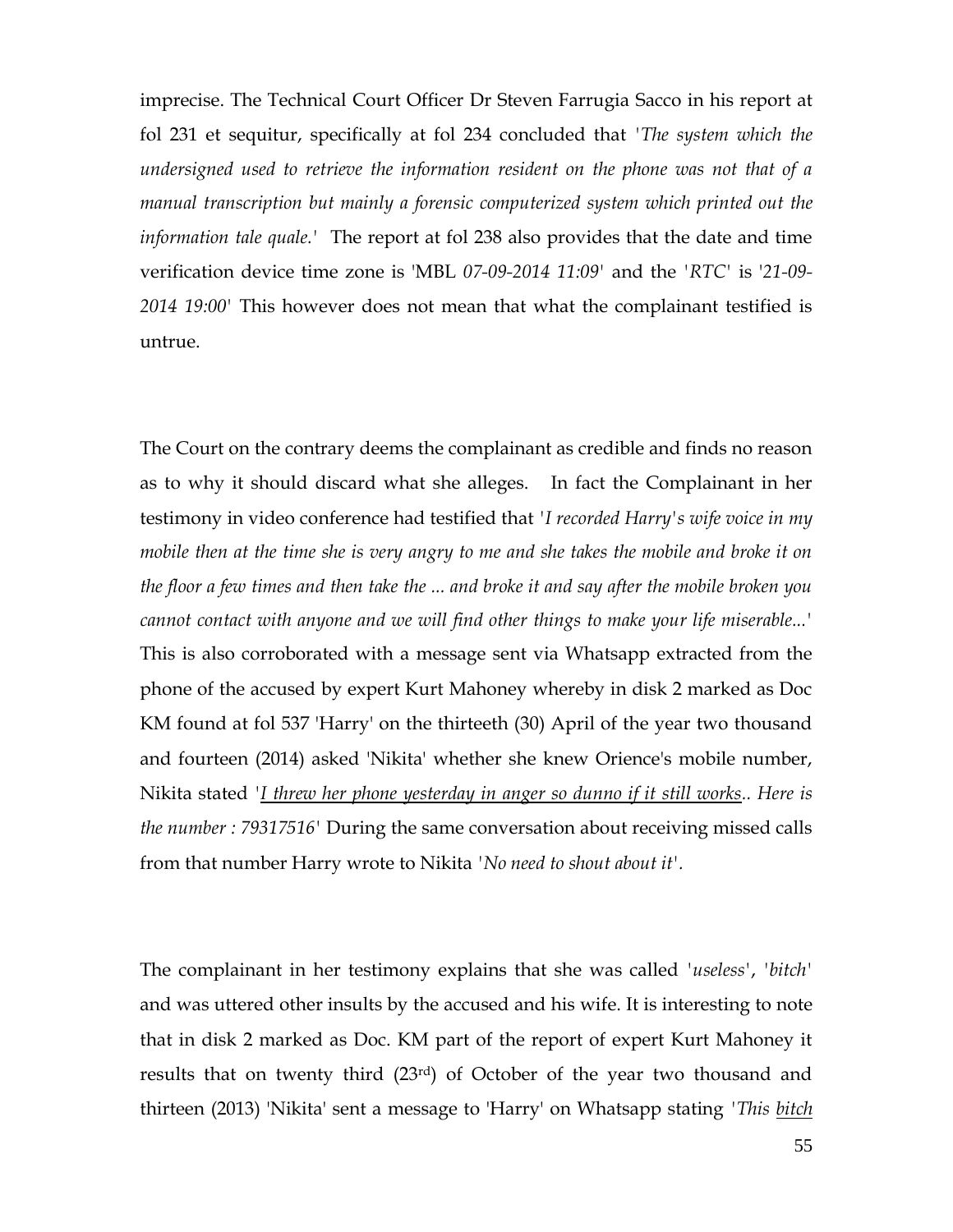*must be talking to somebody'*, she later on wrote '*Har it was not Orience on the phone.. Dad was talking to Aunty...*' Furthermore 'Nikita' in a message via Whatsapp message sent to 'Harry' on twentieth (20<sup>th</sup>) October of the year two thousand and thirteen (2013) stated that *'OK good I'm in the office with Orience', '*Nikita' also wrote *'I will call Manuelina before Diwali'* and 'Harry 'stated *'Just go again with Orience. If cleaning is what she's ok at doing then get d most out of her.'* On twentieth  $(20<sup>th</sup>)$  of April of the year two thousand and fourteen  $(2014)$  'Nikita' on whatsapp sent 'Harry' *'He's 84 but I'm also pregnant rite.. And we are managing with a dumb Indonesian here.. Who doesn't even take the house key !!!*' It is interesting to note that in the same second disk found in the report of expert Ryan Mahoney it results that Harry on the eight  $(8<sup>th</sup>)$  of July of the year two thousand and fourteen  $(2014)$ sent a message on a 'BBM' app to a certain 'Kamal D' saying *'We sacked our indonesian maid so waiting new maids permit. So fucked there also'. '*Harry' on the same day wrote *'Psycho maid she was, gave my dad wrong Meds then asked for a raise! I told her here's yr tkt bitch, FO!'* (Underlining added by the Court.) This confirms that the complainant is credible when she describes the way she was treated by the accused.

In a message dated the 7th of November 2013 found in the second disk with the report of expert Kurt Mahoney, sent by a contact with the name 'Alyce', she asked *'Hi Harry How is the payment for Orience ?'* and 'Harry' replied on the same day stating *'Hi Alice, I am now back in Malta Will give you a call over the weekend. I think you should consider paying me! Orience is the most useless maid I have ever had! I won't go so far to say that you knew she was useless but the background check on her was not done properly. She knows Nothing! If it was easier for me to get a new permit for new maid then I would send her back but it is not easy. So now I am stuck! She either lied to you or something else happened here but she is beyond repair and understanding. I am fed up of repeating same basic things to her every day! It's like she is in a permanent daze.'* In another message 'Harry' stated *'Alice, you can speak to her all you want but u did so 2 months ago also and it made no difference. She has also used my home phone between sept. 18 to sept. 22 to make 5 long distance calls direct from my home phone to* 

56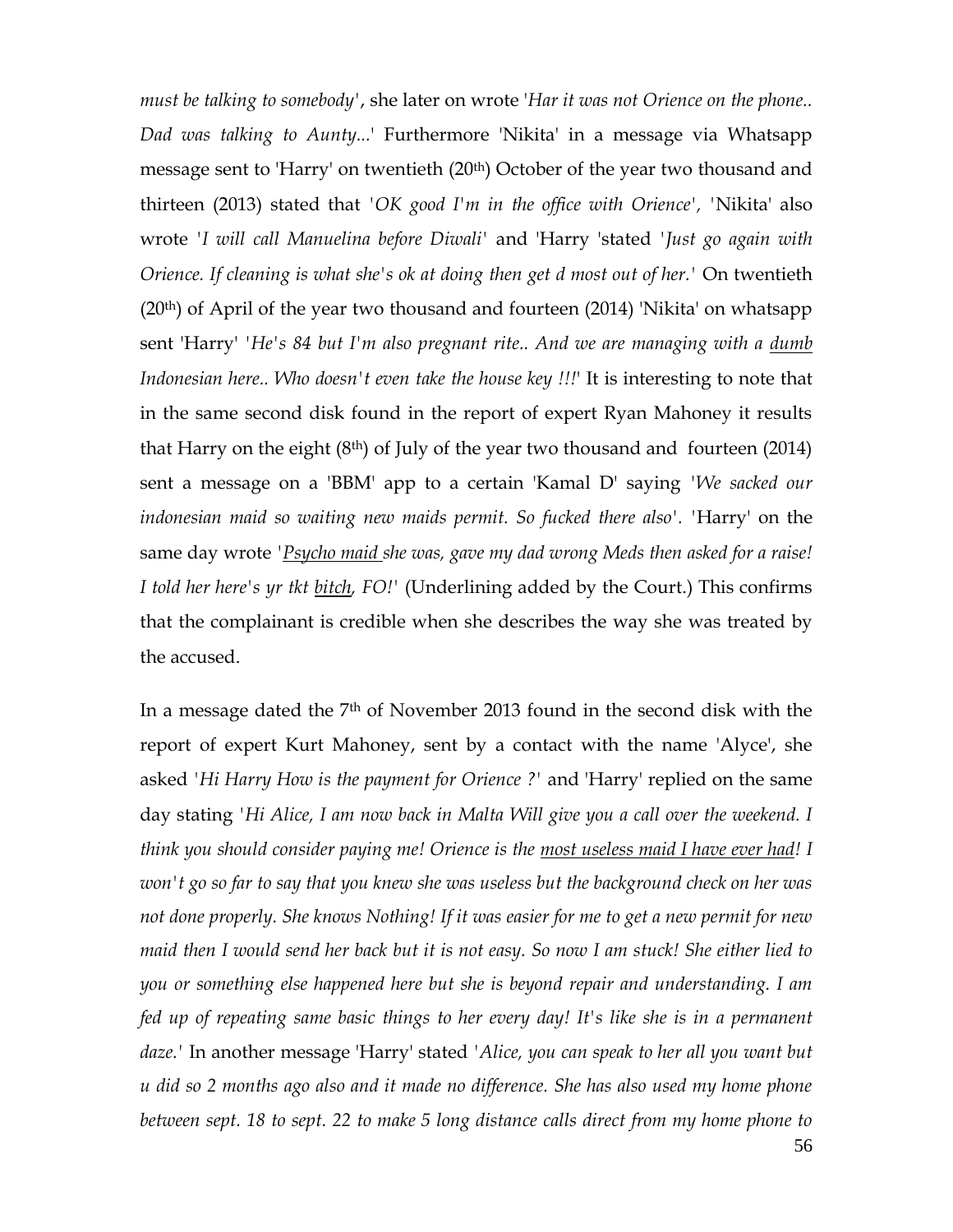*malaysia and singapore, each call more than 1 hour! Total bill Euro711!!!!! This she did even though I gave her a special discount calling card which I paid for it myself. But card finished and so she was crazy or stupid enough to use direct call. And all behind my back! If I want I can get her locked up for theft! But I don't want all that. She is a psycho case. And the only person suffering here is ME and my family! Everything I say you can hear it from her. I have nothing to hide. Orience on d other hand has a lot to answer for. She is 100% dishonest and missing a screw in her head! So much for me using an agent who I know... where is Gary now? he is supposed to have checked her out yes? Did he have a cup of coffee with her??? Is that what you call checking her out! I will call you when I am free. Bye for now'.* 'Nikita' on 20<sup>th</sup> of March 2014 sent a message on Whatsapp to 'Harry' stating *'Hi can you please send Orience's salary?'* and Harry replied *'Ok this afternoon'.* It however results that she never received a salary. The Court is referring to these findings in the mobile phone of the accused not as proof that fear was caused to the complainant that violence would be used against her or her property but solely in view the parts of chats referred to corroborate the way the complainant was treated and confirm that the complainant is in fact credible.

Even though the third grievance regarded the human trafficking charge, the Court also makes refers to where the appellant submitted that the credibility of witnesses could not be fully examined in terms of **article 637 of the Criminal Code** in view that the witnesses were not heard by the Honourable Magistrate who determined the case. The Court however considers that the complainant testified via video conference and so the Court did not only have a transcript of that testimony but could also test the demeanour of the witness while testifying, furthermore the parties including the defence itself who during the sitting dated 17<sup>th</sup> of June 2019 exempted the Court from re-hearing once again all the witnesses who had already been heard by the Court as otherwise presided before the case was assigned to that Court. Furthermore, the fact that the complainant had a two month reflection period to decide whether it wanted to initiate criminal proceedings against the accused does not in any manner impinge on her credibility. Other witnesses such as Dr Catherine Camilleri and Alexia Rossi also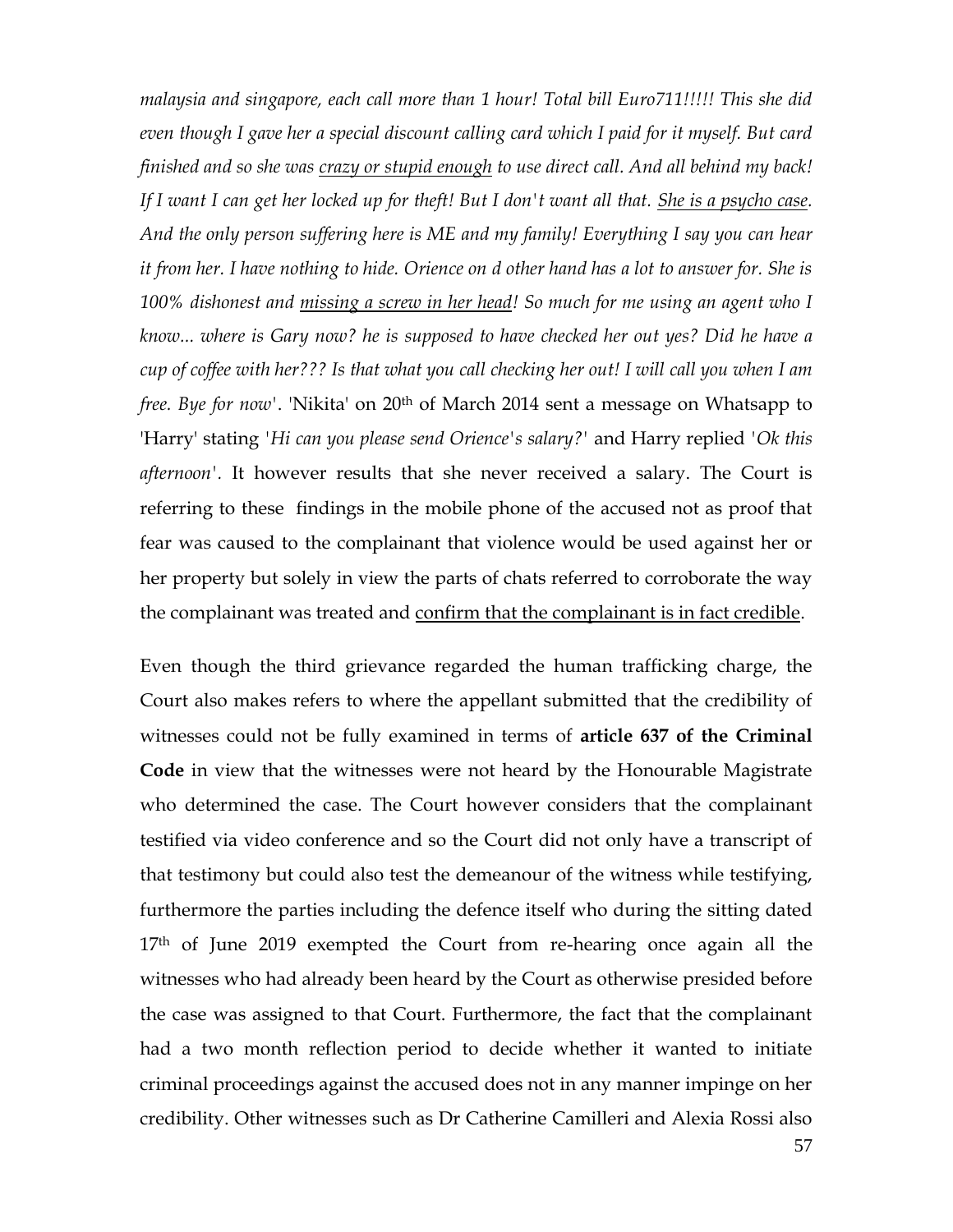narrated what the complainant told them. Their testimony narrating what the complainant told them is still admissible evidence. The accused also submitted that from the testimony of Alexia Rossi a psychologist, it resulted that the complainant use to refer to the applicant and his wife by their first names, Harry and Nikiti in view that she was not at all afraid of them and was treated with respect and as an equal. This Court disagrees which the appellant's interpretation, in fact the way the complainant was treated is palpable from the testimony of the complainant. Even though not all persons mentioned in the testimony of the complainant such as her friend Melinda and personnel from Home Maid Agency Pte Ltd did not testify, the Court considers that the testimony of the complainant alone is sufficient in proving beyond reasonable doubt that the accused caused fear that violence would be used against the person or property of the complainant.

Even though data extracted by expert **Ryan Mahoney** from the phone of the accused, gives the impression that the accused was trying to find a new carer while the complainant was still living with the accused, the Court does not agree that paperwork left on the table showing a potential carer<sup>3</sup>, was the reason as to why these allegations surfaced. Furthermore, Daswani Jyoti Khemchand, the wife of the accused on 11th September 2017 testified that *'it was around April I'm sure yes and I was at the swings with my daughter and I saw her with a kid who looked a lot like her, I believe it was her kid and she saw me and she is coming and trying to talk to me, she is coming and say hello Nikita. At that time I freaked out when I saw her, you know I was literally just like . . . . myself, I just walked off literally and I was thinking to myself, I mean she's gone and she made all these false allegations against us, my father in law, me, my husband, serious charges and now she is coming and talk to me, she told the police that she was scared of us and now she is coming in front of me and try to talk to me.'* The allegation that the complainant had approached the wife of the accused

 $\overline{a}$ 

<sup>&</sup>lt;sup>3</sup> Photos of this document was shown to the complainant in cross examination.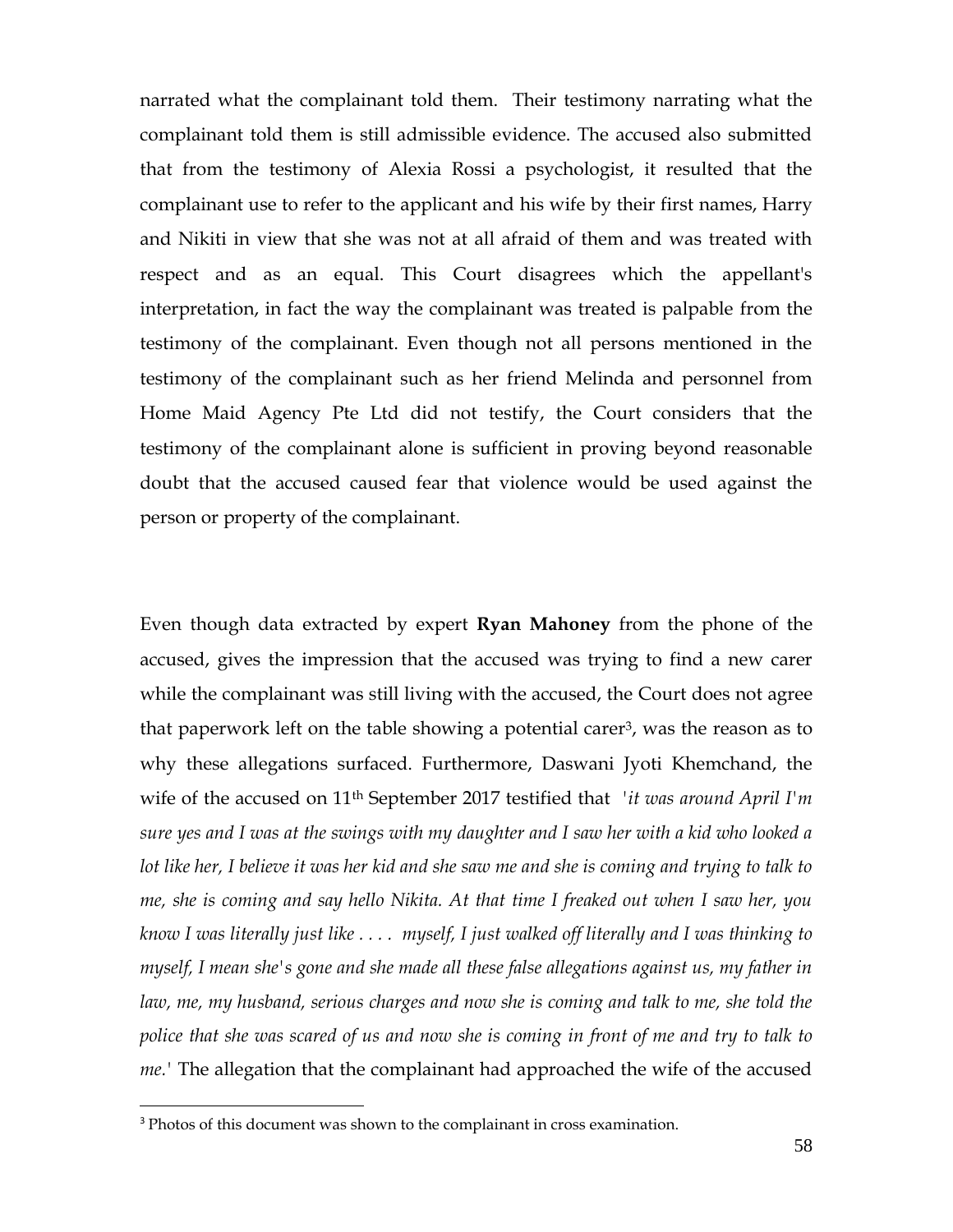during the proceedings was not sufficiently proven on the basis of probability, the defence could have requested that the complainant be summoned to be questioned about this episode but failed to do so.

The accused himself admitted that he had once slapped the complainant on the face. This Court opines that the complainant is credible when she states that she was hit and insulted several times. The Court does not agree with the accused that he never intended to cause her fear that violence will be used against her. It is clear that the way the accused treated the complainant would have resulted in any reasonable person to fear that violence will be used against him as was in this case. The intention of the accused therefore also results. It was certainty not the manner in which the accused should have guided the complainant to carry out her duties in a proper manner. It also results that there was a course of conduct, in that the behaviour of the accused was not an isolated incident but was recurrent, so much so that the complainant decided to flee from the apartment. Furthermore it also results that the accused had in his possession the passport of the complainant and the complainant alleges that he had threatened that he would burn her passport. From the CD disks marked as Doc. KM found at fol 537 presented with the report of Court expert Ryan Mahoney it results that an *sms* dated ninth (9th) of June of the year two thousand and fourteen (2014) and therefore a day after the complainant left the residence, reads "*Orience come and collect your things and your passport."* The complainant was subsequently accompanied by police officers to collect her belongings.

As stated by the First Court:

*'In order to find guilt under Article 251B of the Criminal Code, this Court must necessarily examine what the alleged complainant felt as a result of the accused's*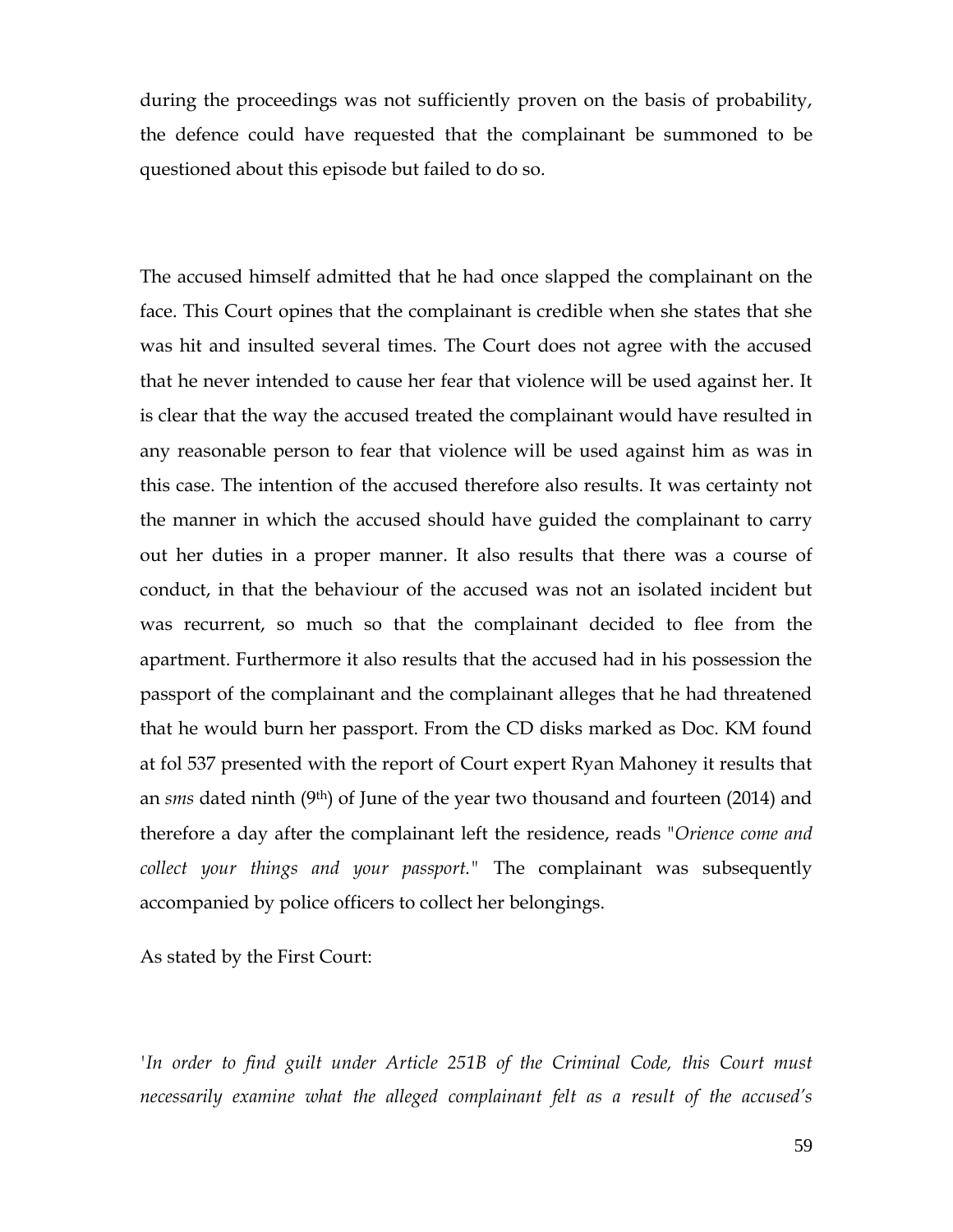#### *behaviour.*

*In this case, this Court has already made ample reference to the accused's behaviour vis-àvis the complainant. In brief, this Court is convinced that the accused had repeatedly insulted, threatened, and even physically assaulted Ms Kelin. The accused himself confirmed that he had, at least once, hit her.* 

*The prosecution put forward instances of actual violence committed by the accused against the complainant. The complainant in her evidence confirms instances of actual violence and relates her fears of perceived and future violence that could take place against her. The complainant in her evidence also refers to the fear that her passport, being her property, would be burnt and destroyed. The court finds this evidence to be credible.'* 

The Court agrees with this consideration as well as the fact that there exists a course of conduct in the behaviour of the accused. The Court therefore confirms guilt of this second charge.

### Considers;

That the fifth and final grievance consists of the fact that without pejudice to the previous grievances, the punishment of effective imprisonment for two years is way too harsh given the particular circumstances of this case. He submits that the only consideration made by the Court in favour of the applicant was that his conduct sheet was clean. He submits that he is a Maltese law-abiding citizen who never in his life, previously or subequently had any brushes with the law. He is a humble family man who is married and has one five-year old child, he runs his own business and works hard for it as may be seen from his many trips abroad to the Far East with long periods away from his family.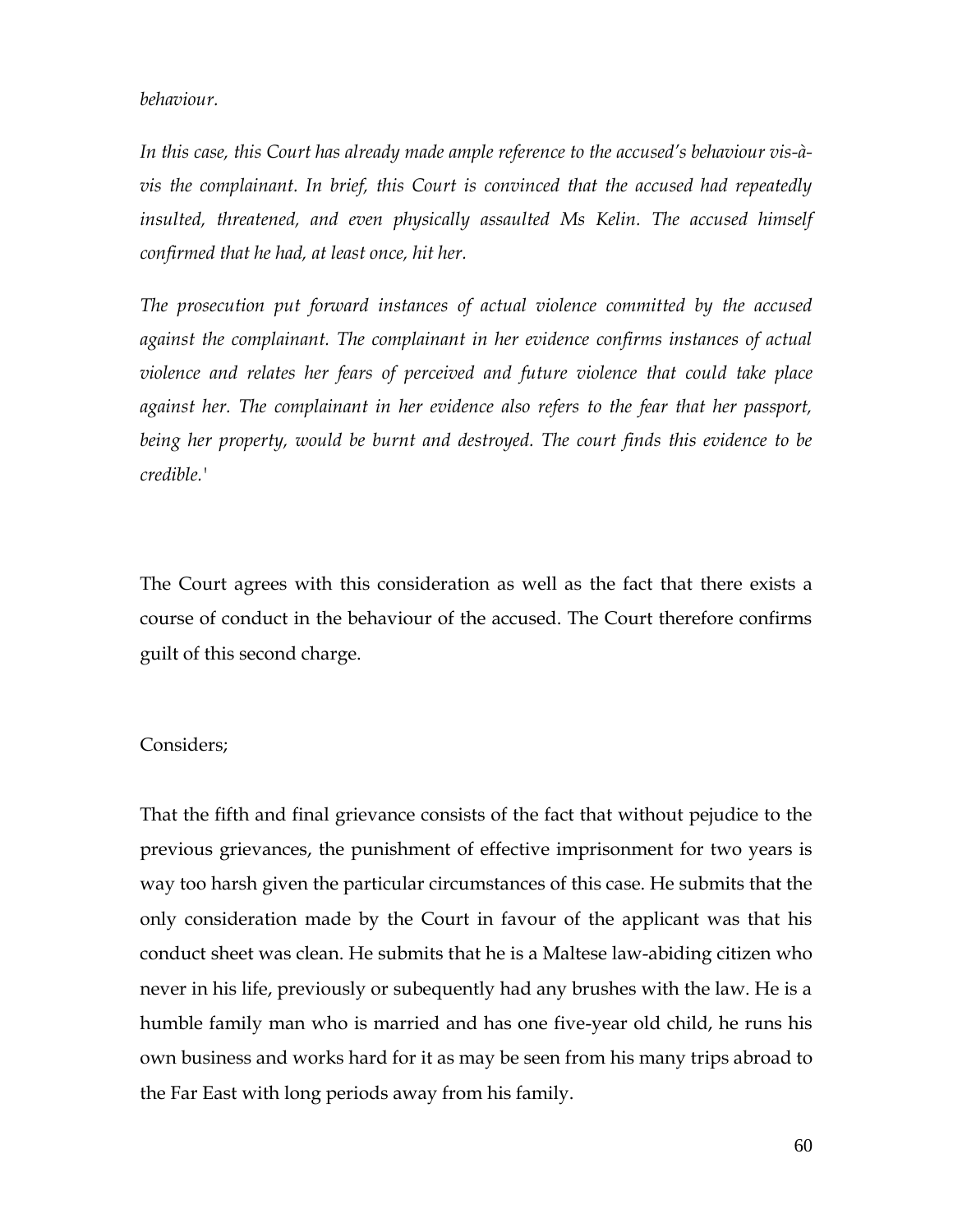He also makes submissions regarding the offence of human trafficking, which the Court will disregard in view that it did not confirm guilt of the first charge. The First Court had found the accused guilty of the first and second charge and condemend the accused to a two (2) year term of imprisonment and a fine of five thousand euros (€5000). Since the Court is not confirming guilt of the offence of human trafficking but is confirming guilt of the charge relating to 'harassment', this Court will consider what punishment is suitable in this case. Article 251B of Chapter 9 of the Laws of Malta at the time of the offence provided for the punishment of three (3) months to six (6) months imprisonment or a multa of not less than four thousand, six hundred and eighty five euros and seventy five cents  $(64,658.75)$  and not more than eleven thousand, six hundred and fourty six euros and eighty seven cents ( $\epsilon$ 11, 646.87) or both the multa and imprisonment.

The Court while considering that the accused has a clean conviction sheet, also considers that the offence the appellant was found guilty of is a serious offence, through which a person who travelled to Malta for work, was subjected to ill treatment on several occasions, ill treatment which would have caused fear to any reasonable person that violence will be used against her person or her property. The Court also indicated article 222(1)(a) and 202(h)(v) of Chapter 9 of the Laws of Malta in that fear was caused that violence will be used against any person mentioned in those subarticles, however the charge brought forward by the prosecution against the accused does not fall under those subtitles, so an increase in punishment under those two articles of the law does not apply. The Court feels that in the circumstances, the Court should impose a fine.

The Court therefore while confirming the €5,000 euro multa, revokes where the Court ordered a two (2) year imprisonment.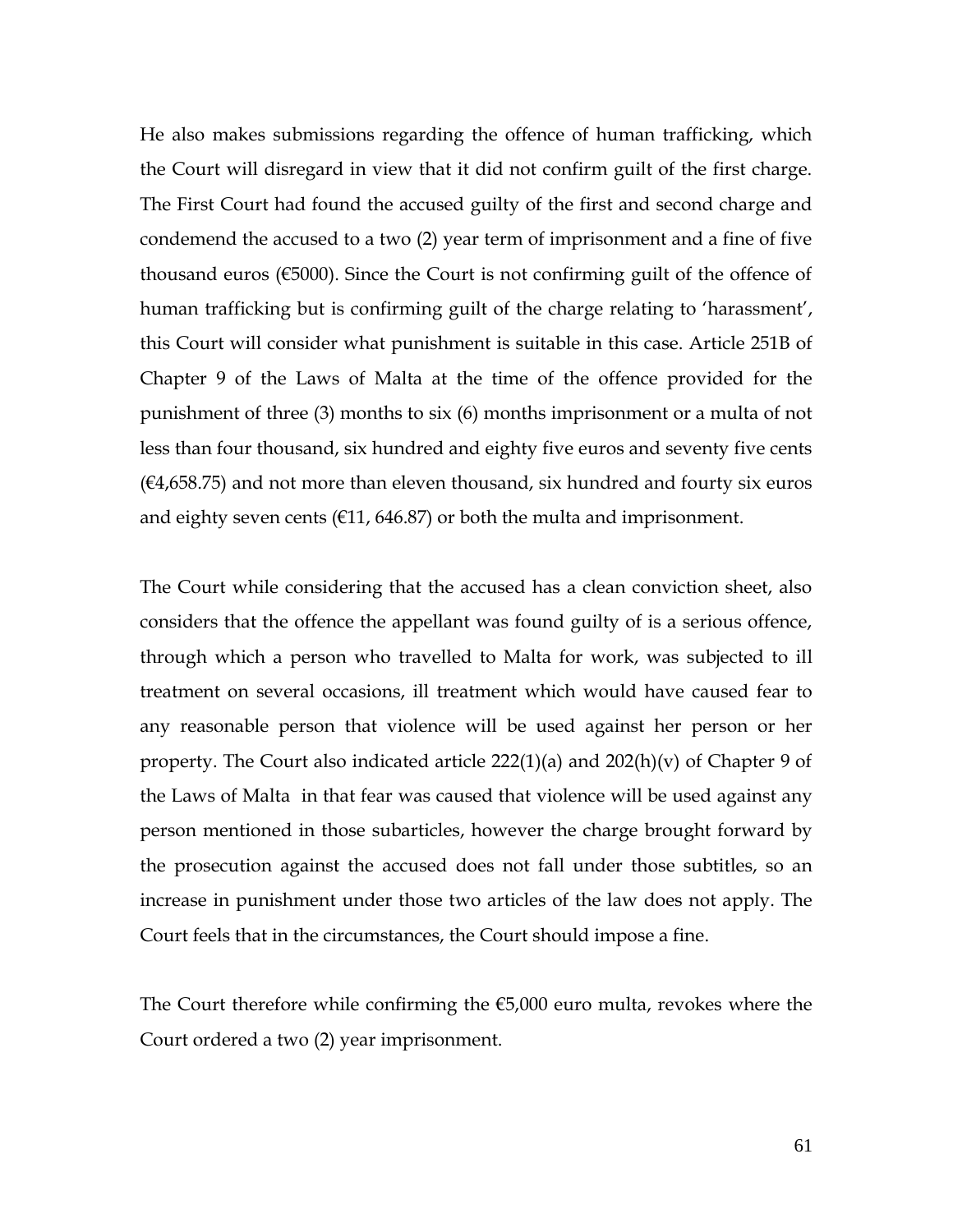Regarding the appointment of experts in this case, the Court makes reference to the minute of the sitting dated 13th August 2014 where *'The Prosecution, parte civile and defense agree to request the Court to appoint an expert in order to examine a Blackburry phone and a Sony phone and to analyse their contents and in particular to extract and download the pictures found in the Blackburry alledgedly taken by Orience Kelin as mentioned by her during her testimony as well as to produce colour copies of the same in the records of these proceedings.'*

The First Court during that sitting acceded to the request and appointed *'Dr. Steven Farrugia Sacco in order to analyze these two phones, to extract all data including pictures, text messages and call and text information from the mobile phone Sony if at all possible and to extract and download the pictures found in the Blackburry that were alledgedly taken by Orience Kelin as mentioned by her during her testimony.'* The Court granted said expert all powers mentioned by Article 650(5) of the Criminal Code. The First Court in that sitting noted that Orience Kelin stated that the Blackberry phone was taken from the Daswani's residence and that it does not belong to her while the Sony mobile phone belongs to the witness.

It results that data was extracted from the Blackberry phone not the Sony since it was damaged. In view that the Court discarded the photos found in the CD presented with the report of Dr Steven Farrugia Sacco for the reasons explained earlier on in this judgment and in view that guilt is not being found on the basis of what the report provides, it will revoke where the First Court ordered the payment of expenses of expert Dr Steven Farrugia Sacco in terms of article 533 of Chapter 9 of the Laws of Malta.

Regarding the appointment of Kurt Mahoney, during the sitting dated 24<sup>th</sup> of February 2015 Inspector Sylvana Briffa exhibited Harish Daswani's mobile:

*'The Prosecution officer requested the Court to appoint an expert in order for him to*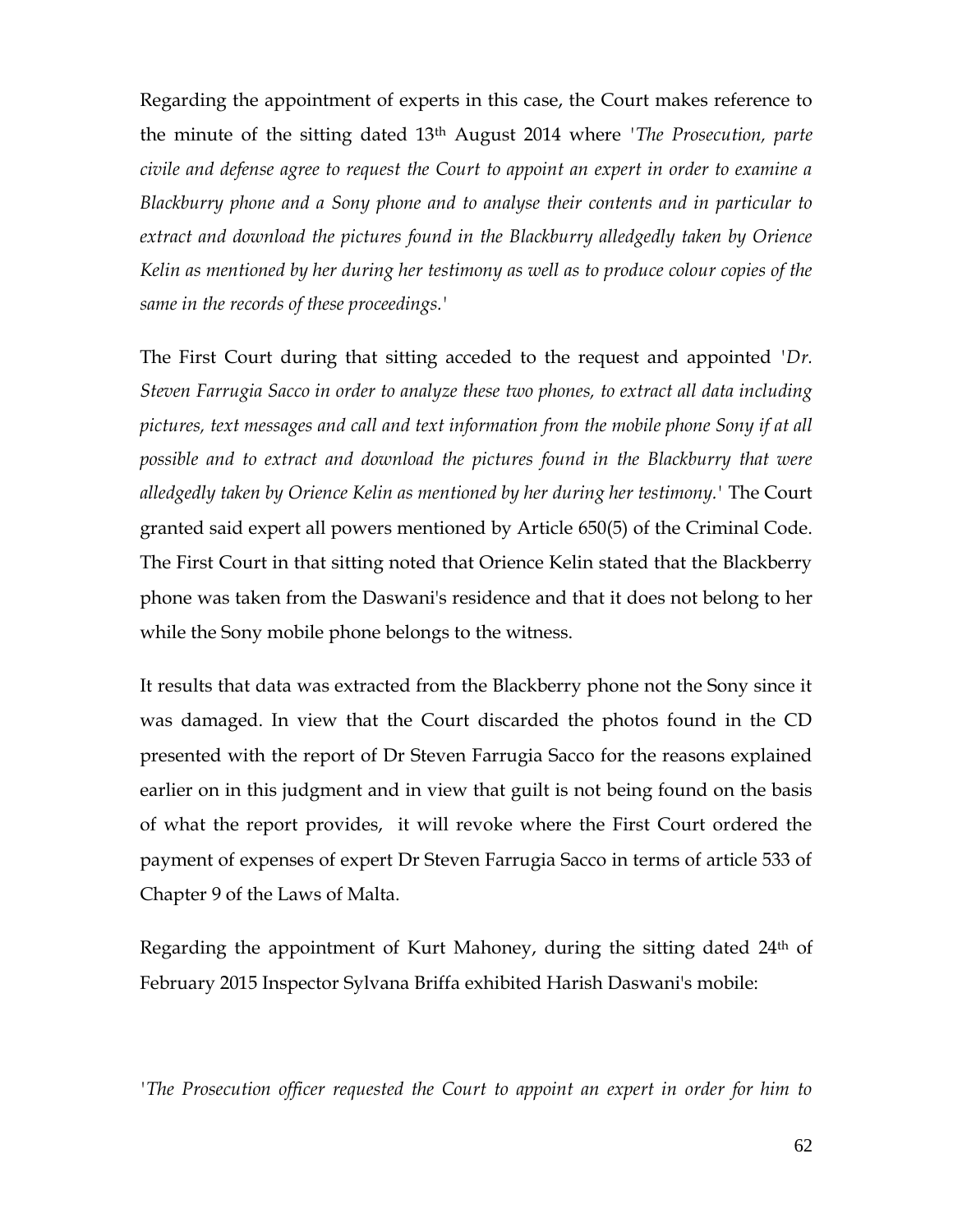*carry out a detailed analysis in relation to the contents of the said mobile phone as well as to carry out an analysis in relation to the call profiles and text message profiles as well as Facebook messenger and what's app profile as well as his email address correspondence and contacts.*

*The defence while declaring that it finds no objection in principle to the request lodges by the Prosecuting Officer so much so that it was going to lodge this same request itself at the appropriate stage of the proceedings, declares at this stage that it finds exception to the fact that it has taken so long for the Prosecution to exhibit his document in the records of the proceedings given that in the mean time this document could have been both handled and mishandled. Further reserves its course of action and the raising of further exceptions at the appropriate stage of the proceedings in relation to this fact.*

*The Prosecuting Officer replied that the Prosecution did not exhibit this document earlier on on account of the fact that the same document formed part of a separate investigation that was carried out by the executive police in relation to the accused's wife who stands charged with a different offences before another Court. Further declared that in the mean time this mobile phone, since the conclusion of the investigation was not further used.*

*The Court in view of the above acceeds to the request and appoints Kurt Mahoney in order to carry out the necessary analysis requested above and in order for him to report to the Court in writing his eventual findings.'*

The First Court had during the sitting dated the 2<sup>nd</sup> of October 2015 ordered that the password of the mobile phone be forwarded to Kurt Mahoney in order for him to be able to proceed with his technical analysis forthwith. Whatsapp and text communications found on the phone of the accused and extracted by the expert as earlier on made reference to in this judgment confirm that the complainant was treated with disrespect and which therefore confirmed the credibility of the complainant. The Court will therefore confirm where it ordered payment of expenses of expert Ryan Mahoney in terms of article 533 of Chapter 9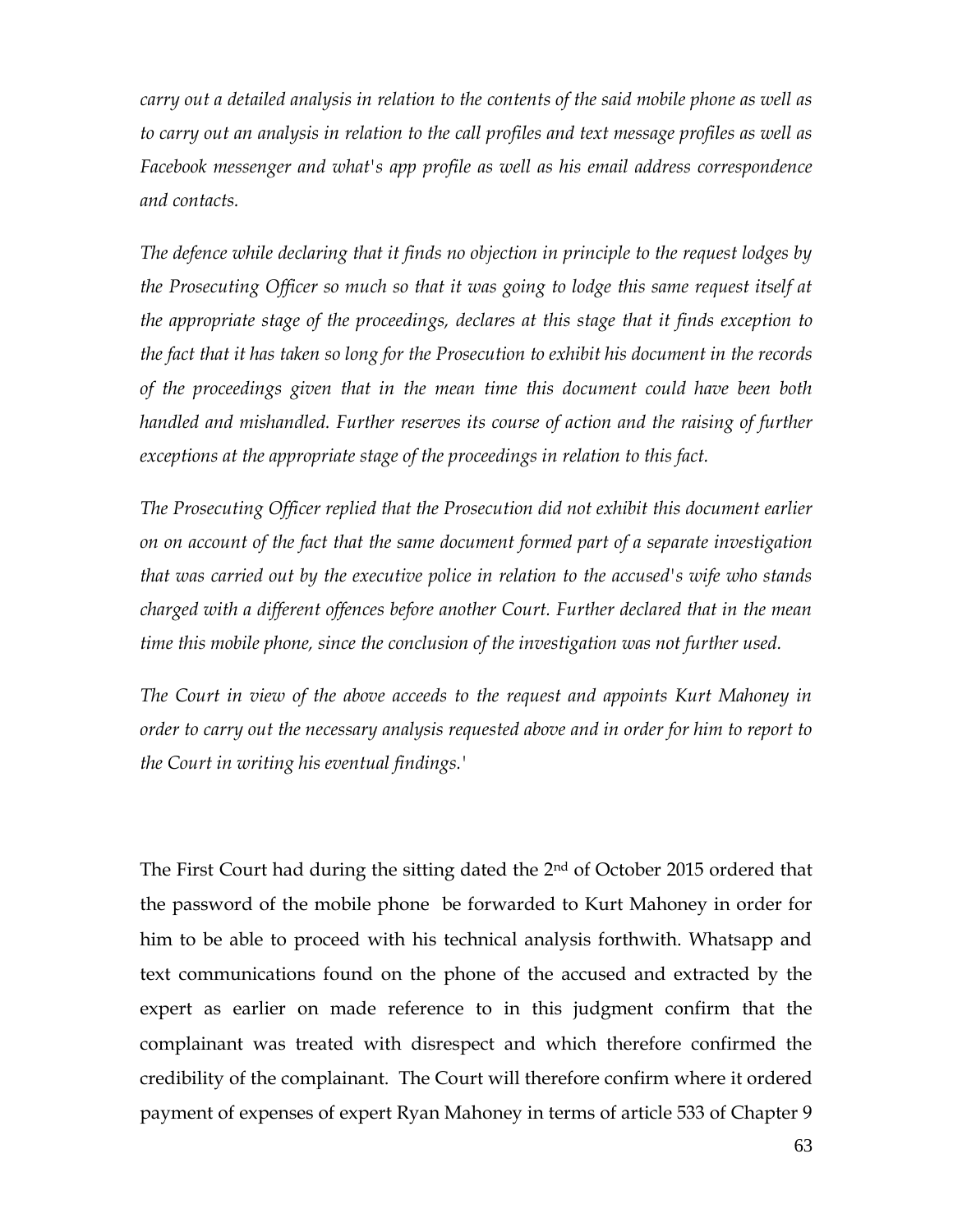of the Laws of Malta.

For these reasons, the Court is upholding the appeal limitedly and while confirming where the First Court found the accused guilty of the second  $(2<sup>nd</sup>)$ charge and not guilty of the third  $(3<sup>rd</sup>)$  and fourth  $(4<sup>th</sup>)$  charge, revokes where the Court found guilt of the first  $(1<sup>st</sup>)$  charge and therefore finds him not guilty of the first (1st) charge. The Court while confirming where it condemend the accused Harish Daswani to a fine of five thousand euros (€5000), revokes where it condemned the accused to two (2) years imprisonment.

The Court confirms the order of the Court to provide for the secuirity of Oriance Kelin in terms of article 412C of Chapter 9 of the Laws of Malta where it provided for a Protection Order against the accused in favour of Oriance Kelin and this for a period of three (3) years which start running from the date of this judgment.

The Court confirms where the First Court with reference to the prosecution's request in terms of the provisions of Chapter 373 of the Laws of Malta and articles 23A and 23B of Chapter 9 of the Laws of Malta, did not deem that the prosecution managed to prove the amount representing the proceeds of the crimes of which the accused had been found guilty by virtue of the judgment of the First Court and where it therefore rejected this request.

The Court **revokes** where the First Court had in terms of Article 533 of Chapter 9 of the Laws of Malta ordered the appellant to pay to the Registrar, the sum of €730.00 representing costs incurred for the report 'Regarding two cellular smart phones' (document SFS1 at folio 231) presented by Dr Steven Farrugia Sacco.

It however confirms were the First Court ordered the accused to pay the Registrar the sum of  $6612.14$  representing costs incurred for the report 'Computer